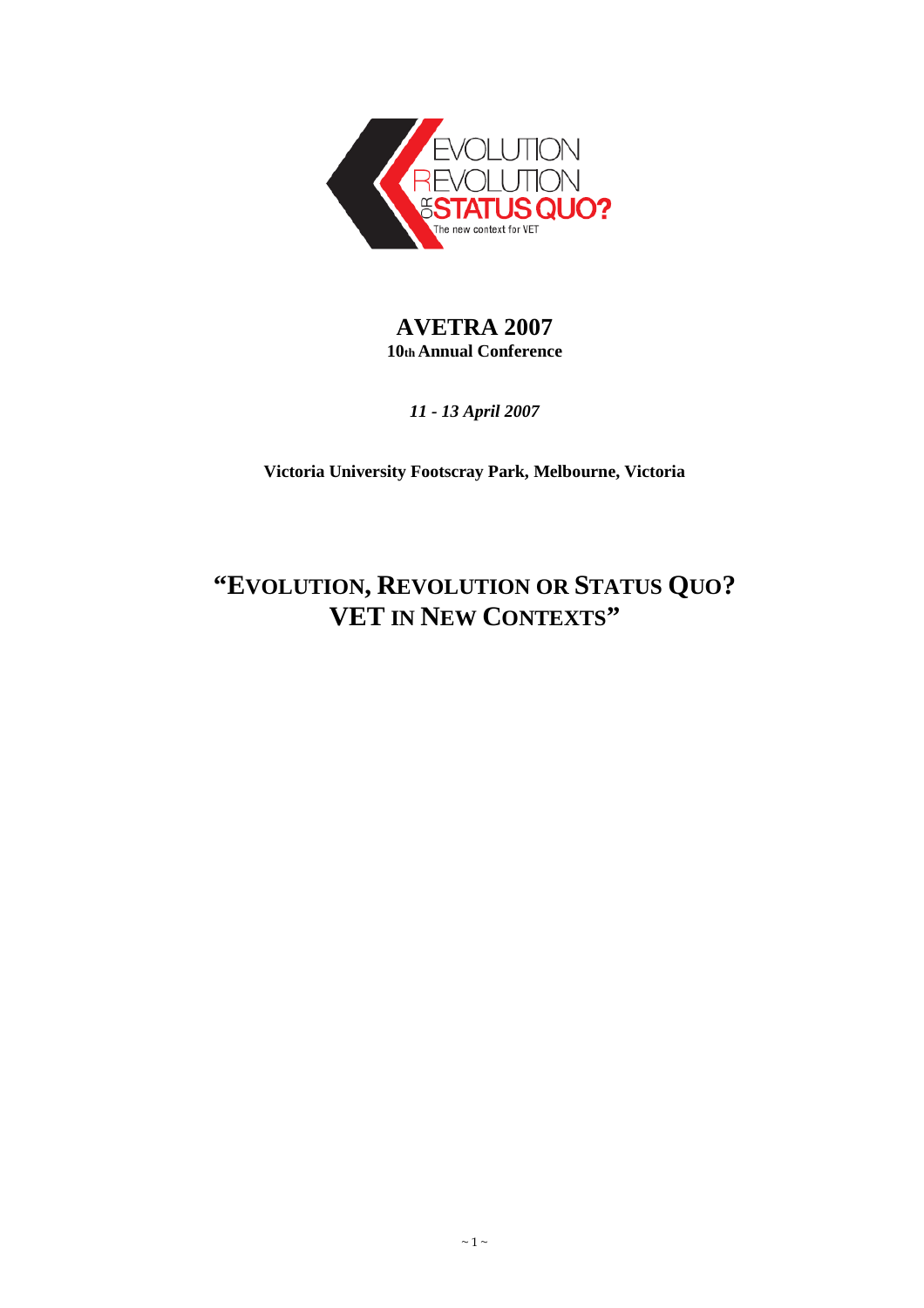# **SPONSORS**

The Organising Committee is grateful to the following, who at the time of printing, have given their support in many different ways:

# **GOLD SPONSOR**

Victoria University

### **BRONZE SPONSOR**

TAFE Development Centre

# **OTHER SPONSORS**

APN Educational Media Department of Education Science & Training National Centre for Vocational Education Research

# **AVETRA PRESIDENT'S WELCOME**

Dear Colleagues,

On behalf of the members of the Australian Vocational Education and Training Research Association (AVETRA), I would like to welcome participants to the  $10<sup>th</sup>$  Annual Conference of the association.

This year is the tenth anniversary of the establishment of AVETRA and celebrates of decade of achievement by the association that emerged from very small beginnings at the first conference in Sydney. This is the third AVETRA conference in Melbourne and it's great to be back to Melbourne in the springtime. I wish to thank Victoria University for hosting this conference and showing its commitment to VET research and the VET sector through its support of the 2007 AVETRA conference.

This year we have an excellent range of papers, workshops and research symposia that highlight the broadened dimensions of VET research across Australia as well as New Zealand. This year we are fortunate to have highly regarded international keynote speakers Professor Norton Grubb from the USA and Professor Philipp Gonon from Switzerland. Other highlights include a keynote presentation from Karina Veal from UNESCO, as well as an address by Mr Andrew Robb, Minister for Vocational and Further Education. This is a high quality program and reflects the growing maturity of AVETRA and VET research generally. I welcome all our keynotes and presenters and thank them for their contribution towards making this conference a memorable and rewarding experience.

The conference with the themes of *Evolution, Revolution and Status Quo? The new context for VET* captures some of the questions about what developments are happening in VET in Australia and internationally. Together at this conference, we can start to look at what the processes of change really mean and how research might shape and inform the future. The conference will also give an opportunity for participants to reflect on nature and character of change and how the interests of teachers, students, industry, government and business might be accommodated for mutually beneficial outcomes. How this can be done is a key question at a time when skills shortages dominates the policy agenda and where the training system has been unfairly maligned as failing to address this issue. There is an unfortunate politics of blame surrounding this at present and a more positive progress towards resolving this can be informed by research. It is hoped that this conference will contribute to these steps forward. The conference themes and the presentations, give the conference participants an opportunity to see the broader dimensions of these local issues and see what is happening across the globe.

I would also like to thank our above sponsors who have made this conference possible. We thank all them for their continued support.

Finally, this is an important time to celebrate our achievements and to get together as members and a community of people interested in promoting the status, profile, impact and quality of VET research. It's a great opportunity to mix with other researchers, administrators, practitioners and policy experts in a spirit of inquiry.

On behalf of AVETRA I welcome you to the conference.

*Associate Professor Peter Kell*  President – AVETRA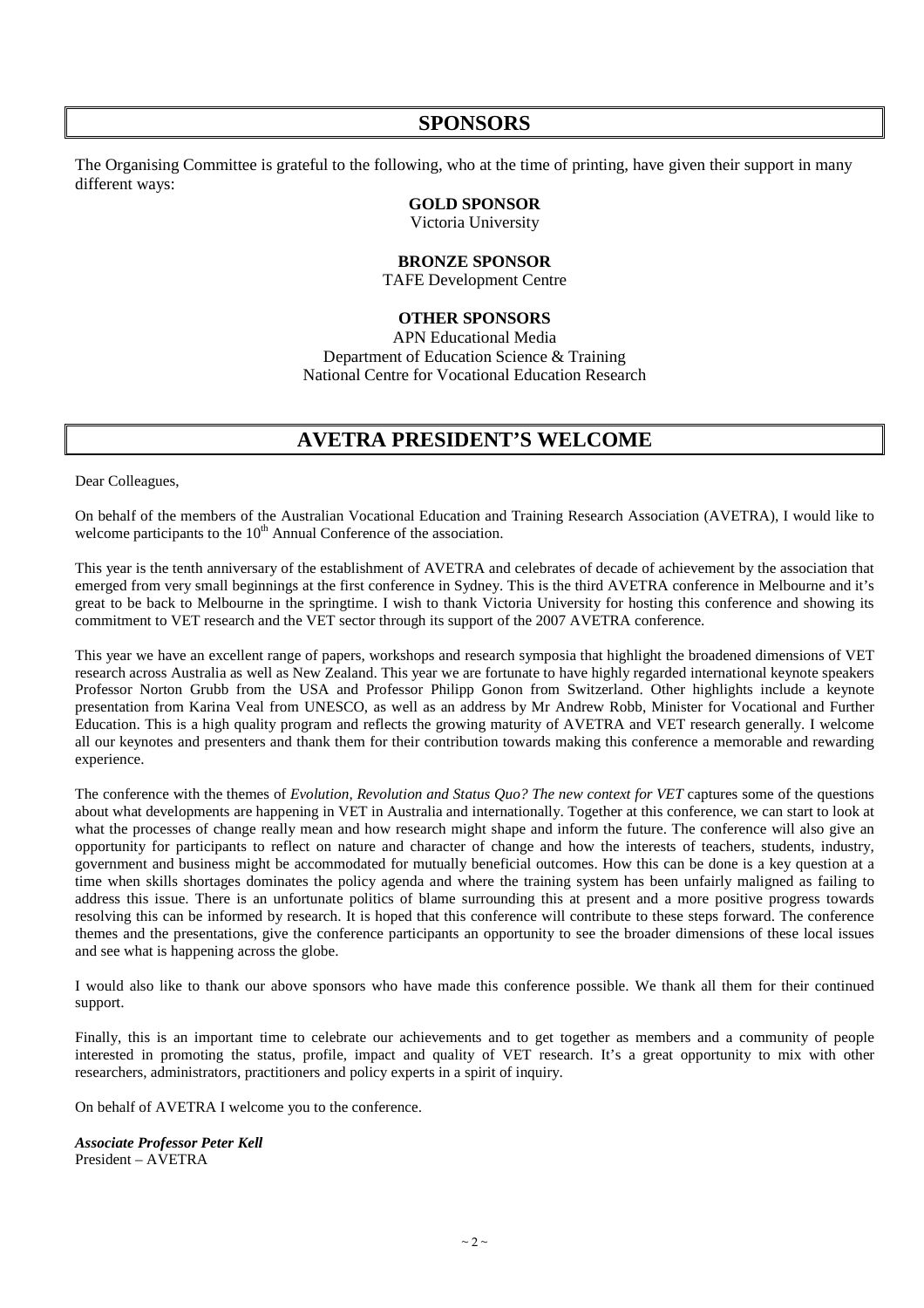# **WELCOME FROM VICTORIA UNIVERSITY**

Dear Delegates,

On behalf of the community of staff and students at Victoria University, I would like to extend a warm welcome to all participants in the  $10<sup>th</sup>$  Annual Conference of the Australian Vocational Education and Training Research Association (AVETRA).

Research is an essential component of our business here at Victoria University. We are building a strong track record of locally focussed research to support our constituents in the Western region of Melbourne and globally focussed research to promote and progress the disciplinary fields in which our staff are active members.

The theme of AVETRA 2007, Evolution, Revolution or Status Quo, suggests we are at a pivotal point in the history of Vocational Education and Training in this country. This is true in two ways. On the one hand, we live in a post-secondary educational environment facing crucial policy questions about knowledge, skill, research and learning. What does it mean to be an effective and fully-participating citizen in the twenty-first century and how and by whom is this determined? On the other hand, the sector is grappling with the central questions of resourcing: who benefits from post secondary education, particularly vocational education, and who should pay for it.

How we tackle these questions, while at the same time continue to deliver reliable and high quality vocational education services, is the subject of this conference and I commend the organising committee for posing that problem to frame your dialogue and discussions over the three days available. I am confident the outcomes of this engagement will provide significant benefits to vocational education research and practice in the coming year.

Finally, I would like to take this opportunity to congratulate and thank all members of the organising committee on their efforts in mounting the conference.

Welcome to Victoria University.

### *Professor Richard Carter*

Senior Deputy Vice-Chancellor, Victoria University

# **MEETING SECRETARIAT**

Ms Emma Waygood AVETRA 2007 Conference Secretariat Conference Action Pty Ltd PO Box 576 (Suite 104, 308 Pacific Highway) CROWS NEST NSW 1585 AUSTRALIA Telephone: +61 2 9437 9333 Facsimile: +61 2 9901 4586 Email: avetra@conferenceaction.com.au

# **ORGANISING COMMITTEE**

- Cathy Down
- Fran Ferrier Convenor
- Lauri Grace
- Peter Kell
- Anne Richardson
- Christine Robertson

# **MEETING VENUE**

The AVETRA 2007 Conference will be held at:

Victoria University – Footscray Park Campus Ballarat Road Footscray VIC 3011

# **SOCIAL EVENTS**

### **WELCOME RECEPTION**

**Venue:** Victoria University, Footscray Park Campus, Raceview Rooms

- **Date:** Wednesday, 11 April 2007
- **Time:** 1730 1830 hours
- **Cost:** Included in Full Delegate Registration Fee Extra tickets: \$40.00 per person

It is hoped all delegates and partners will be able to attend this evening.

### **CONFERENCE DINNER**

# **Venue:** Melbourne Zoo

- **Date:** Thursday, 12 April 2007
- **Time:** 1930 2300 hours
- **Cost:** Included in Full Delegate Registration Fee Extra tickets: \$100.00 per person

We hope all delegates and their guests will join us on this occasion to make it a memorable evening of the event. A great evening of food, wine and entertainment is planned for the Conference Dinner. There will be transport provided to/from the venue from the conference accommodation hotels.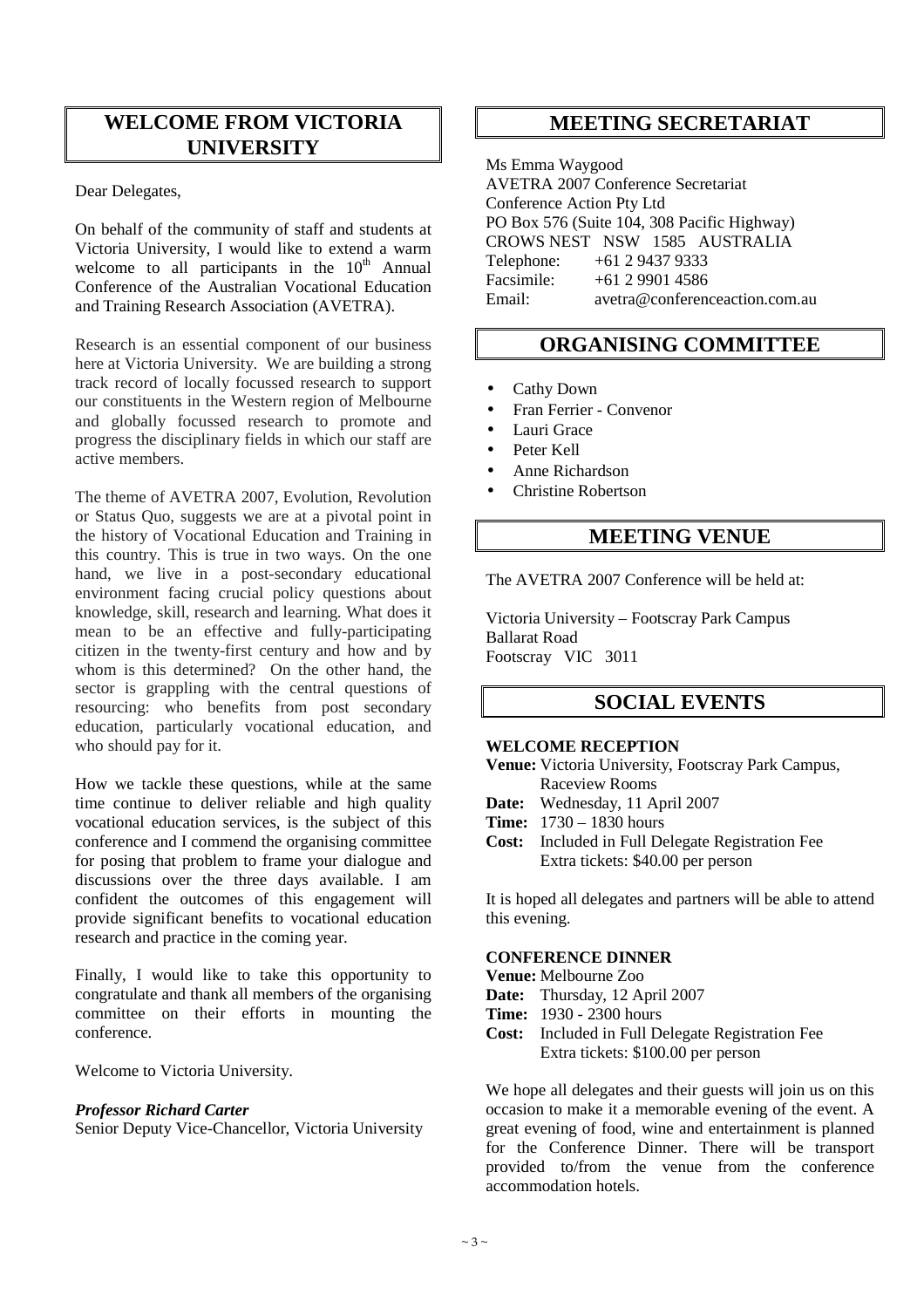# **GENERAL INFORMATION**

### **REGISTRATION DESK**

The Registration Desk will be located outside the Auditorium (Building M, Level 0, Room M001) at Victoria University Footscray Park Campus.

### *Registration hours:*

| Wednesday, 11 April 2007 | $0900 - 1830$ hours |
|--------------------------|---------------------|
| Thursday, 12 April 2007  | $0815 - 1715$ hours |
| Friday, 13 April 2007    | $0815 - 1315$ hours |

### **NAME BADGES**

All delegates will be given a name badge at registration. For security reasons, we ask that you wear your name badge at all times. This name badge is also the official entrance pass to all conference sessions, teas & lunches each day and inclusive social functions.

### **MESSAGES**

All messages received during the Meeting will be displayed on the message board near the registration desk.

### **SMOKING POLICY**

There will be no smoking in all conference sessions or in areas where food and beverage are served.

### **HOTEL ACCOUNTS**

All delegates are reminded to pay their hotel account prior to departure from their hotel. Please note that the deposit you have paid on the AVETRA 2007 registration form has been credited to your room account, however, each delegate is responsible for the payment of incidentals and any further room costs.

### **CREDIT CARDS**

Credit cards accepted at the Registration Desk are Mastercard, Australian Bankcard and Visa – please note that American Express & Diners will not be accepted.

### **DISCLAIMER OF LIABILITY**

The Conference Organising Committee reserves the right to amend any part of the program or event should it be necessary.

AVETRA and the Conference Secretariat, will not accept liability for damages of any nature sustained by participants or their accompanying persons, or loss of, or damage to, their personal property as a result of the 2007 Conference or related events.

# **TRANSPORT**

Victoria Coaches will transport delegates as per the below schedule to & from the Rendezvous Hotel Melbourne & Crown Promenade Hotel only:

# **Wednesday, 11 April 2007**

Victoria University to hotels

### **Thursday, 12 April 2007**

| 0830 hours | Hotels to Victoria University                        |
|------------|------------------------------------------------------|
|            | (Rendezvous $1^{st}$ then Crown Promenade $2^{nd}$ ) |
| 1730 hours | Victoria University to hotels                        |
| 1910 hours | Hotels to Melbourne Zoo                              |
|            | (including Footscray Motor Inn)                      |
| 2230 hours | Melbourne Zoo to hotels                              |
|            | (including Footscray Motor Inn)                      |
|            |                                                      |

### **Friday, 13 April 2007**

0830 hours Hotels to Victoria University (Rendezvous  $1^{st}$  then Crown Promenade  $2^{nd}$ )

# **SPEAKER PREPARATION AREA**

Speakers are asked to check their audio visual material before presenting. We ask that you check-in with the audio visual technicians at least one hour prior to your presentation – they will be working/floating between all the conference rooms. At this time you will be able to provide the technician with a copy of your presentation.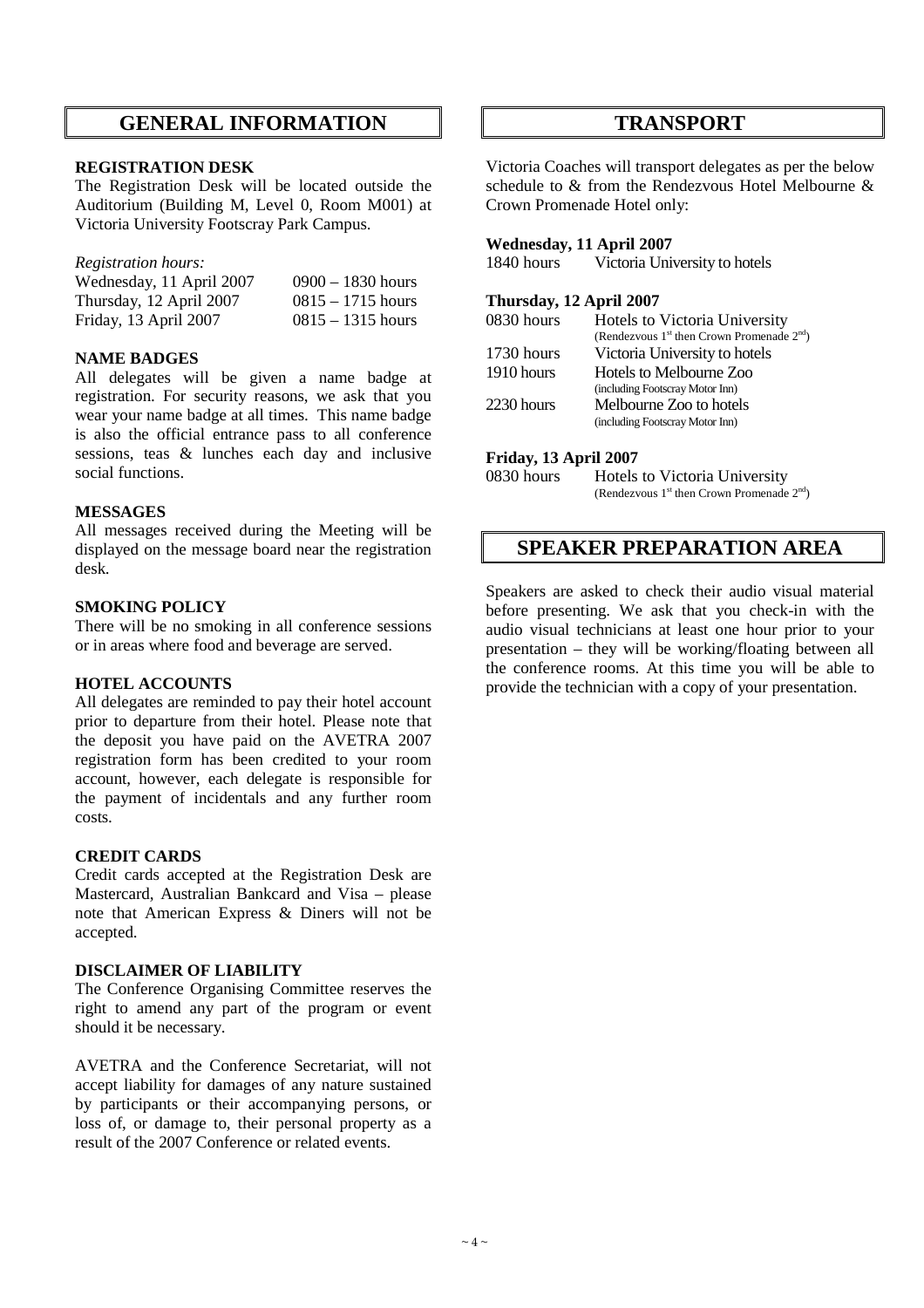# **KEYNOTE SPEAKERS**

# **PHILIPP GONON – Switzerland**

Prof. Dr. Ph. Gonon is Professor for VET and Teacher Training at the University of Zürich. Born inGermany, he was educated in Switzerland. Studies in Law and Journalism and Pedagogy in Fribourg, Berlinand Zürich. Research projects in the field of workplace learning and earning biographies and PhD-Thesis, about Georg Kerschensteiner, School and Work at the University of Berne. Senior Lecturer and Habilitation about the International Argument in VET-Reforms at the university in Berne. From 1999- 2004 appointed for a Chair of Life Long Learning at the University of Trier (Germany). Since 2004 in Zürich. Prof. Gonon is married and has 3 children.

### **NORTON GRUBB – USA**

W. Norton Grubb is a professor and the David Gardner Chair in Higher Education at the School of Education, the University of California, Berkeley. He is also the Faculty Coordinator for the Principal Leadership Institute, an innovative program to prepare urban school leaders. He has published extensively on various topics in the economics of education, public finance, education policy, community colleges and "second chance" programs including job training, and social policy for children and youth. He has most recently completed a book about the vocational transformations of American schooling, *The Education Gospel: The Economic Power of Schooling*, published in fall 2004 by Harvard University Press. He received his doctorate in economics from Harvard University in 1975.

# **PLENARY SPEAKER**

### **KARINA VEAL – Germany**

Karina Veal currently works with UNESCO and member governments, and has done so since 2003, following a number of years in VET policy in Australia. She is currently based in Melbourne and Bonn. Karina's UNESCO experience started in Headquarters in Paris and has moved to the UNESCO-UNEVOC International Centre for Technical and Vocational Education and Training in Bonn, Germany.

Karina has developed a special interest in the vocational training needs of countries emerging from conflict, the subject of today's presentation, whilst retaining her work across the 'universal' topics in TVET. Recent assignments with UNESCO include: developing and administering an international survey of TVET reform in all UNESCO member states; working with UNESCO Beirut to develop a suite of seven TVET reform projects and acting as Rapporteur-General to an international meeting on Skills Development for Employability and Citizenship in South East Europe.

During the 1990's Karina had a role in shaping and negotiating new directions for Australian vocational education and training, with ANTA, and then moved to head up the education area for one of the largest professional members' organisations in Australia. She holds a first degree in sociology, and post-graduate studies in policy and law.

# **OPENING ADDRESS**

The Opening Address will be given by Professor Richard Carter, Senior Deputy Vice Chancellor Education Services and Director TAFE, Victoria University.

# **PANEL SESSIONS**

**The Challenges for VET in New Contexts**  Wednesday, 11 April 2007 1400 – 1500 hours

- Julius Roe, National President, AMWU
- Megan Lilly, Associate Director, Education & Training, Australian Industry Group
- Craig Robertson, Group Manager, Strategic Directions & Infrastructure Branch, National Training Directions Group, DEST
- Virginia Simmons, Director, Chisholm Institute of TAFE

# **Evolution, Revolution or Status Quo? What have we learned?**

Friday, 13 April 2007 1230 – 1320 hours

- Catherine Davis, WAVE
- Wanda Korndorffer, CEO, TAFE Development Centre, VIC
- Peter Kell, President, AVETRA
- Linda Simon, Federal TAFE President, Australian Education Union (AEU)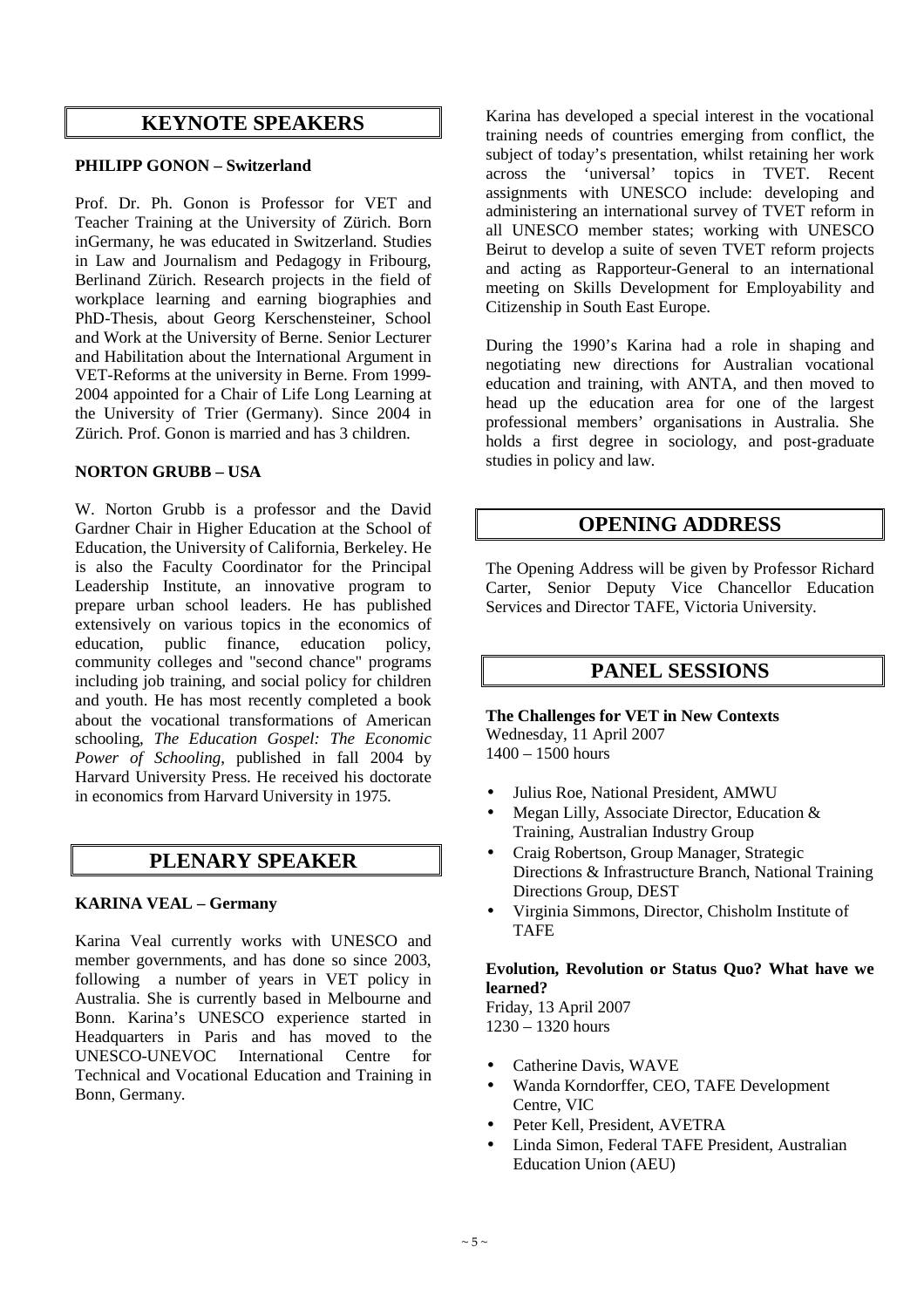# **PRE-CONFERENCE WORKSHOPS**

The three workshops below will be held concurrently between 1000 – 1200 hours on Wednesday, 11 April 2007:

# **WORKSHOP 1**

### **Qualitative Research Methodology Workshop**

*Catherine M. Down, Cathy Down & Associates* 

This workshop will look at a number of different qualitative methodologies which are essentially phenomenological in nature. These approaches will be discussed and differentiated between in order to help less experienced researchers to understand the research planning processes necessary for effective enquiry. The use of stories (or other narrative strategies) to provide useful data will also be explored.

The workshop will be interactive with attendees sharing their research experiences. The types of research methods to be considered will include activity theory, case study, interpretative, phenomenological, action, and grounded research. Participants will be encouraged to develop a mind map of the session for their own use in future research.

# **WORKSHOP 2**

### **Renovate Your Disability Action Plan**

*Bettyanne Foster, Research Project Officer, Equity Research Centre* 

*Alyena Mohummadally, Solicitor and Community Legal Education Coordinator, Disability Discrimination Legal Service Inc.* 

Here's an opportunity to refresh your organisation's Disability Action Plan in light of the DDA Disability Standards for Education (2005). In the workshop we will explore how the Standards differ from the Disability Discrimination Act (1992), offer tips toward ensuring compliance and provide strategies for application including creation or renovating your Disability Action Plan.

An Action Plan can assist in the defence of discrimination complaints if it contains appropriate and flexible timelines in improving services and facilities for people with disabilities.

Designed to be absorbing and lively, the focus of the workshop will be:

- Understanding the legislation, focusing on the DDA Disability Standards for Education, group discussion and activities·
- Developing a Disability Action Plan, exchange of ideas, putting the pieces together

In 2006 the two presenters conducted 28 workshops on this topic for Adult Community Education providers and Registered Training Organisations from Victoria and interstate. The Equity Research Centre also conducted training for Victorian TAFE institutions in 2005.

Feedback from the Human Rights and Equal Opportunity Commission (HREOC) commends the process developed by the Equity Research Centre as a comprehensive and thorough framework for organisations writing Disability Action Plans.

### **WORKSHOP 3**

**New Leaders, New Ways – Building Leadership Capability for the New VET** 

*Professor Victor Callan, TAFE Development Centre* 

What types of management and leadership capabilities are required in VET for the present and the future? What approaches to learning and management development are being used in VET? What is successful and what approaches might be used more often in the future?

The answers to these questions are many and varied.

Professor Victor Callan will draw on his findings from the recent NCVER consortium project on Educational Leadership and extensive review of Leadership Development programs in the Victorian TAFE system, to deliver this workshop. Come and hear Victor present his latest findings about effective supportive models and strategies to provide the foundation for sustainable leadership development to meet the challenges of the TAFE environment.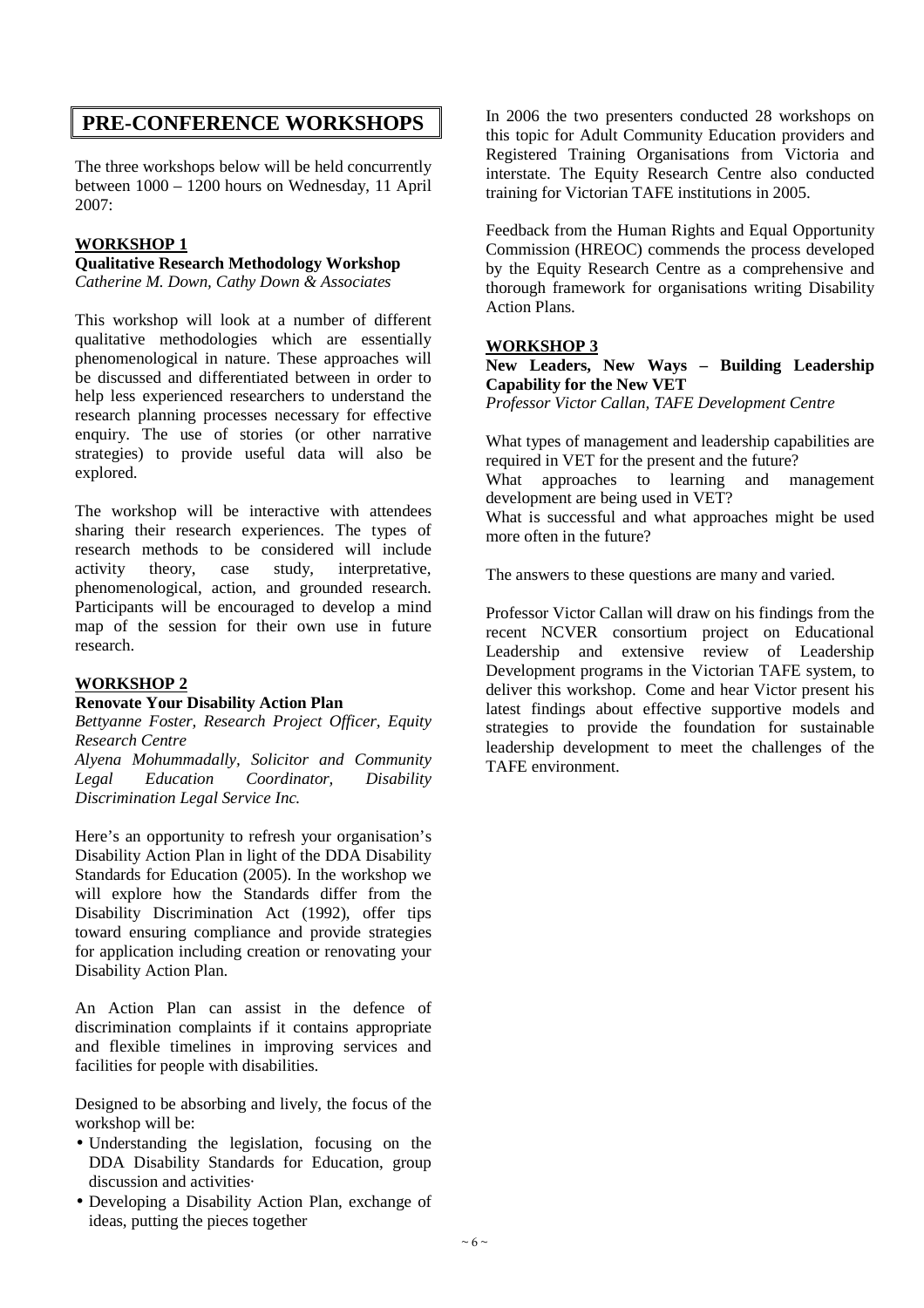| DAY <sub>1</sub>                   | WEDNESDAY, 11 APRIL 2007                                                                                                                                                                                                                                                                                                                                                                                                                               |
|------------------------------------|--------------------------------------------------------------------------------------------------------------------------------------------------------------------------------------------------------------------------------------------------------------------------------------------------------------------------------------------------------------------------------------------------------------------------------------------------------|
| $0900 - 1830$                      | Registration                                                                                                                                                                                                                                                                                                                                                                                                                                           |
| $1000 - 1200$                      | <b>PRE-CONFERENCE WORKSHOPS</b> (workshops are not included in conference registration)<br><b>Concurrent Workshop 1: Qualitative Research Methodology Workshop</b><br>(Room P005, Building P, Level 0)<br>Catherine Down, Cathy Down & Associates and Bronwyn Robinson, RMIT University                                                                                                                                                                |
|                                    | Concurrent Workshop 3: New Leaders, New Ways - Building Leadership Capability for the New VET<br>(Room P026, Building P, Level 0)<br>Professor Victor Callan, TAFE Development Centre                                                                                                                                                                                                                                                                  |
| <b>CONFERENCE</b><br>$1330 - 1400$ | <b>Opening Address</b><br>(Auditorium, Room M001, Building M, Level 0)<br>Chaired by: Peter Kell<br>Professor Richard Carter, Senior Deputy Vice Chancellor Education Services and Director TAFE, Victoria University                                                                                                                                                                                                                                  |
| $1400 - 1500$                      | Panel - The Challenges for VET in New Contexts<br>(Auditorium, Room M001, Building M, Level 0)<br>Chaired by: Peter Kell<br>Julius Roe, National President, AMWU<br>Megan Lilly, Associate Director, Education & Training, Australian Industry Group<br>Craig Robertson, Group Manager, Strategic Directions & Infrastructure Branch, National Training Directions Group, DEST<br>Virginia Simmons, Director, Chisholm Institute of TAFE<br>Discussion |

### 1530 – 1730 Concurrent Sessions

1500 – 1530 Afternoon Tea (Raceview Rooms, Building P, Level 1)

| $1530 - 1605$ | Session 1A<br><b>Policy Supporting Practice</b><br>Chaired by: Cathy Down<br>(Room P005, Building P, Level 0)<br>56. Increased Commonwealth<br>control over Australian vocational<br>education: implications of the High<br>Court's Work Choices decision | <b>Session 1B</b><br><b>Focus on Learners</b><br>Chaired by: Peter Kell<br>(Room P005A, Building P, Level 0)<br>. Technology-based learning:<br>problematising VET students'<br>preferences and readiness<br>lan Robertson | Session 1C<br><b>Policy &amp; Practice in Context</b><br>Chaired by: Fran Ferrier<br>(Room P005B, Building P, Level 0)<br>48. The development of indicators<br>to inform the guaranteeing futures<br>area taskforce initiative in north<br>west Tasmania | Session 1D<br><b>Practitioner Research</b><br>Chaired by: Lauri Grace<br>(Room P005C, Building P, Level 0) | <b>Session 1E</b><br><b>Research Methods and Focus</b><br>on Learners<br>Chaired by: Ray Tolhurst<br>(Room P011A, Building P, Level 0)<br>10. Generalising from qualitative<br>research: case studies from VET in<br>contexts<br>John Guenther & lan Falk | <b>Session 1F</b><br>Symposia<br>(Auditorium, Room<br>M001, Building M,<br>Level 0)<br>52. Teacher<br>preparation for the<br>VET sector<br><b>Roslin Brennan</b> |
|---------------|-----------------------------------------------------------------------------------------------------------------------------------------------------------------------------------------------------------------------------------------------------------|----------------------------------------------------------------------------------------------------------------------------------------------------------------------------------------------------------------------------|----------------------------------------------------------------------------------------------------------------------------------------------------------------------------------------------------------------------------------------------------------|------------------------------------------------------------------------------------------------------------|-----------------------------------------------------------------------------------------------------------------------------------------------------------------------------------------------------------------------------------------------------------|------------------------------------------------------------------------------------------------------------------------------------------------------------------|
|               | <b>Gavin Moodie</b>                                                                                                                                                                                                                                       |                                                                                                                                                                                                                            | <b>Geoff Speers</b>                                                                                                                                                                                                                                      |                                                                                                            |                                                                                                                                                                                                                                                           | Kemmis                                                                                                                                                           |
| $1610 - 1645$ | 20. ACE working within/outside                                                                                                                                                                                                                            | 3. Designing future businesses.<br>Acts of revolution or evolution?                                                                                                                                                        | 13. Quality matters offshore                                                                                                                                                                                                                             | 6. Information literacy and TAFE:                                                                          | 55. Learning, training and                                                                                                                                                                                                                                | <b>Michele Simons</b><br><b>Erica Smith</b>                                                                                                                      |
|               | VET<br><b>Annette Foley</b>                                                                                                                                                                                                                               | Lisa Stephens & Sue Blair                                                                                                                                                                                                  | <b>Carolyn Woodley</b>                                                                                                                                                                                                                                   | challenging librarian and teacher<br>collaboration in the VET sector in a                                  | assessing on-the-job: what do<br>workers think?                                                                                                                                                                                                           | Nada Maio                                                                                                                                                        |
|               |                                                                                                                                                                                                                                                           |                                                                                                                                                                                                                            |                                                                                                                                                                                                                                                          | <b>TAFE</b> institute                                                                                      | <b>Hilary Timma</b>                                                                                                                                                                                                                                       |                                                                                                                                                                  |
|               |                                                                                                                                                                                                                                                           |                                                                                                                                                                                                                            |                                                                                                                                                                                                                                                          | Kathryn Leong                                                                                              |                                                                                                                                                                                                                                                           |                                                                                                                                                                  |
| $1650 - 1725$ | 29. Pre-apprenticeships in                                                                                                                                                                                                                                | 57. Are individual learners the                                                                                                                                                                                            | 35. Keeping afloat: how ACE                                                                                                                                                                                                                              | 7. In search of an educational                                                                             | 26. Non-english speaking                                                                                                                                                                                                                                  |                                                                                                                                                                  |
|               | Australia 2006                                                                                                                                                                                                                                            | forgotten VET stakeholders?                                                                                                                                                                                                | organisations adapt in uncertain                                                                                                                                                                                                                         | theory informing practice in TAFE:                                                                         | background students in TAFE:                                                                                                                                                                                                                              |                                                                                                                                                                  |
|               | <b>Tom Dumbrell</b>                                                                                                                                                                                                                                       | <b>Lynne Stallard &amp; Cliff Trood</b>                                                                                                                                                                                    | times                                                                                                                                                                                                                                                    | a case study of one pre-vocational                                                                         | exploring the factors behind their                                                                                                                                                                                                                        |                                                                                                                                                                  |
|               |                                                                                                                                                                                                                                                           |                                                                                                                                                                                                                            | Geof Hawke, Tony Brown &                                                                                                                                                                                                                                 | adult educator                                                                                             | module completion rates                                                                                                                                                                                                                                   |                                                                                                                                                                  |
|               |                                                                                                                                                                                                                                                           |                                                                                                                                                                                                                            | Keiko Yasukawa                                                                                                                                                                                                                                           | John Haycock                                                                                               | <b>Stephen Black</b>                                                                                                                                                                                                                                      |                                                                                                                                                                  |
| $1725 - 1730$ | <b>Summary of sessions</b>                                                                                                                                                                                                                                |                                                                                                                                                                                                                            |                                                                                                                                                                                                                                                          |                                                                                                            |                                                                                                                                                                                                                                                           |                                                                                                                                                                  |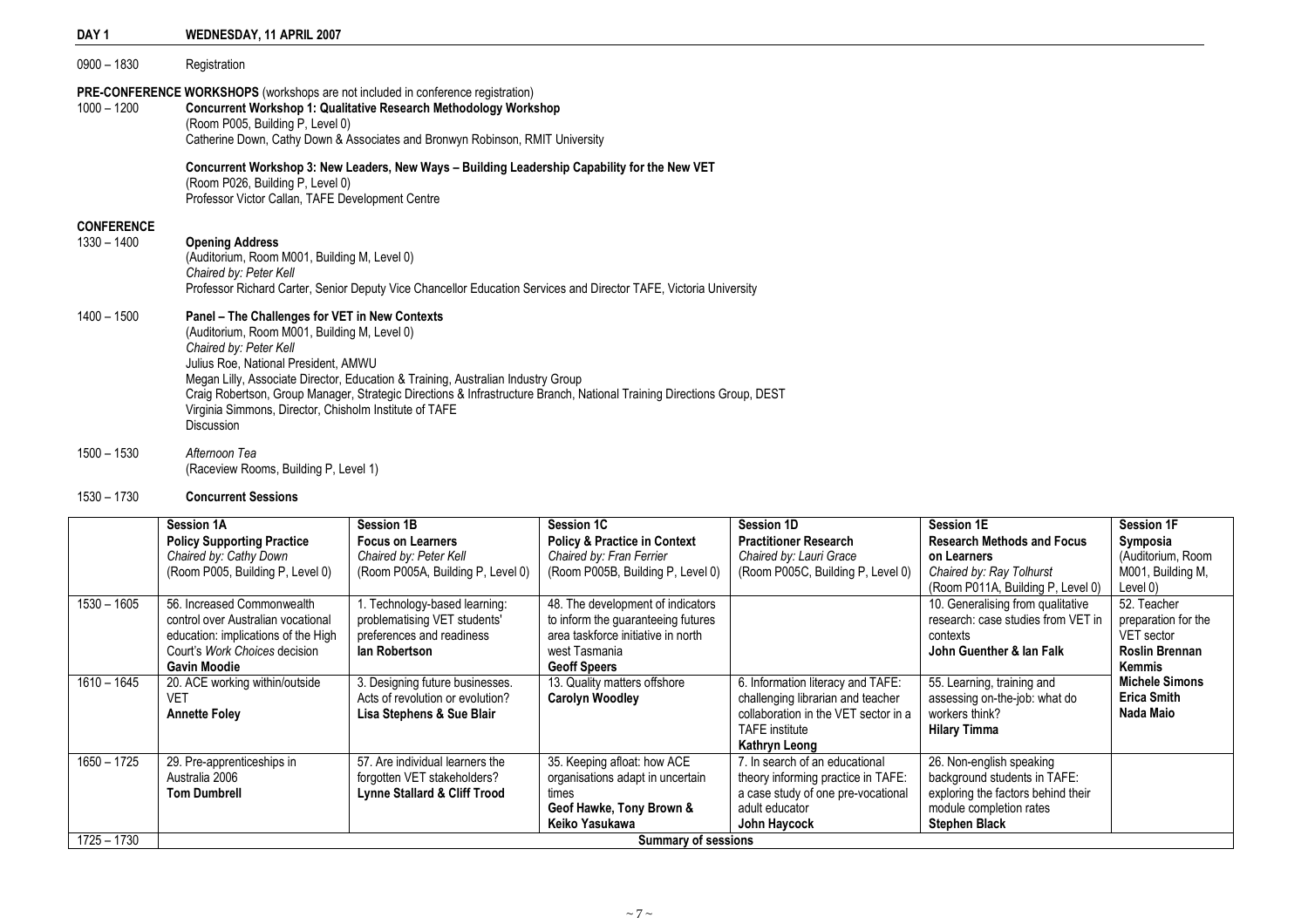- 1730 1830 Welcome Reception (Raceview Rooms, Building P, Level 1)
- 1840 Buses from Victoria University to accommodation points

### DAY 2: THURSDAY, 12 APRIL 2007

- 0815 1715 Registration
- 0830 Buses from accommodation points to Victoria University
- 0900 1000 Keynote Address The (Not So) New Context for VET: The Education Gospel and its Implications (Auditorium, Room M001, Building M, Level 0) Chaired by: Kevin Heys Norton Grubb, David Gardner Chair in Higher Education, University of California, Berkeley, USA
- 1000 1030 Morning Tea (Raceview Rooms, Building P, Level 1)

### 1030 – 1230 Concurrent Sessions

|               | <b>Session 2A</b><br><b>Policy Supporting Practice</b><br>Chaired by: Peter Kell<br>(Room P005, Building P, Level 0)                                                                                 | <b>Session 2B</b><br><b>Focus on Learners</b><br>Chaired by: Michele Simons<br>(Room P005A, Building P, Level 0) | <b>Session 2C</b><br><b>Policy &amp; Practice in Context</b><br>Chaired by: Kevin Heys<br>(Room P005B, Building P, Level 0) | Session 2D<br><b>Practitioner Research</b><br>Chaired by: Ray Tolhurst<br>(Room P005C, Building P, Level 0) | <b>Session 2E</b><br>Focus on Learners and Policy &<br><b>Practice in Context</b><br>Chaired by: Christine Robertson<br>(Room P011A, Building P, Level 0)                                                     | <b>Session 2F</b><br>Symposia<br>(Auditorium, Room<br>M001, Building M,<br>Level 0)                                                 |
|---------------|------------------------------------------------------------------------------------------------------------------------------------------------------------------------------------------------------|------------------------------------------------------------------------------------------------------------------|-----------------------------------------------------------------------------------------------------------------------------|-------------------------------------------------------------------------------------------------------------|---------------------------------------------------------------------------------------------------------------------------------------------------------------------------------------------------------------|-------------------------------------------------------------------------------------------------------------------------------------|
| $1030 - 1105$ | 8. VET in welfare to work: does it<br>work well?<br>John Guenther, Ian Falk, Allan<br>Arnott, Karen Borgelt, Anthony<br>Tyrrel, John Churchill, Steven<br><b>Black &amp; Jane Gunn</b>               | 19. Crossing polycontextual<br>boundaries: the role of context in<br>learning<br><b>Cathy Down</b>               | 38. Romancing transnational<br>education and training<br>Saraswathi Karthigasu                                              |                                                                                                             | 34. Competency intelligence<br>Homi Azemikhah                                                                                                                                                                 | 66. Longitudinal<br>research in VET -<br>research symposium<br><b>Mark Cully</b><br><b>John Stanwick</b><br><b>Alanna Sutcliffe</b> |
| $1110 - 1145$ | 22. Group training organisations:<br>bellwethers or shepherds?<br><b>Erica Smith &amp; Tony Bush</b>                                                                                                 | 40. Working from our strengths<br><b>Ruth Wallace &amp; Cathy Curry</b>                                          | 37. Making the best of it? Strategic<br>human resource management in<br>Australian RTOs<br><b>Andrew Smith</b>              | 43. Internationalising the<br>curriculum: global opportunities for<br>VET students<br><b>Anthony Bailey</b> | 28. Education credentials and<br>working lives<br>John Pardy                                                                                                                                                  | <b>Jeff Malley</b>                                                                                                                  |
| $1150 - 1225$ | 32. Towards a synthesis of the key<br>findings from the National VET<br>Research Consortium, 'Supporting<br>VET providers in building capability<br>for the future'<br>Roger Harris & Berwyn Clayton |                                                                                                                  | 47. Indigenous staffing in VET:<br>policy responses<br><b>Roslin Brennan Kemmis</b>                                         | 14. Teacher reflection on<br>practice: evaluating TROPIC<br>Martha Goldman                                  | 46. The continuing professional<br>development of further education<br>teachers: comparative study of<br>TAFE NSW teachers and further<br>education lecturers in the United<br>Kingdom<br><b>Kerry Barlow</b> |                                                                                                                                     |
| $1225 - 1230$ | <b>Summary of sessions</b>                                                                                                                                                                           |                                                                                                                  |                                                                                                                             |                                                                                                             |                                                                                                                                                                                                               |                                                                                                                                     |

1230 – 1345 Lunch

(Raceview Rooms, Building P, Level 1)

1300 – 1340 AVETRA AGM (Auditorium, Room M001, Building M, Level 0)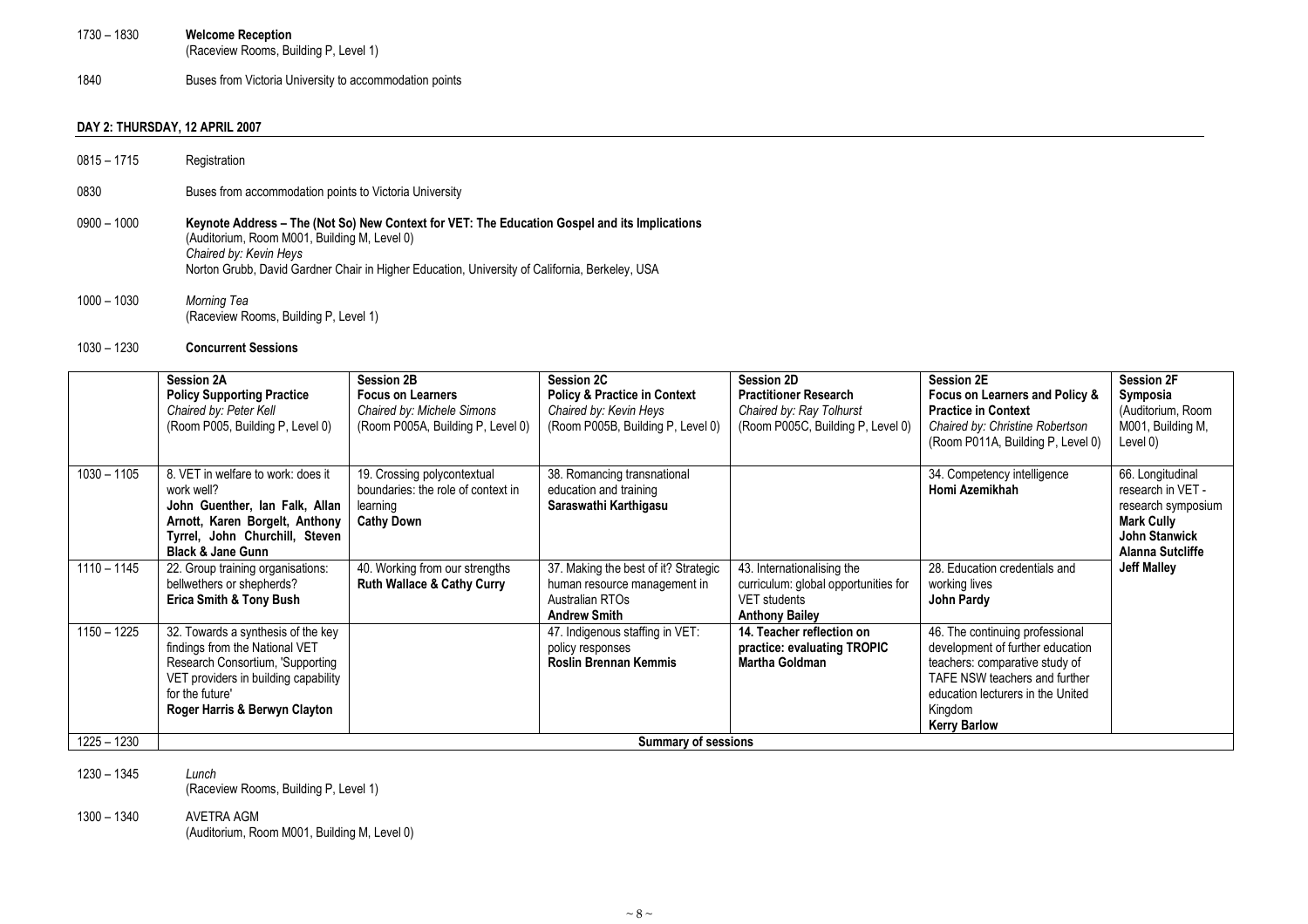### 1345 – 1430 Plenary Address – Against the Odds: Vocational Education & Training in Countries Post-Conflict (Auditorium, Room M001, Building M, Level 0) Chaired by: Kaye Bowman Karina Veal, Consultant, UNESCO-UNEVOC International Centre for Technical & Vocational Education & Training, Bonn, Germany

### 1430 – 1510 Plenary Address – Minister for Vocational and Further Education

(Auditorium, Room M001, Building M, Level 0) Chaired by: Peter Kell The Hon Andrew Rob AO, MP, Minister for Vocational and Further Education

1510 – 1525 Afternoon tea(Raceview Rooms, Building P, Level 1)

### 1525 – 1725 Concurrent Sessions

|               | <b>Session 3A</b><br><b>Policy Supporting Practice</b><br>Chaired by: Lauri Grace<br>(Room P005, Building P, Level 0)                                                     | <b>Session 3B</b><br><b>Focus on Learners</b><br>Chaired by: Ray Tolhurst<br>(Room P005A, Building P, Level 0)                                                             | <b>Session 3C</b><br><b>Policy &amp; Practice in Context</b><br>Chaired by: Cathy Down<br>(Room P005B, Building P, Level 0)                                                               | <b>Session 3D</b><br><b>Practitioner Research and</b><br><b>Policy Supporting Practice</b><br>Chaired by: Christine Robertson<br>(Room P005C, Building P, Level 0)                                                               | <b>Session 3E</b><br><b>Focus on Learners</b><br>Chaired by: Kevin Heys<br>(Room P011A, Building P, Level 0)               | <b>Session 3F</b><br>Symposia<br>(Auditorium, Room<br>M001, Building M,<br>Level 0)     |
|---------------|---------------------------------------------------------------------------------------------------------------------------------------------------------------------------|----------------------------------------------------------------------------------------------------------------------------------------------------------------------------|-------------------------------------------------------------------------------------------------------------------------------------------------------------------------------------------|----------------------------------------------------------------------------------------------------------------------------------------------------------------------------------------------------------------------------------|----------------------------------------------------------------------------------------------------------------------------|-----------------------------------------------------------------------------------------|
| $1525 - 1600$ | 30. Pathways through vocational<br>education and training for school<br>leavers<br><b>David Curtis</b>                                                                    | 25. Teacher and institute<br>enthusiasm for quality teaching<br>and learning<br>John Mitchell                                                                              | 24. A serendipitous<br>synchronisation of interests:<br>employers and student-working<br><b>Erica Smith &amp; Wendy Patton</b>                                                            | 16.<br>Changing<br>notions<br>οf<br>'partnership'? Changing policy and<br>practices?<br><b>Karen Plane</b>                                                                                                                       |                                                                                                                            | 54. VET in context:<br>resources, skills and<br>diverse learners<br><b>Gerald Burke</b> |
| $1605 - 1640$ | 33. Changing shapes, changing<br>mindsets: the evolution of<br>Australia's RTOs<br><b>Berwyn Clayton</b>                                                                  | 21. Old dogs, new shed tricks: an<br>exploration of innovative,<br>workshop-based learning practice<br>in Australia<br>Barry Golding, Mike Brown &<br><b>Annette Foley</b> | 41. Identities of reluctant regional<br>students: constructions of post<br>compulsory learners' identities<br>against educational institution's<br>best intentions<br><b>Ruth Wallace</b> | 60. Emerging models of<br>employment based training:<br>untangling the drivers and<br>identifying key features of effective<br>models<br>Kaye Bowman, Louise Wignall,<br>Sarojni Choy, Sandra Haukka &<br><b>Stephen Billett</b> | 61. Skill standards & occupational<br>testing in China: implications for<br><b>Australian VET</b><br>Paul Comyn            | <b>Chandra Shah</b><br>Michael Long<br><b>Fran Ferrier</b>                              |
| $1645 - 1720$ | 70. The Research Qualify<br>Framework: shaping AVETRA's<br>response (a discussion for<br>interested people)<br>Erica Smith, Michele Simons &<br><b>Ros Brennan Kemmis</b> | 65. The challenges of VET for<br>adult prisoners and offenders<br><b>Susan Dawe</b>                                                                                        | 71. Equity ahoy! The state of<br>equity in TAFE in Victoria<br><b>Helen Kimberley</b>                                                                                                     | 63. Passive, responsive or pro-<br>active: Australian TAFE<br>approaches to inclusiveness in<br>VET<br>Veronica Volkoff & Kira Clarke                                                                                            | 45. What's worth knowing in the<br>history of publicly funded<br>vocational education - and why?<br><b>Peter Rushbrook</b> |                                                                                         |
| $1720 - 1725$ | <b>Summary of sessions</b>                                                                                                                                                |                                                                                                                                                                            |                                                                                                                                                                                           |                                                                                                                                                                                                                                  |                                                                                                                            |                                                                                         |

- 1735 Buses from Victoria University to accommodation points
- 1915 Buses from accommodation points to Melbourne Zoo
- 1930 2300 Conference Dinner Melbourne Zoo
- 2230 2300 Buses from Melbourne Zoo to accommodation points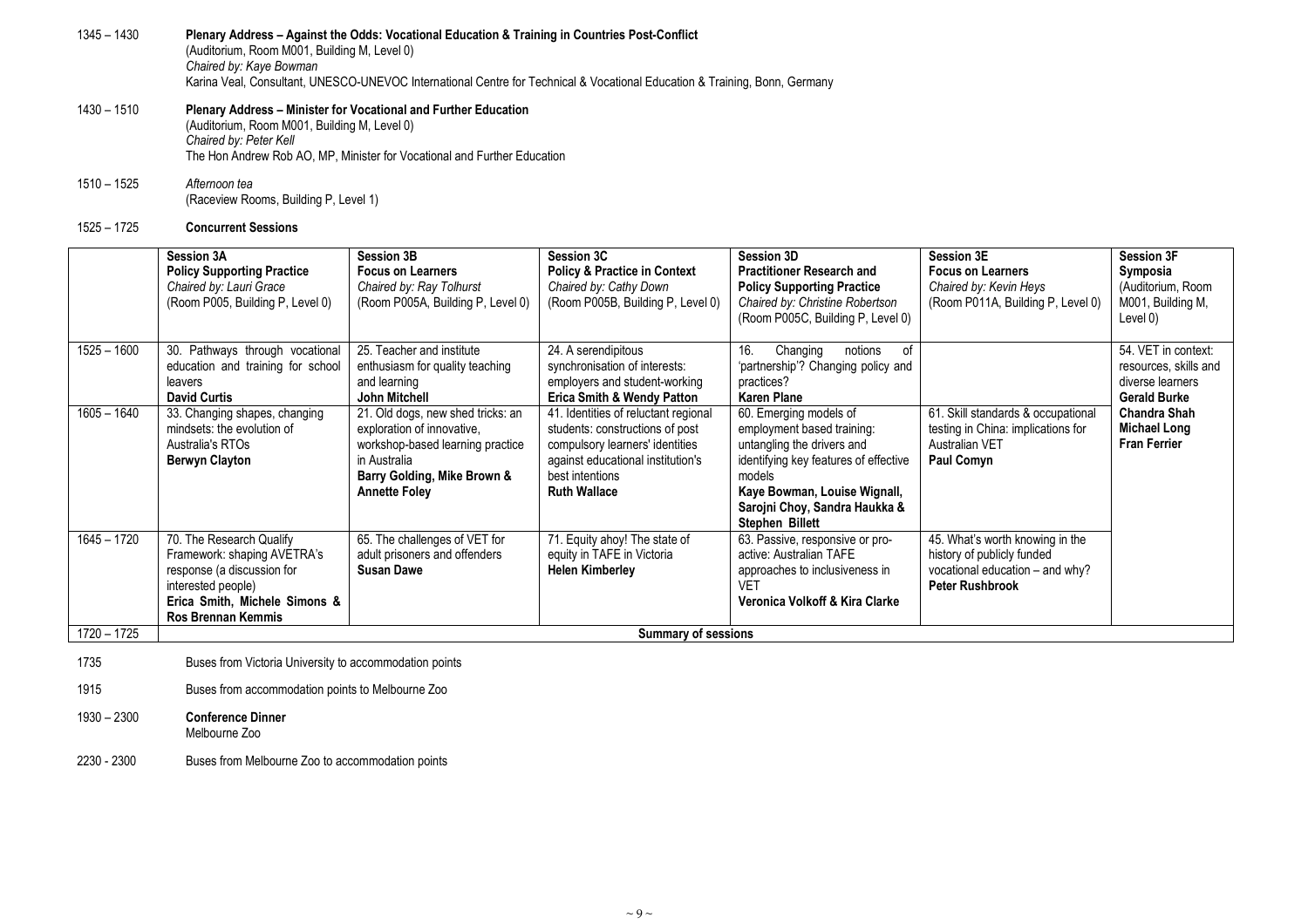### DAY 3: FRIDAY, 13 APRIL 2007

| $0815 - 1315$ | Registration                                                                                                                                                                                                                                         |
|---------------|------------------------------------------------------------------------------------------------------------------------------------------------------------------------------------------------------------------------------------------------------|
| 0830          | Buses from accommodation points to Victoria University                                                                                                                                                                                               |
| $0900 - 1000$ | Keynote Address – Apprenticeship-Model, Switzerland and European Reforms in VET<br>(Auditorium, Room M001, Building M, Level 0)<br>Chaired by: Erica Smith<br>Philipp Gonon, Professor for VET & Teacher Training, University of Zurich, Switzerland |

1000 – 1025 Morning Tea

### 1025 – 1225 Concurrent Sessions

|               | <b>Session 4A</b><br><b>Policy Supporting Practice</b><br>Chaired by: Kevin Heys<br>(Room P005, Building P, Level 0)                              | <b>Session 4B</b><br><b>Focus on Learners</b><br>Chaired by: Cathy Down<br>(Room P005A, Building P, Level 0)                         | <b>Session 4C</b><br><b>Policy &amp; Practice in Context</b><br>Chaired by: Peter Kell<br>(Room P005B, Building P, Level 0)                                                     | <b>Session 4D</b><br><b>Policy Supporting Practice</b><br>Chaired by: Fran Ferrier<br>(Room P005C, Building P, Level 0) | <b>Session 4E</b><br><b>Policy &amp; Practice in Context</b><br>Chaired by: Christine Robertson<br>(Room P011A, Building P, Level 0)                                            | <b>Session 4F</b><br>Symposia<br>(Auditorium, Room<br>M001, Building M,<br>Level 0)           |
|---------------|---------------------------------------------------------------------------------------------------------------------------------------------------|--------------------------------------------------------------------------------------------------------------------------------------|---------------------------------------------------------------------------------------------------------------------------------------------------------------------------------|-------------------------------------------------------------------------------------------------------------------------|---------------------------------------------------------------------------------------------------------------------------------------------------------------------------------|-----------------------------------------------------------------------------------------------|
| $1025 - 1100$ | 31. Unravelling the notion of<br>organisational capability: what do<br>writers say it is and VET providers<br>think it is?<br><b>Roger Harris</b> | 23. Experiencing pre-<br>apprenticeships: participants'<br>views of a program with dual<br>purposes<br><b>Erica Smith</b>            | 62. The role of VET in Australia's<br>agrifood industry innovation<br>system: lessons for other industry<br>sectors<br><b>Paul Comyn</b>                                        | 15. Sustaining innovation:<br>perspectives from policy and the<br>arts<br>Lorraine White-Hancock & Terri<br>Seddon      |                                                                                                                                                                                 | 68. Making<br>articulation work in a<br>multi-sector<br>institution: voices<br>from the field |
| $1105 - 1140$ |                                                                                                                                                   | 11. Learning for livelihoods:<br>lessons from training in diverse<br>desert contexts<br>John Guenther, Metta Young &<br>Alicia Boyle | 49. The impact of globalisation on<br>the regional economy: measuring<br>'knowledge intensity' and<br>preparedness for the 'knowledge-<br>based economy'<br><b>Geoff Speers</b> | 58. Entrepreneurial partnerships<br><b>Belinda Smith &amp; Charlene</b><br>Carpenter                                    | 64. Exploring and evaluating<br>structuration theory as a<br>framework for investigating formal<br>and informal learning within<br>organisations<br><b>Llandis Barratt-Pugh</b> | Lisa Milne<br><b>Peter Cook</b><br><b>Zhongjun Cao</b>                                        |
| $1145 - 1220$ | 12. The future demand for<br>employability skills and the<br>implications for the VET system<br>Alexis Esposto & GA Meagher                       | 59. Mentoring TAFE teachers -<br>support, challenge, vision and trust<br><b>Susanne Francisco &amp; Stephen</b><br>Darwin            | 42. Career pathways in VET: what<br>are they are like?<br>Michele Simons, Roger Harris &<br><b>Val Pudney</b>                                                                   |                                                                                                                         | Institutes<br>TAFE<br>69.<br>Are<br>as<br>Learning Organisations changing<br>the experience for teachers?<br>Jayne Pitard                                                       |                                                                                               |
| $1220 - 1225$ |                                                                                                                                                   |                                                                                                                                      | <b>Summary of sessions</b>                                                                                                                                                      |                                                                                                                         |                                                                                                                                                                                 |                                                                                               |

1230 – 1320 Evolution, Revolution or Status Quo? What have we learned?

(Auditorium, Room M001, Building M, Level 0) Chaired by: Fran Ferrier Panel discussion Catherine Davis, WAVE Wanda Korndorffer, CEO, TAFE Development Centre, VIC Peter Kell, President, AVETRA Linda Simon, Federal TAFE President, Australian Education Union (AEU)

### 1320 Conference Close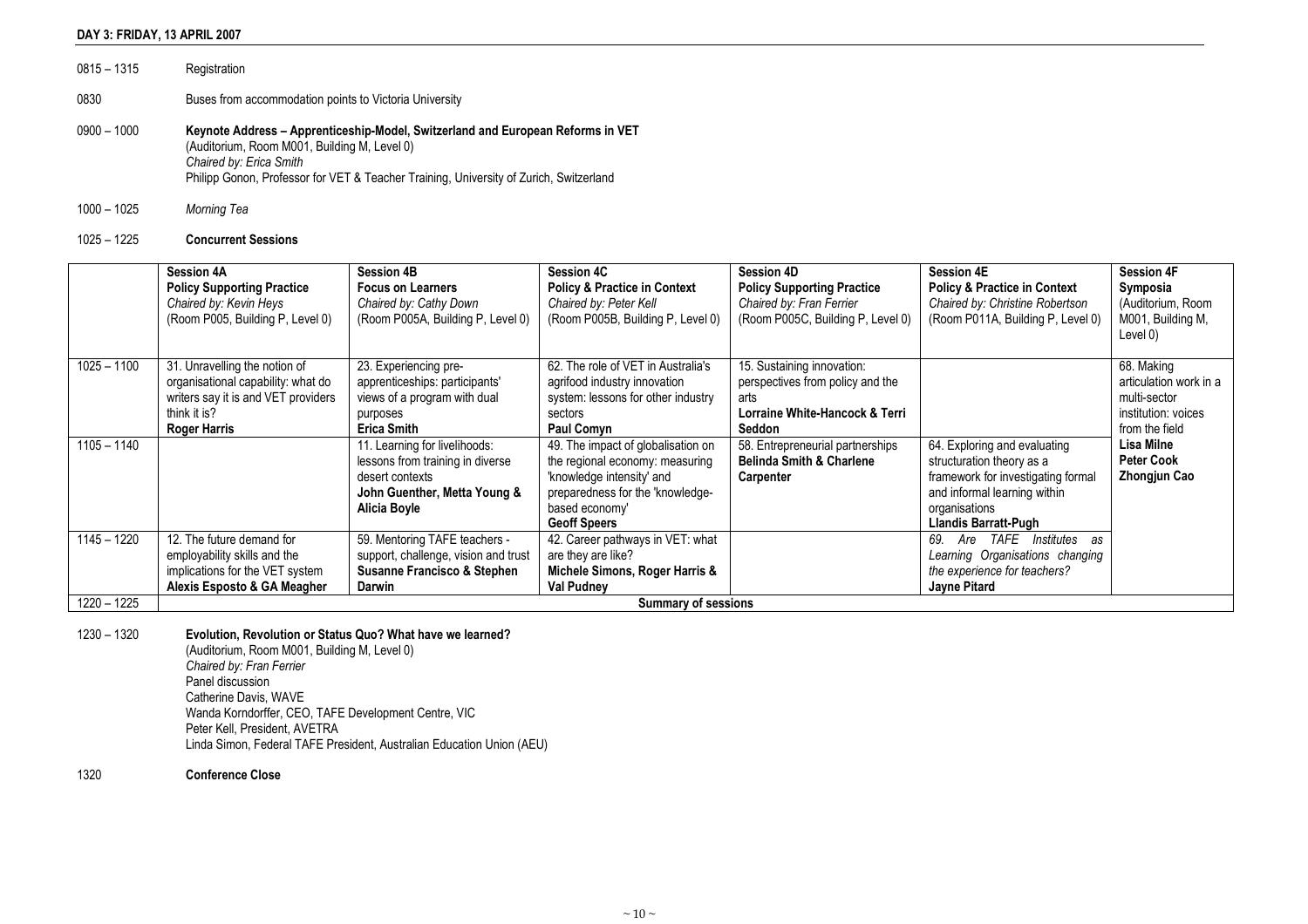# 2007 AVETRA ABSTRACTS

*(Abstracts are listed in numerical order)* 

\*\*\* **Refereed Papers** – papers annotated with three asterisks have been refereed to comply fully with the verification requirements of the Department of Employment, Science & Training for a conference publication, full written paper refereed. An Anonymous refereeing process has been used.

Note – full papers will be available on the AVETRA web site at the conclusion of the conference.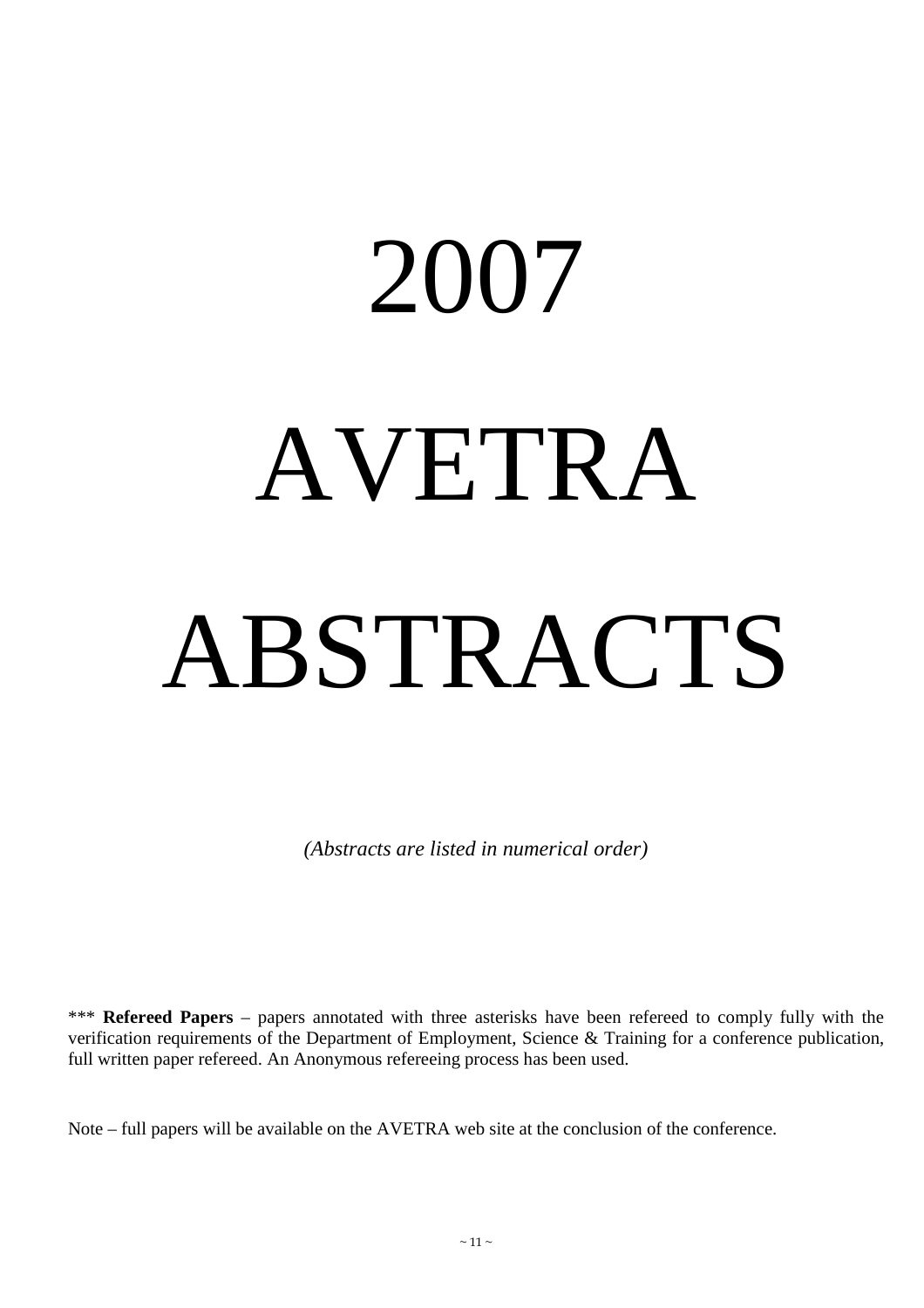### **KEYNOTE ADDRESS 12.4.07: 0900 – 1000 hours**

### **THE (NOT SO) NEW CONTEXT FOR VET: THE EDUCATION GOSPEL AND ITS IMPLICATIONS**  W. Norton Grubb

*University Of California, School Of Education, Berkeley, CA, USA* 

This presentation starts by introducing the Education Gospel, the faith in many countries (including Australia) that more skills and "new skills" taught in schools and universities will solve most individual and social problems. Paradoxically, belief in the Education Gospel creates various problems for VET, especially secondary school VET. Similar problems have plagued both second and post-secondary VET (in TAFE colleges and community colleges) in most English-speaking countries, and the presentation will suggest some solutions. Indeed, VET has come to be a source of concern in many countries, as a potential OECD review of VET suggests. The presentation will close with some assessment of what the most serious VET issues are likely be, especially confronting the exaggerations of the Education Gospel.

### **PLENARY ADDRESS 12.4.07: 1345 – 1430 hours**

**AGAINST THE ODDS: VOCATIONAL EDUCATION AND TRAINING IN COUNTRIES POST-CONFLICT**

### Karina Veal

*Consultant, UNESCO-UNEVOC International Centre for Technical and Vocational Education and Training, Bonn, Germany* 

This paper will examine some aspects of the provision of vocational education and training in fragile states, emergency situations and, specifically, in countries post-conflict. The impact of conflicts on communities, families and economies are well documented. The impact of conflicts on education and training systems is less often considered. The toll is heavy, and can lead to the almost total collapse of educational services. Re-establishing education is a slow process, and generations of learners can be denied the acquisition of knowledge and skills. Providing skills development for young people is beginning to be seen as a priority policy response for a number of reasons, and the influx of international interest and donor funds provides opportunity for re-development as well as re-construction.

Yet the differing and particular local contexts create enormous challenges for the implementation of VET policies and practices. In a country without equipment, buildings, qualified teachers, curriculum materials, reliable payroll systems, let alone skilled ministry of education personnel, how can VET best be provided?

Drawing upon practitioner case studies of VET in Liberia, Somalia, Afghanistan, Iraq, Timor-Leste, and Uganda this paper will examine some of the ways differing context impacts on policies and practices. Taking 'universal' topics such as planning and administration, facilities and equipment, system financing, ministerial control, quality assurance, teacher training, industry responsiveness, community involvement and meeting the learning needs of particular population groups the paper outlines some of the challenges, and tentative responses, currently employed in countries post-conflict. In so doing, the audience is invited to reflect upon the impact of context on policy and planning within the Australian system; what might be considered culturally specific and what might be more universal.

**NOTES**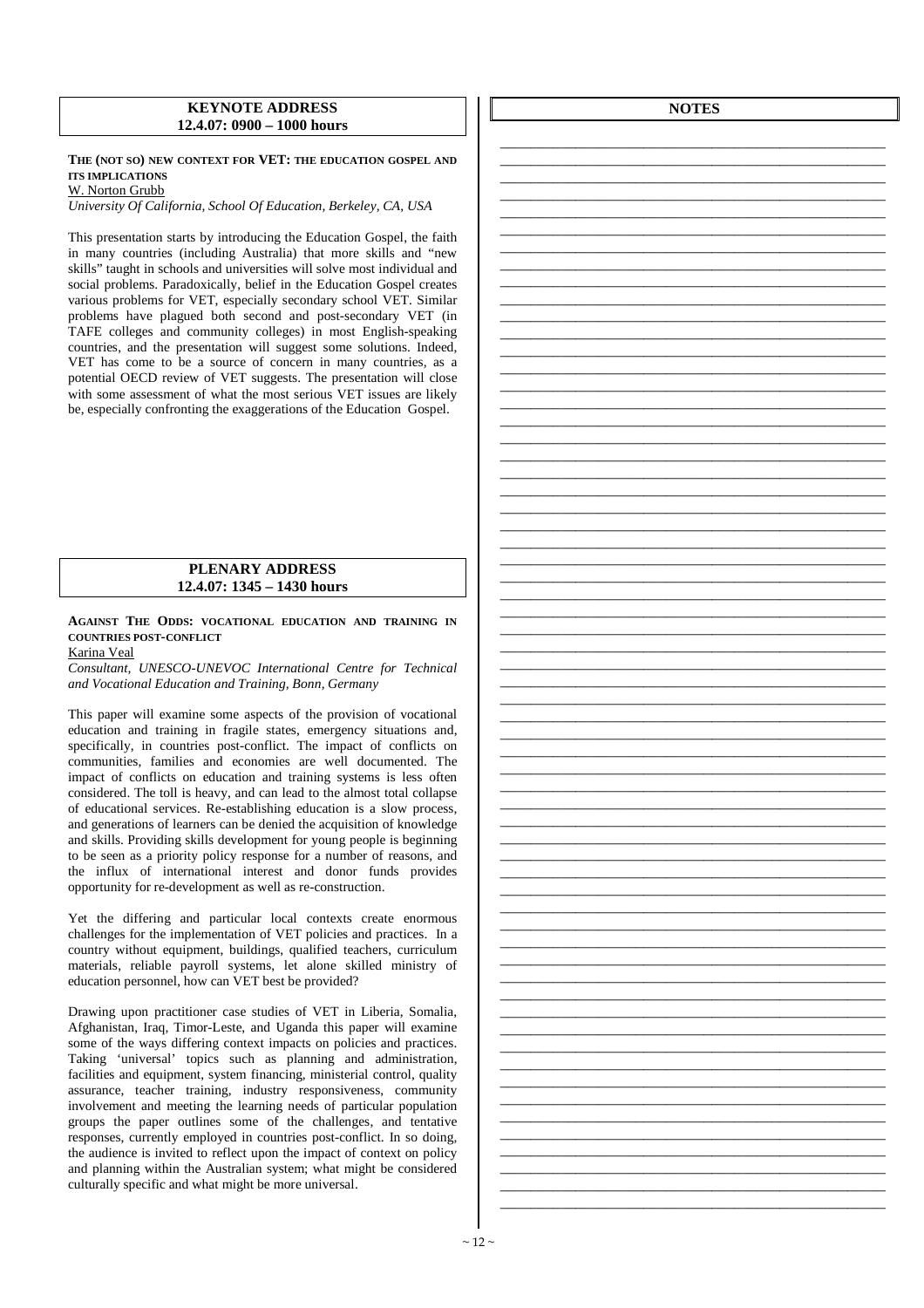### **KEYNOTE ADDRESS 13.4.07: 0900 – 1000 hours**

**APPRENTICESHIP-MODEL, SWITZERLAND AND EUROPEAN REFORMS IN VET** 

Philipp Gonon *University Of Zurich, Switzerland* 

VET-Reforms are currently under way in nearly every European country. The main motivation for these reforms is found in the changing economic and societal principles. The knowledge-based society requires more skills in computer science, better language abilities, a greater orientation to entrepreneurship, and more general knowledge overall. Have traditional handicraft apprenticeships come to be jeopardised by these developments? Considering the international prominence of "work-based learning" or the concept of "situational learning", as well as endeavours to strengthen or reintroduce apprenticeship models characterised by their proximity to the world of work and their practical relevance, it seems that there is a clash of two rather oppositional tendencies in the reform discussions.

Especially the Swiss case of VET reform, mainly based on an apprenticeship-model, gives some evidence how different views of relevant actors can be integrated in one system.

The present contribution aims to provide a historical view of these opposing trends. Education, and in particular professional training, oscillates between immediate professional requirements and more abstract, long-term demands. This discussion is to be found in the theory of education as well as in the development of educational institutions.

Europe-wide, it seems likely that a mixture of curricular and institutional practices continues to prevail, thereby doing justice to the hybridity of the world of work and the youths' different abilities and prospects.

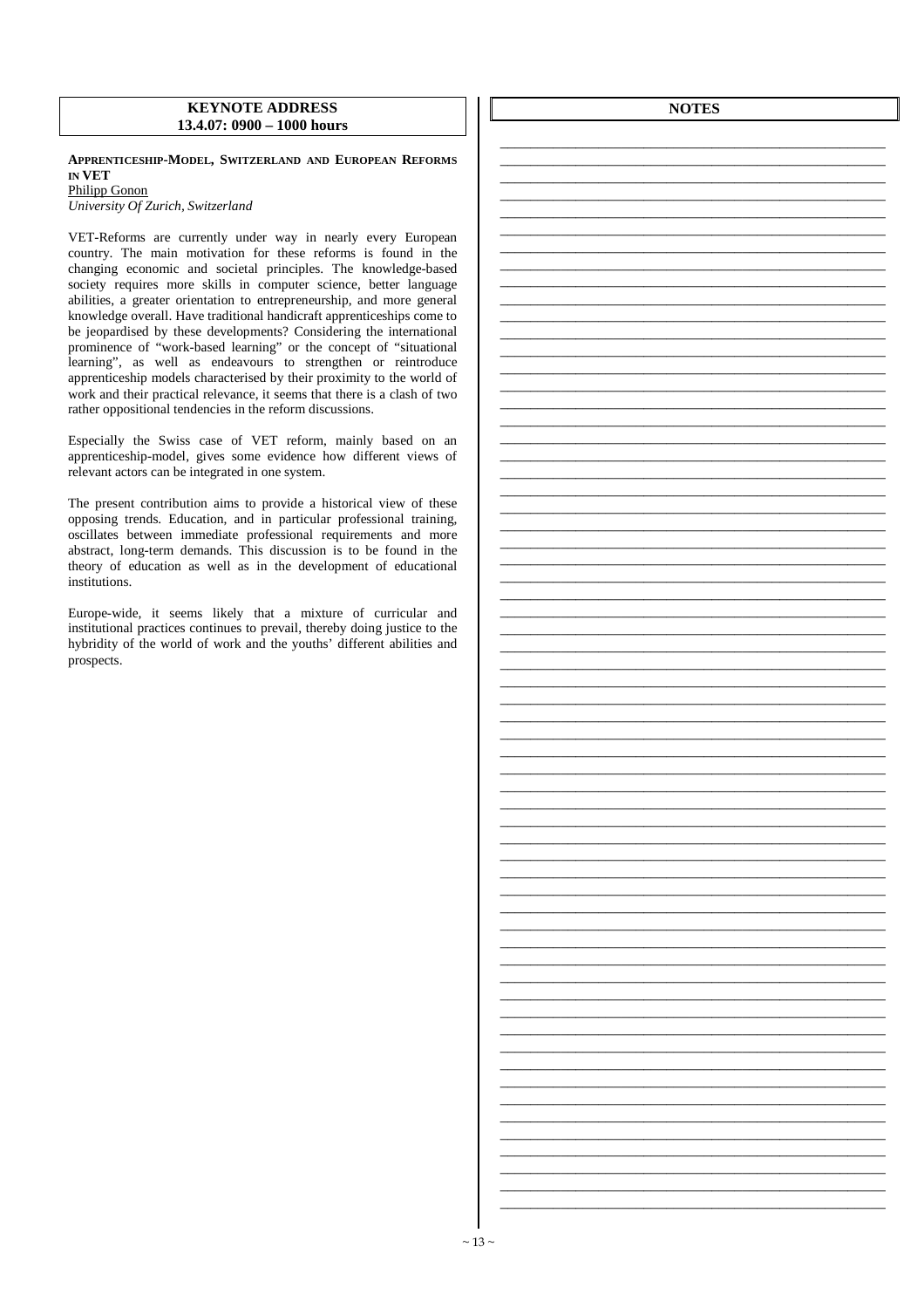### **ABSTRACT 01 11.4.07: Concurrent Session 1B**

**\*\*\* TECHNOLOGY-BASED LEARNING: PROBLEMATISING VET STUDENTS' PREFERENCES AND READINESS** Ian Robertson *RMIT University, VIC* 

This paper conducts a literature survey to seek evidence that supports assumptions that vocational education and training (VET) learners have a preference for, and the readiness skills to be successful students in technology-based learning.

Australian studies show that VET students value the flexibility of online learning. However, these studies assume online learning as a given rather than questioning the learners' preference for that approach. In the USA, a survey of full-time college students in the USA suggests a moderate rather than high level of preference for technology-based learning. It is shown that there is a lack of substantial evidence to sustain the assumption that contemporary learners prefer technology-based learning and argued that this claim is often overstated.

Research into the design of surveys consistently identifies learner selfmanagement and learner self-directedness as important in learner readiness for online learning. When juxtaposed with Australian research which shows that VET learners generally lack these skills the assumption that VET learners have the readiness skills for technology-based learning is placed in question.

It is noted that research related to VET learner characteristics was reported in 2000. Given the claimed rapid change in generational preferences the paper proposes that this research should be repeated.

### **ABSTRACT 03 11.4.07: Concurrent Session 1B**

**DESIGNING FUTURE BUSINESSES: ACTS OF REVOLUTION OR EVOLUTION?**  Sue Blair and Lisa Stephens

*Box Hill Institute of TAFE, Box Hill, VIC* 

In line with the State Government's initiative to encourage innovation and creativity a Diploma of Applied Design in industry was embedded into courses we deliver at the diploma level to increase the capacity of our students to operate in dynamic business environments.

During 2006, the Centre for Hospitality and Tourism Studies at Box Hill Institute has run a pilot program that is a complete departure from our traditional methods of delivery. Within the Advanced Diploma of Hospitality Management and Event and Hospitality Management, we have delivered a holistic style of teaching to complete three diplomas and two advanced diplomas covering 11 business units.

Using the framework of Young Achievement Australia (YAA) we created a practice firm which facilitates a much more individualised style of teaching enabling teachers to work with each student, meeting their specific learning needs whilst catering for differing levels of engagement and skill.

Using a learner-centred approach and team teaching presents many challenges, the most prevalent of these being the need to constantly renegotiate boundaries.

Integrating the Diploma of Applied Design has also created a number of challenges. Hospitality/Events students who have not necessarily signed up for a design qualification were initially reluctant and working with a design teacher whose frames of reference were very different was a key challenge for staff.

This paper will explore the key learnings the challenges and the changes we will make to this very successful program in 2007.

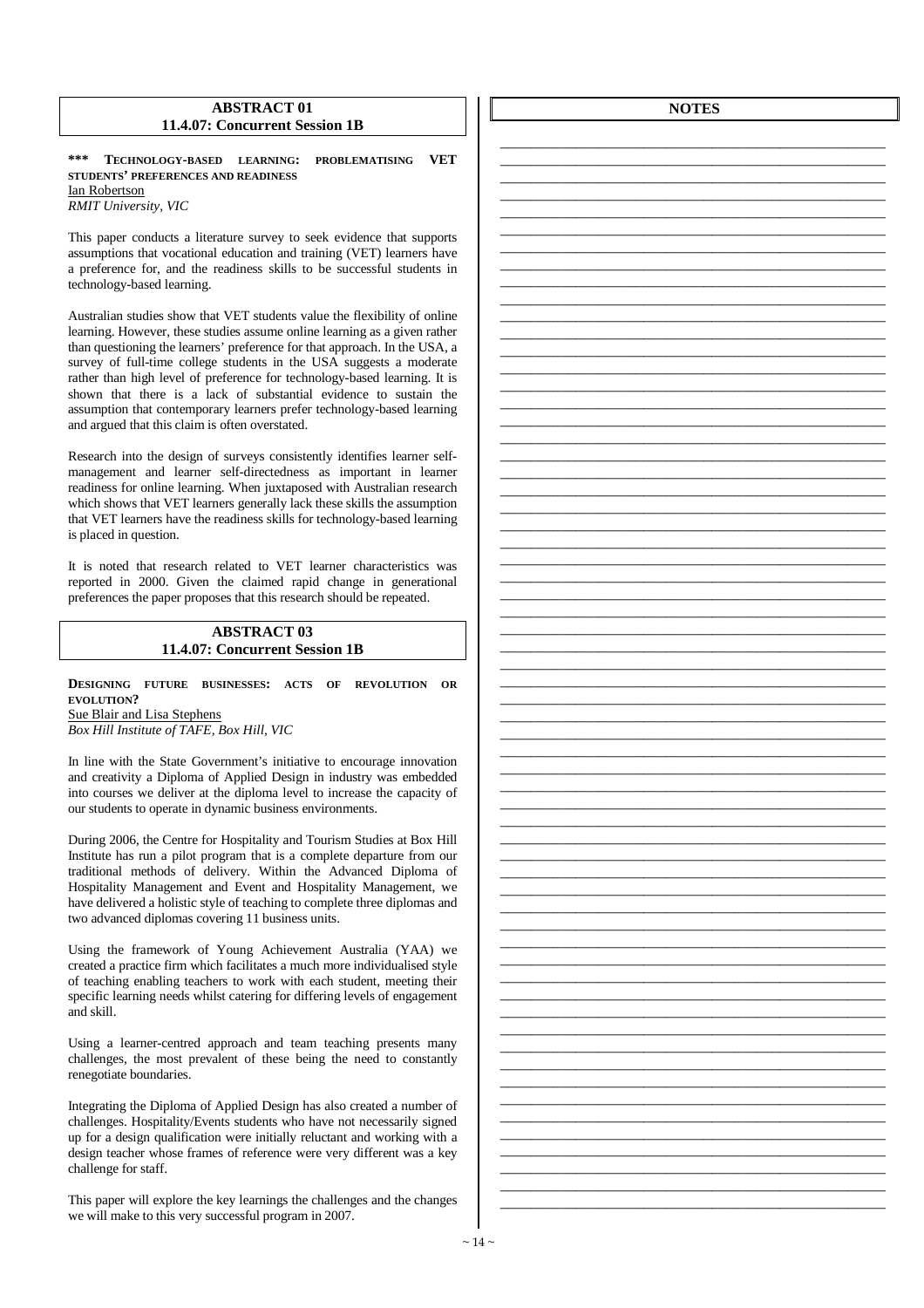### **ABSTRACT 06 11.4.07: Concurrent Session 1D**

**INFORMATION LITERACY AND TAFE: CHALLENGING LIBRARIAN AND TEACHER COLLABORATION IN THE VET SECTOR IN A TAFE INSTITUTE** Kathryn Leong

*Box Hill Institute, Box Hill, VIC* 

This research investigated the understanding of Information Literacy held by Technical and Further Education (TAFE) teachers, the impact of that understanding on their relationship with library staff and their ability to develop Information Literacy programs in collaboration. It found that teachers and librarians do not speak the same language when they talk about Information Literacy. TAFE Librarians concentrate on the 'Information Literacy process' while TAFE Teachers do recognise the term Information Literacy but understand what being information literate means. The study also found that the library was identified more with a service than an educational role and that this perception inhibits the development of collaborative relationships.

### **ABSTRACT 07 11.4.07: Concurrent Session 1D**

**\*\*\* IN SEARCH OF AN EDUCATIONAL THEORY INFORMING PRACTICE IN TAFE: A CASE STUDY OF ONE PRE-VOCATIONAL ADULT EDUCATOR** John Haycock

*Work and Learning Studies, Faculty of Education, Monash University, VIC* 

For most teachers working in the largest sector of vocational education and training (VET) in Australia – Technical and Further Education (TAFE) – the Certificate IV in Assessment and Workplace Training (recently superseded by the national Training and Assessment training package) is the only mandatory 'teacher training' qualification. Largely instrumental in intent and content, this qualification focuses mainly on developing skills to deliver and assess VET learners against national competency standards. While some attention is paid to 'adult learning principles', trainees are given relatively little exposure to educational theories relevant to teaching in the contemporary TAFE context. Lacking a sound grasp of curriculum and pedagogical theory, these teachers frequently struggle to make sense of, and understand the possibilities and limitations of, their teaching roles and practices once they begin delivering VET programs in TAFE.

This paper seeks to understand how practitioners learn about, develop and work with educational theory, and how this informs and influences their practice. It is based primarily on an in-depth interview with one pre-vocational program teacher working in a large, metropolitan TAFE institute. It also draws on the contributions of several teachers who participated in a small-scale action learning/research project facilitated by the author in his workplace, aimed at exploring relationships between educational theory and practice in a TAFE setting, and assisting participants in developing new understandings of their work, identities and practice as adult educators. In light of the research findings, this paper argues that the development of an educational theory, together with an understanding of wider contextual issues shaping the VET system, significantly empowers TAFE teachers in their roles as adult educators.

**NOTES**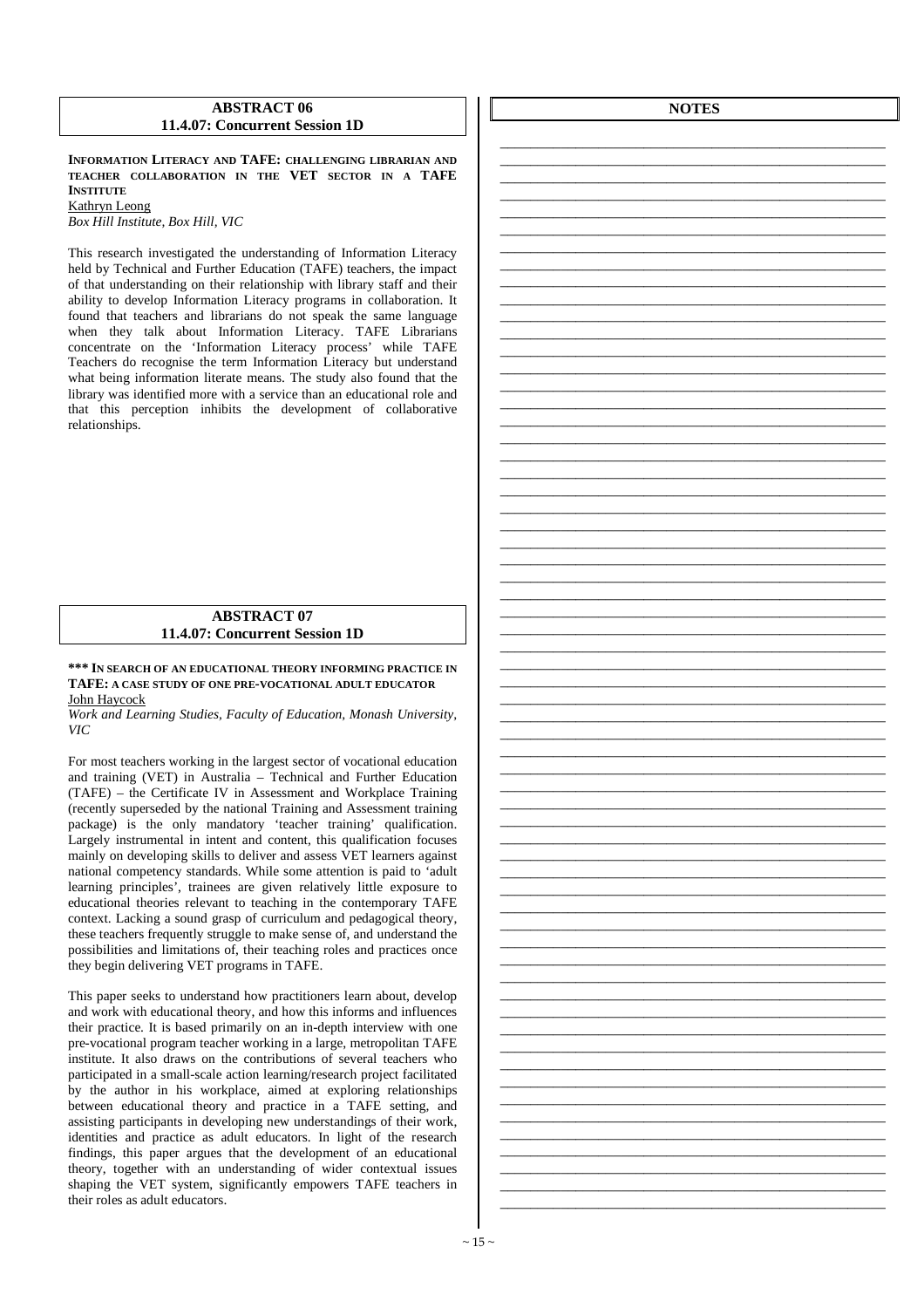### **ABSTRACT 08 12.4.07: Concurrent Session 2A**

**\*\*\* VTE IN WELFARE TO WORK: DOES IT WORK WELL?**  John Guenther<sup>1</sup>, Ian Falk<sup>2</sup>, Allan Arnott<sup>2</sup>, Karen Borgelt<sup>3</sup>, Anthony

Tyrrel<sup>4</sup>, John Churchill<sup>4</sup>, Steven Black<sup>5</sup> & Jane Gunn<sup>6</sup> *1 Cat Conatus <sup>2</sup>Charles Darwin University <sup>3</sup>Allsorts Consulting and Training <sup>4</sup>Performance First <sup>5</sup>Meadowbank TAFE <sup>6</sup>Protea Training* 

In 2005 the Commonwealth government introduced its 'Welfare to Work' reform program. The activities of the program have been badged under Centrelink as 'Helping people move into work'. Key features of the reform include obligations of parents of children aged 6–15 years to seek part time work; people with disabilities who are assessed as being capable of working 15–29 hours per week will be obliged to seek work; and Newstart recipients over 50 years old will be obliged to seek fulltime work the same as younger recipients. As part of the program, more vocational education and training places will be made available and the Language, Literacy and Numeracy Program will be expanded.

Charles Darwin University, in conjunction with a research team from around Australia are engaged in an NCVER funded project designed to determine the role of vocational training in welfare to work reforms. The team will produce a set of six 'intervention cases' that demonstrate good practice in service delivery and training provision with an equal emphasis on providers and clients in each of the above three groups. Drawing on these cases, this paper will present findings of the research.

The research uses a mixed methods and induction methodological approach to identify which features of vocational training programs work or do not work in conjunction with the government's 'welfare to work' strategy—in particular the research is designed to identify the qualitative outcomes of Vocational and Technical Education (VTE) in welfare to work. The paper will also consider the implications of the reforms for VTE in terms of policy, program, partnerships and practice.

### **ABSTRACT 10 11.4.07: Concurrent Session 1E**

**\*\*\* GENERALISING FROM QUALITATIVE RESEARCH: CASE STUDIES FROM VET IN CONTEXTS** Ian Falk & John Guenther *Charles Darwin University, TAS* 

One of the reasons that research is conducted is to build the evidence base to inform strategic or policy directions. In this context, the value of qualitative research is often questioned because 'you cannot make generalisations from results when the sample is not statistically representative of the whole population in question'. However, a scan of the research literature in the field of Vocational Education and Training (VET) reveals a considerable amount of qualitative research which is used for this very purpose even though much of the headline data is in the form of numerical statistics based on sampling regimes. Can findings from qualitative research legitimately be generalised and applied beyond the frame of a particular case or even a set of 100 semi-structured interviews on a particular topic? Are there features within qualitative methods that justify generalisable inferences?

The paper stems from the research experience of the authors over the last two decades, during which time we have, as it turns out, been living with a dichotomy. On the one hand, we were taught in our research training that you can't generalise much from qualitative research, if at all. On the other hand, what has emerged for us is that, first of all, people *do*  generalise from qualitative research; and second, we suggest that we may well have *good reason* to be able to do so. By 'good reason', we mean that the generalised decisions that are made on the basis of the findings of qualitative research are sound, that the findings *have indeed* been generalised successfully. That is, when the findings have been applied more generally, it has been found that the generalising has proved valid and reliable.

**NOTES** 

\_\_\_\_\_\_\_\_\_\_\_\_\_\_\_\_\_\_\_\_\_\_\_\_\_\_\_\_\_\_\_\_\_\_\_\_\_\_\_\_\_\_\_\_\_\_\_\_\_\_\_

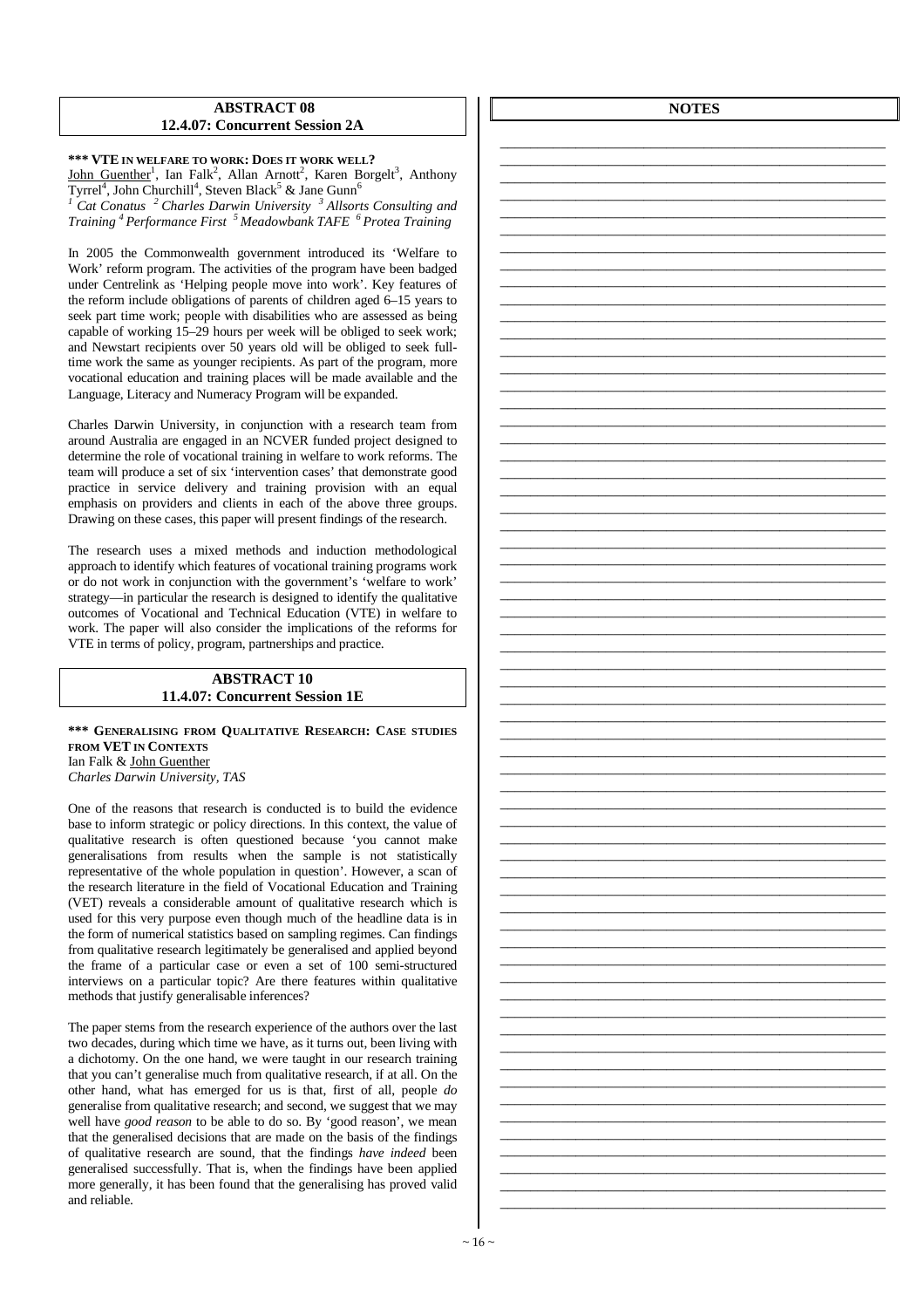### **ABSTRACT 11 13.4.07: Concurrent Session 4B**

**\*\*\* LEARNING FOR LIVELIHOODS: LESSONS FROM TRAINING IN DIVERSE DESERT CONTEXTS**

John Guenther<sup>1</sup>, Metta Young<sup>2</sup> & Alicia Boyle<sup>3</sup>

*Cat Conatus<sup>1</sup> , Centre for Appropriate Technology<sup>2</sup> , Charles Darwin University<sup>3</sup>*

The Australian desert region covers over two-thirds of the land mass of the continent and spans five state and territory jurisdictions. Access to training for the more than 30,000 people who belong to Aboriginal desert communities is inhibited by a number of factors including English language, literacy and numeracy, remoteness, seasonal inaccessibility and high costs associated with service delivery to these areas.

Nevertheless, learning in a variety of forms does contribute positively to the livelihoods of those living in the desert region. Research on which this paper is based, funded by the National Centre for Vocational Education and Research and the Desert Knowledge CRC, explores the linkages between these learnings and desert livelihoods. The research comes at a time of considerable change both in the Vocational and Technical Education (VTE) sector within Australia and the direction of policy relating to the Australian Government's approach to addressing Indigenous well-being, particularly in remote communities.

The paper reports on the findings of four case studies conducted across the jurisdictions of the desert region and considers the impact of training in four different vocational settings. The focus of the paper will be a cross-cutting analysis of the issues that have arisen from the case studies along with an exploration of 'what works'. Given the changing nature of policies impacting on Aboriginal communities in the Australian desert (particularly as they affect training, employment and community capacity more generally), this paper will provide an important contribution to the understanding of the dynamics of VTE practice in a fluid policy context.

### **ABSTRACT 12 13.4.07: Concurrent Session 4A**

**\*\*\* THE FUTURE DEMAND FOR EMPLOYABILITY SKILLS AND THE IMPLICATIONS FOR THE VET SYSTEM**

 $\frac{\text{Alexis Esposto}^1}{\text{Sublturna University of Techn}}$  *Swinburne University of Technology, VIC* 

*<sup>2</sup>Centre of Policy Studies, Monash University, VIC* 

An important function of the VET system is to equip the workforce with a mix of skills appropriate to the economic conditions required into the future. To that extent, the identification of desirable changes to the existing system, and any associated stresses and tensions, requires both an articulated view about the future of the economy and a methodology for translating that view into the skill categories addressed by the system. In recent years, there has been considerable interest in the role which 'employability' or generic skills play in meeting future skill requirements. However, these discussions typically fail to relate skill requirements to any detailed view of the future industrial and occupational structure of the economy. It is this deficiency the current paper addresses. In 1998, the US Department of Labor introduced the Occupational Information Network (O\*NET), a comprehensive database linking worker attributes (or employability skills) with occupations in both qualitative and quantitative terms. For more than a decade, the Centre of Policy Studies at Monash University has been producing occupational employment forecasts consistent with, inter alia, the current macroeconomic forecasts of Access Economics. In this paper, the O\*NET is used to extend the range of the Monash forecasts to include employability skills. The results suggest that the structural details of the future state of the economy do indeed have important implications for the relative demands for various types of employability skills, and that general qualitative considerations provide only an incomplete basis for allocating training resources between those skills.

**NOTES**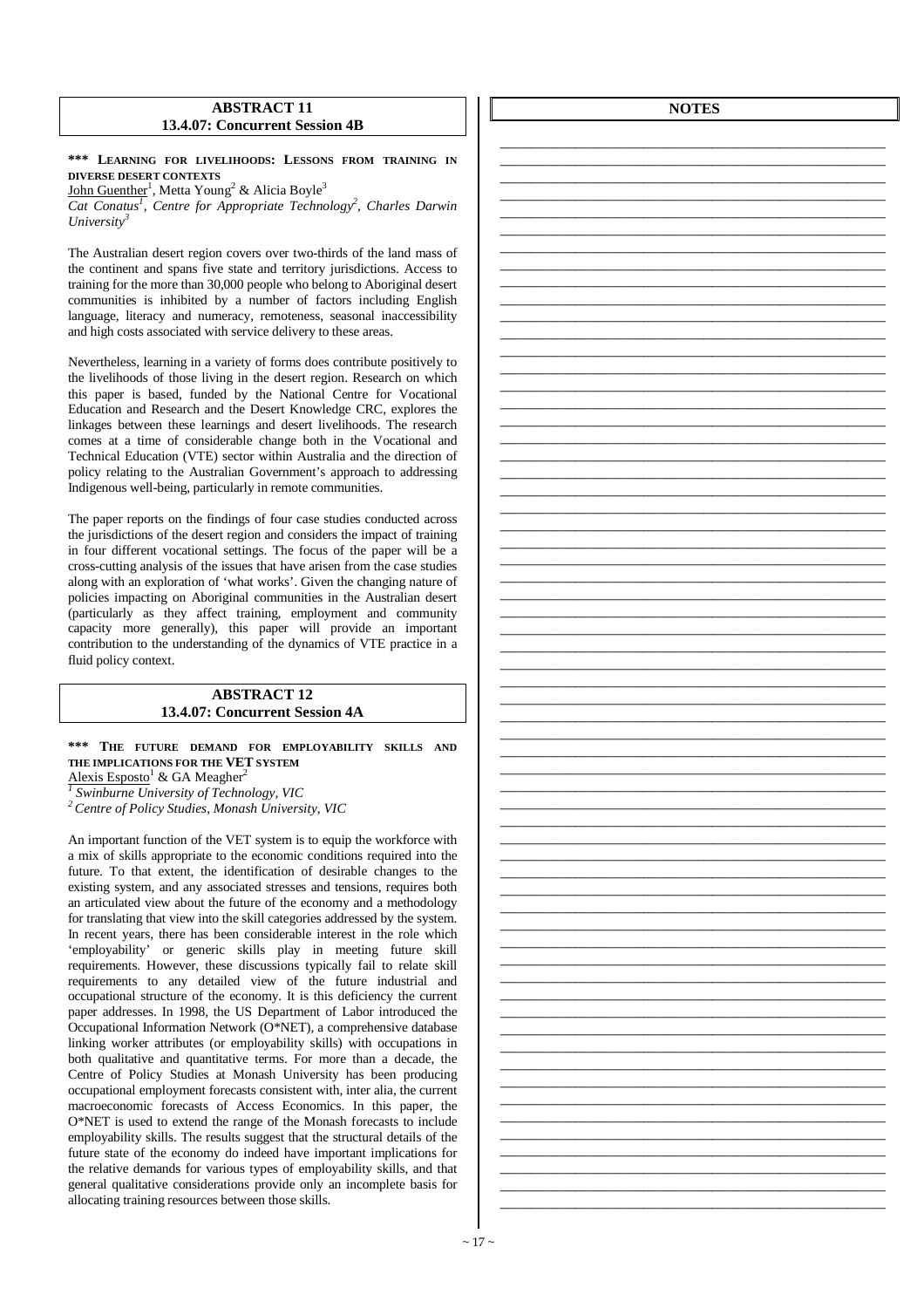### **ABSTRACT 13 11.4.07: Concurrent Session 1C**

### **QUALITY MATTERS OFFSHORE** Carolyn Woodley *Victoria University, Melbourne, VIC*

This paper is based on the findings of a recent (2006) NCVERmanaged DEST-funded project examining the quality of VET programs offshore, *Quality Matters: promoting quality improvement for offshore VET programs*. The project documents quality assurance systems for programs in two of Victoria University's partner institutes in China including various elements of Australia's quality assurance system that do or could support the quality of offshore educational programs (AQF, ESOS Act, NEAS, AVCC Code of Conduct, Victoria University Teaching and Learning Policies, ISO and AQTF). The relevance of the AQTF for some offshore operations is questioned as some Standards neither acknowledge nor measure the complex offshore context. Amongst other themes, the report examines partner perceptions of competency-based training, Australia's vocational sector, quality, and the need for equivalence and comparability. Crosscultural issues in teaching and learning emerge as a key professional development need for all staff working offshore. A key message is that Australian industry-driven training packages do not provide the best educational program for entire cohorts of LOTEB (Language Other Than English Background) students, studying in China, whose sole intention is to articulate into English-language higher education programs. The project recommends that internationalised Diploma curriculum courses which have language and learning support embedded in each unit of study be developed. The conference theme of 'Evolution, Revolution or Status Quo? the new context for VET', is absolutely suited to a project that suggests that nowhere is the context so challenging, so demanding of change in VET teachers, so demanding of revolution in educational programs than the provision of VET in China.

### **ABSTRACT 14 12.4.07: Concurrent Session 2D**

**\*\*\* TEACHER REFLECTION ON PRACTICE: EVALUATING TROPIC**  Martha Goldman *Tropical North Queensland TAFE, Cairns, QLD* 

This paper is an evaluation of 'TROPIC' (Teachers Reflecting On Practices In Contexts), a professional development program developed by teachers for teachers in the vocational and technical education sector. TROPIC is based on the 'classroom profiling' program developed by Mark Davidson in Education Queensland. The objectives of TROPIC are to assist teachers to employ a broader range of strategies particularly in relation to behaviour management, and to encourage teachers to be more reflective of their practice and to engage in professional conversation with colleagues using a framework of structured peer observation and feedback. The evaluation of the early stages of implementation indicates that participants in the TROPIC program have found it provides effective learning experiences with potential to bring about positive changes in teaching practices on a wide scale. (This paper is a revised and condensed version of a paper submitted for the requirements of a Master of Learning Management at Central Queensland University).

**NOTES**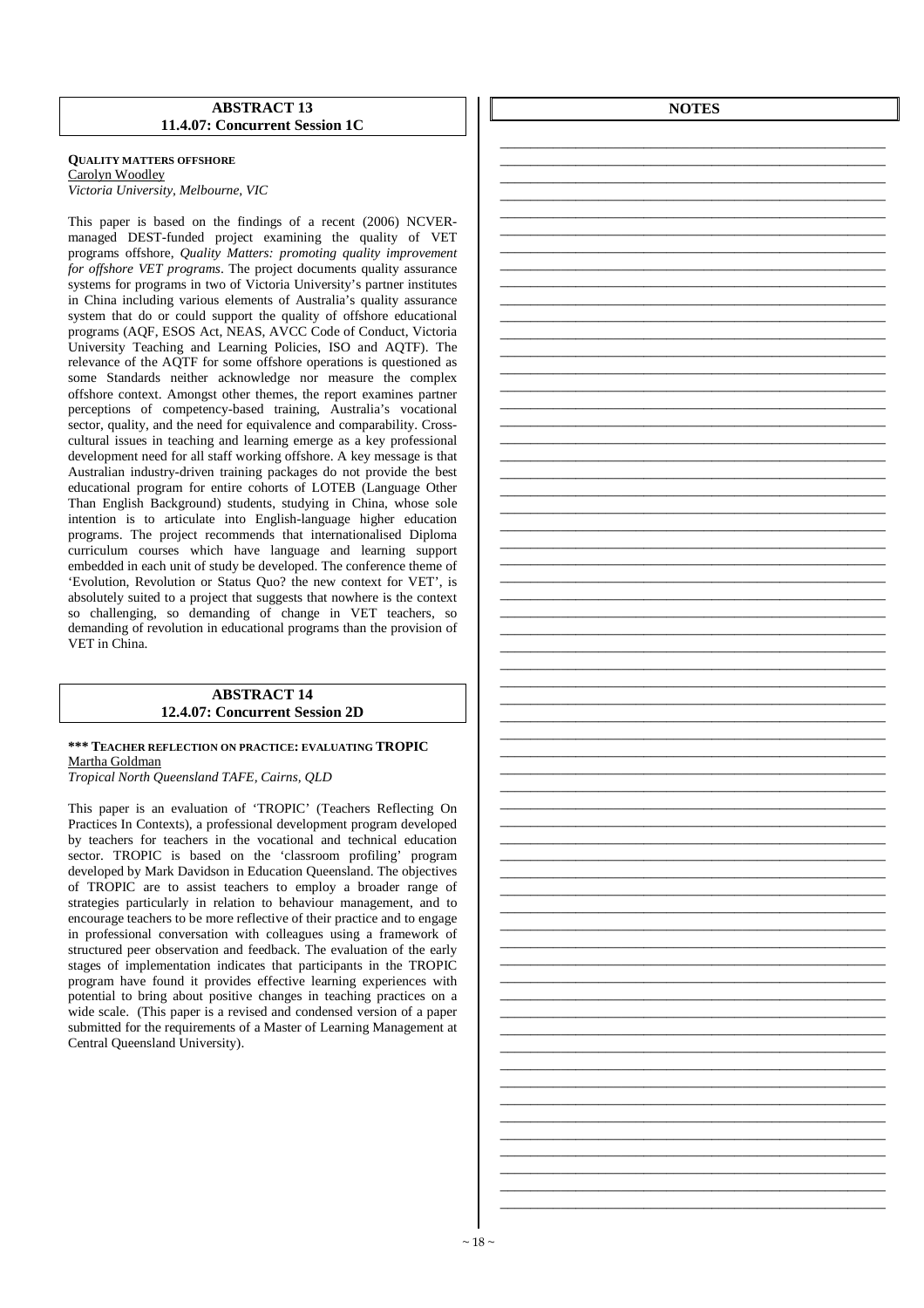### **ABSTRACT 15 13.4.07: Concurrent Session 4D**

**\*\*\* SUSTAINING INNOVATION: PERSPECTIVES FROM POLICY AND THE ARTS**

Lorraine White-Hancock<sup>1,2</sup> & Terri Seddon<sup>1</sup> *<sup>1</sup>Monash University, VIC* 

*<sup>2</sup>Box Hill Institute of TAFE, Box Hill, VIC* 

Innovation is a hot issue in contemporary society. Governments around the world are racing to develop a knowledge-based economy propelled by innovation and supported by a lifelong learning society. The Victorian Government's policy statement - *Knowledge and Skills for the Innovation Economy* (Department of Education and Training, 2003) indicates that there is a specific role for public Technical and Further Education (TAFE) Institutes in supporting innovation in industry in terms of delivering skills training that helps develop innovation in existing and emerging businesses (pp. 1-2). Yet as a TAFE teacher in the fields of visual arts, jewellery and object design, I find myself challenged by the government's sense of innovation and the way innovation can be facilitated through TAFE teaching. It seems that the way 'innovation' is conceptualised and supported in Commonwealth government policy tends to shift attention away from developing skills that enhance innovation in industry.

This paper explores the apparent contradiction between what counts as 'innovation' in government policy and in arts practice, and the implications for VET. It aims to make a case for the way vocational education in the arts contributes to the national innovation agenda. The paper is organised into four main sections. First the research on which the paper is based is outlined. I then document the character of Commonwealth government policies aimed at building Australia's capacity in innovation. In the next section, this policy discourse is set against a range of commentaries on Arts practice and the nature of innovation within the arts articulated by artists, scientists and business. Finally, these insights are drawn together to suggest how VET, and arts education in particular, could support the national innovation agenda.

### **ABSTRACT 16 12.4.07: Concurrent Session 3D**

**CHANGING NOTIONS OF 'PARTNERSHIP'? CHANGING POLICY AND PRACTICES?**

'Evolving understanding of 'social partnerships' between small businesses, VET and one regional community'

### Karen Plane

*CREEW, Hawke Research Institute for Sustainable Societies, University of South Australia, SA* 

Traditionally much of the research with small enterprises represents the institutional, functionalist discourses of small business participation and formal contribution to VET and workforce development. This practitioner researcher PhD study has been exploring notions of 'learning partnership' with the small firm to challenge these predominant economic rationalist paradigms, and to reconstruct an alternative 'space' or discourse of social partnerships for Education for Sustainable Development (ESD) between VET, industry, and civic society. This paper debates the theoretical tensions for critical interpretive researchers working within a qualitative, humanistic framework, in resisting and reconciling theories of 'evidence based policy' and community business partnerships in a 'neopositivist' policy climate. It presents challenges for both practitioners and small business in promulgating alliances across the sectors, within the constraints of a neoliberalist market economy. It concludes with implications for future VET policy and practice through cross sectoral partnerships with industry for capacity building, workforce development and ESD.

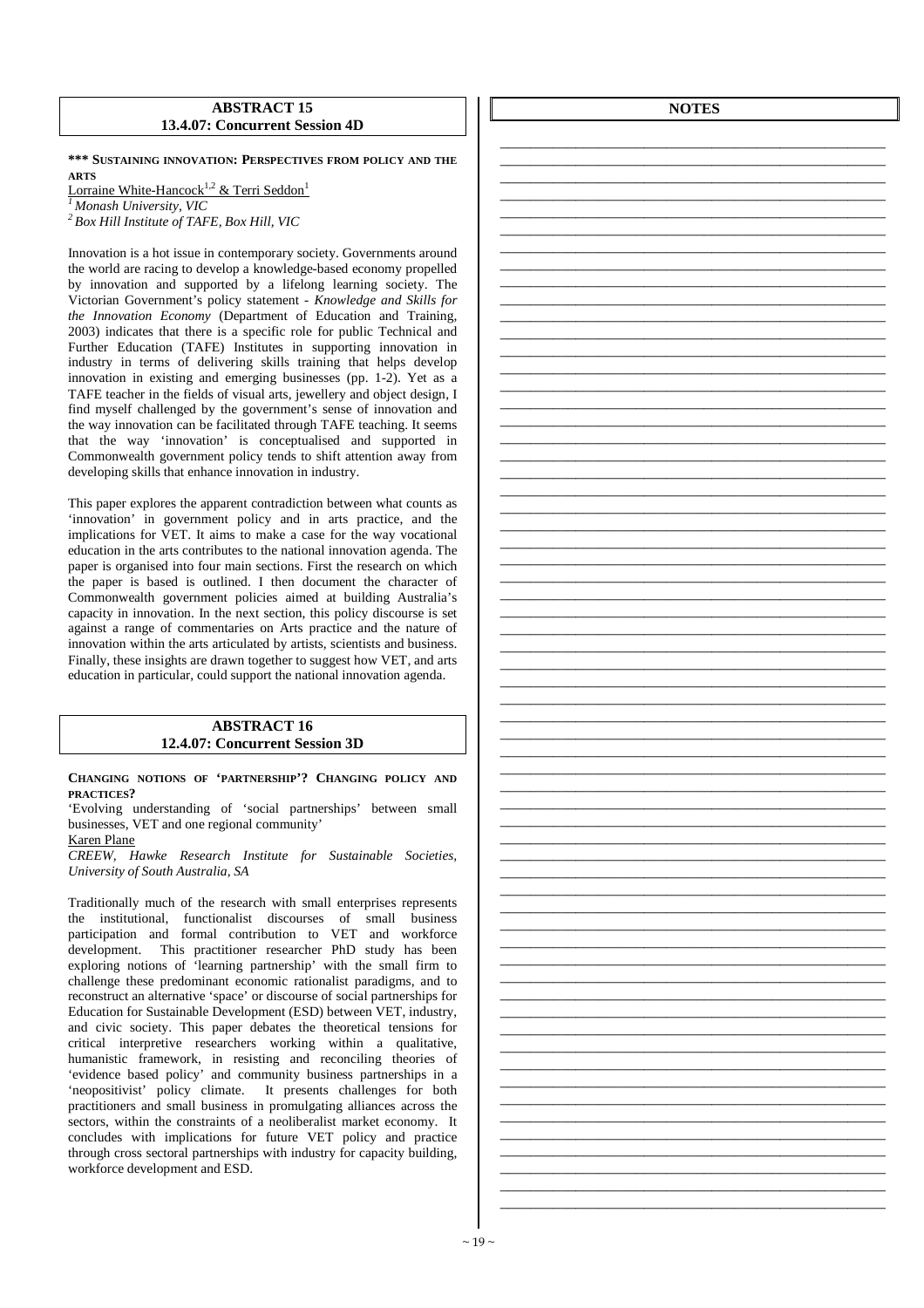### **ABSTRACT 17 12.4.07: Concurrent Session 2B**

### **UNDERSTANDING WORLDS OF THOUGHT AND WORLDS OF PRACTICE**  Kerry Renwick

*Centre for Hospitality and Tourism Studies (CHATS), Box Hill Institute of TAFE, Melbourne, VIC* 

During 2006 Box Hill Institute became the first TAFE accredited to deliver an applied degree in hospitality. The development of this degree was done in conjunction with university academics and a number of industry representatives and faced the challenge of delivering solid understanding of the practicalities of hospitality operations, enhancing management capabilities and promoting responsiveness to change.

The course is based upon a philosophy of tourism and hospitality put forward in the work of Tribe (1997) of both multi disciplinary and inter-disciplinary constructs. The focus of the degree is not about tourism and hospitality studies as discipline, rather it makes use of the understandings of worlds of thought and worlds of practice. This paper will explore these underpinning philosophies of the course, and the subsequent challenges for delivery at Box Hill Institute.

### **ABSTRACT 19 12.4.07: Concurrent Session 2B**

**\*\*\* CROSSING POLYCONTEXTUAL BOUNDARIES: THE ROLE OF CONTEXT IN LEARNING** Catherine M Down

*Cathy Down & Associates, VIC*

All learning occurs in a context. This context may be physical, social or psychological or, as Illeris (2002) argues, the tension caused by the juxtaposition of all three spheres of human experience. Yet, there is little written in educational literature about how the context shapes the learning and, by extension, how we can increase the potential of individuals to learn in a variety of contexts.

This presentation draws on my recently completed PhD research in which I attempted to discover how practitioners understand the transfer of existing competence to new contexts and how this understanding shaped their own and their students' learning. It outlines some of the main findings of the project. In particular, it challenges the concept of generalisation as abstraction, arguing instead for Van Oer's (1998) concept of embedding contexts and looks at changes we need to make to the metaphors of transfer if we are to integrate formal and experiential learning

**NOTES**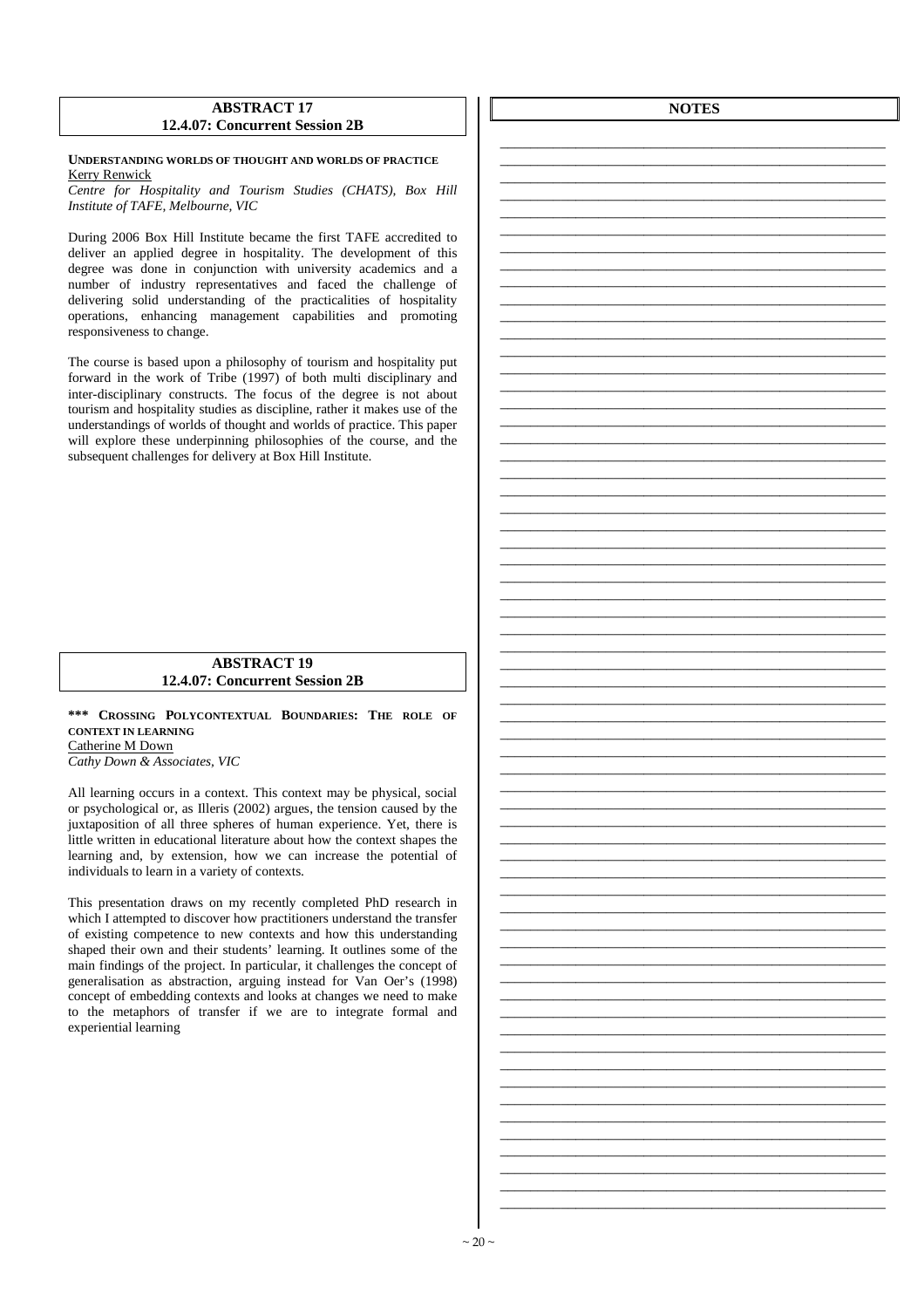### **ABSTRACT 20 11.4.07: Concurrent Session 1A**

### **\*\*\* ACE WORKING WITHIN/OUTSIDE VET**  Annette Foley *School of Education, University of Ballarat, VIC*

This paper looks at vocational education and training (VET) policy initiatives currently being circulated within the Victorian adult and community education (ACE) sector. It particularly explores how coordinators working and managing ACE organizations are being encouraged to meet policy requirements that are in some cases at odds with their traditional roles. The paper explores how ACE and VET frontline managers/coordinators are experiencing policy reform differently in some cases and how the central role of identity and identity change in the formation of VET and ACE is being understood from a different philosophical and cultural position.

The reflections and perceptions from seven ACE coordinators, four ACE/RTO managers and fourteen VET frontline managers were examined with the aim of better understanding the working experiences and perceptions of people responsible for delivering and coordinating change within their organizations.

The paper and its conclusions shed light on differences in ACE/VET discursive practices and interpretations of current policy directives and the implications this difference is having on ACE practice and ACE delivery.

### **ABSTRACT 21 12.4.07: Concurrent Session 3B**

**\*\*\* OLD DOGS, NEW SHED TRICKS: AN EXPLORATION OF INNOVATIVE, WORKSHOP-BASED LEARNING PRACTICE IN AUSTRALIA**

Barry Golding, Mike Brown & Annette Foley

*RAVE (Researching Adult & Vocational Education), School of Education, University of Ballarat, VIC* 

Our paper explores some recent innovations in workshop-based learning practice that come out of community-based men's sheds in Australia. It deliberately goes beyond an exploration of the 'typical' community-based men's shed, already explored in our recent NCVER research report and looks at some new and productive interactions between sheds and other informal learning organisations. We go to the margins of rapidly evolving shed practice and single out three types of shed-based organisations that work with school resisters, Vietnam Veterans and older men in aged care. Our aim is to illustrate, using new Australian narrative data, some theoretical and practical implications and benefits of reciprocal, workshop-based mentoring relationships involving men of different ages. Our focus is on ways in which men with a skill or trade are able, in a situated and authentic learning context, to informally 'weave magic' for and with other men, and in some cases with young people. Our paper provides pointers to some of the principles underpinning successful informal and community-based learning practice for older men: particularly the need for a high level of engagement; the choice of an appropriate and safe setting; and to account for the differences associated with age and gender. We articulate an imperative for 'bringing more blokes' into all forms of learning in Australia including through more informal, community-based learning as well as through adult and community education. Our paper and its conclusions have implications for other workshop and shed-based learning practice in vocational education and training as well as informal and community-based learning by volunteers in the quintessential and ubiquitous Australian fire and football sheds.

**NOTES**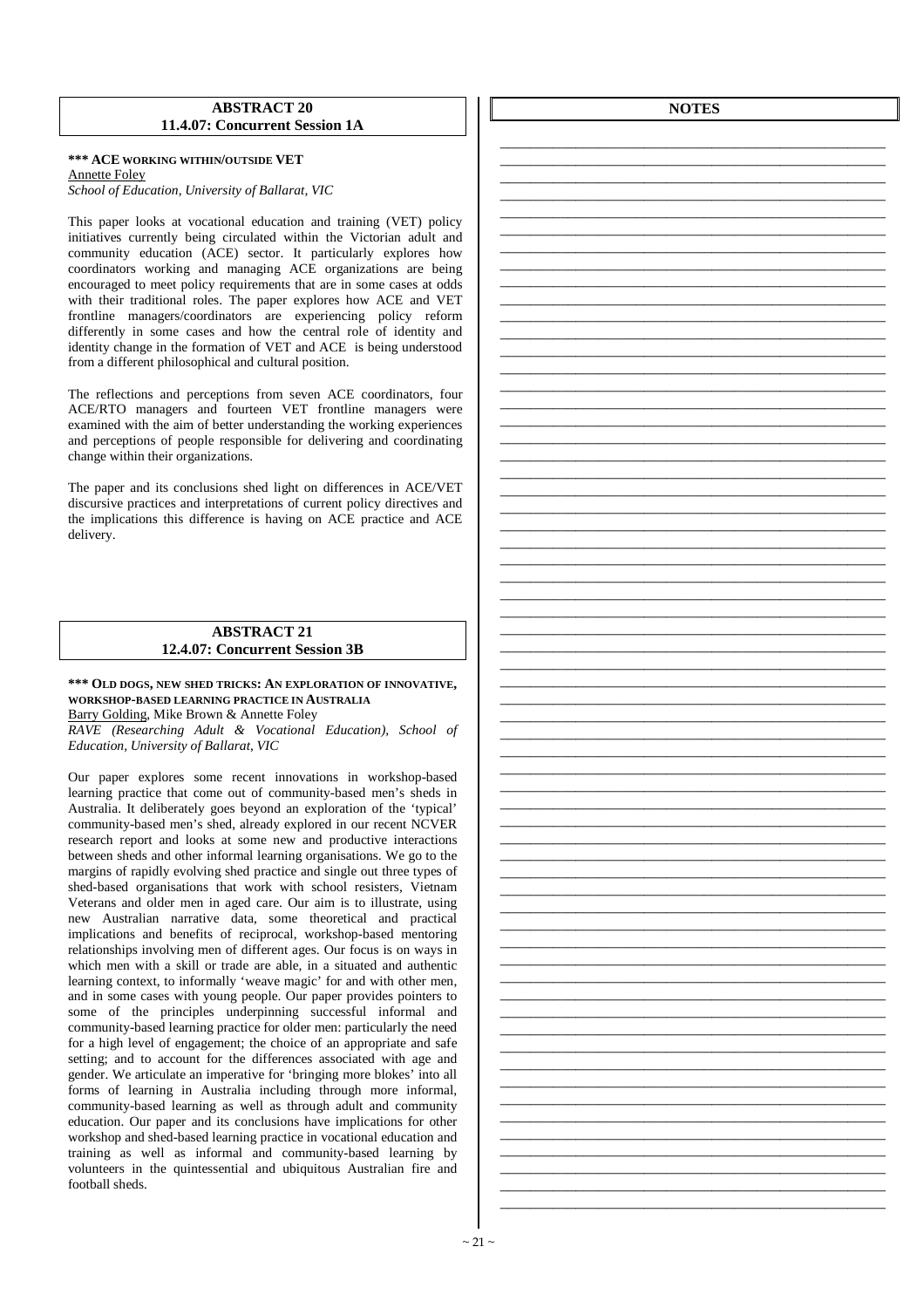### **ABSTRACT 22 12.4.07: Concurrent Session 2A**

**\*\*\* GROUP TRAINING ORGANISATIONS: BELLWETHERS OR SHEPHERDS?**  Tony Bush & Erica Smith

*Charles Sturt University, Wagga Wagga, NSW* 

Group Training Organisations (GTOs) are responsible for the employment of over 10% of apprentices and trainees in Australia, with a greater presence in particular segments such as school-leavers, the traditional trades and school-based apprentices. While their role has been well recognised, if imperfectly understood, and there have been a number of government-sponsored reports into their operations, there has been little academic research into their activities. This paper draws upon part of the research carried out in three States by the authors, which formed part of a larger nationwide project during 2006. Drawing upon interviews and focus groups with group training organisation staff and other stakeholders, the paper examines two roles of GTOs. The first is that of shepherd – the pastoral care role which is so important to the retention of young people in apprenticeships. The second is that of bellwether - a role in which GTOs are early signallers to stakeholders of changes in labour market conditions.

### **ABSTRACT 23 13.4.07: Concurrent Session 4B**

**\*\*\* EXPERIENCING PRE-APPRENTICESHIPS: PARTICIPANTS' VIEWS OF A PROGRAM WITH DUAL PURPOSES** Erica Smith

*Charles Sturt University, Wagga Wagga, NSW* 

Pre-apprenticeships, preparatory training off-the-job for entry into apprenticeships, have been in existence for several decades. Depending on the prevailing economic conditions, they have been asked to serve two major purposes: as labour market programs to discipline young unemployed people into the regime of study and work, and as one means of solving skill shortage problems in particular industries or the traditional trades in general. Research has previously focused mainly on their roles in succeeding in these purposes. There has, however, been little empirical research into the experiences of the participants themselves. This paper reports on part of a national project on preapprenticeships carried out during 2005-6. As part of this project, students in a number of courses in two States were surveyed about their experiences in their courses, and two longitudinal case studies were carried out, in different industry areas. The research revealed important differences among locations and among industry areas.

**NOTES**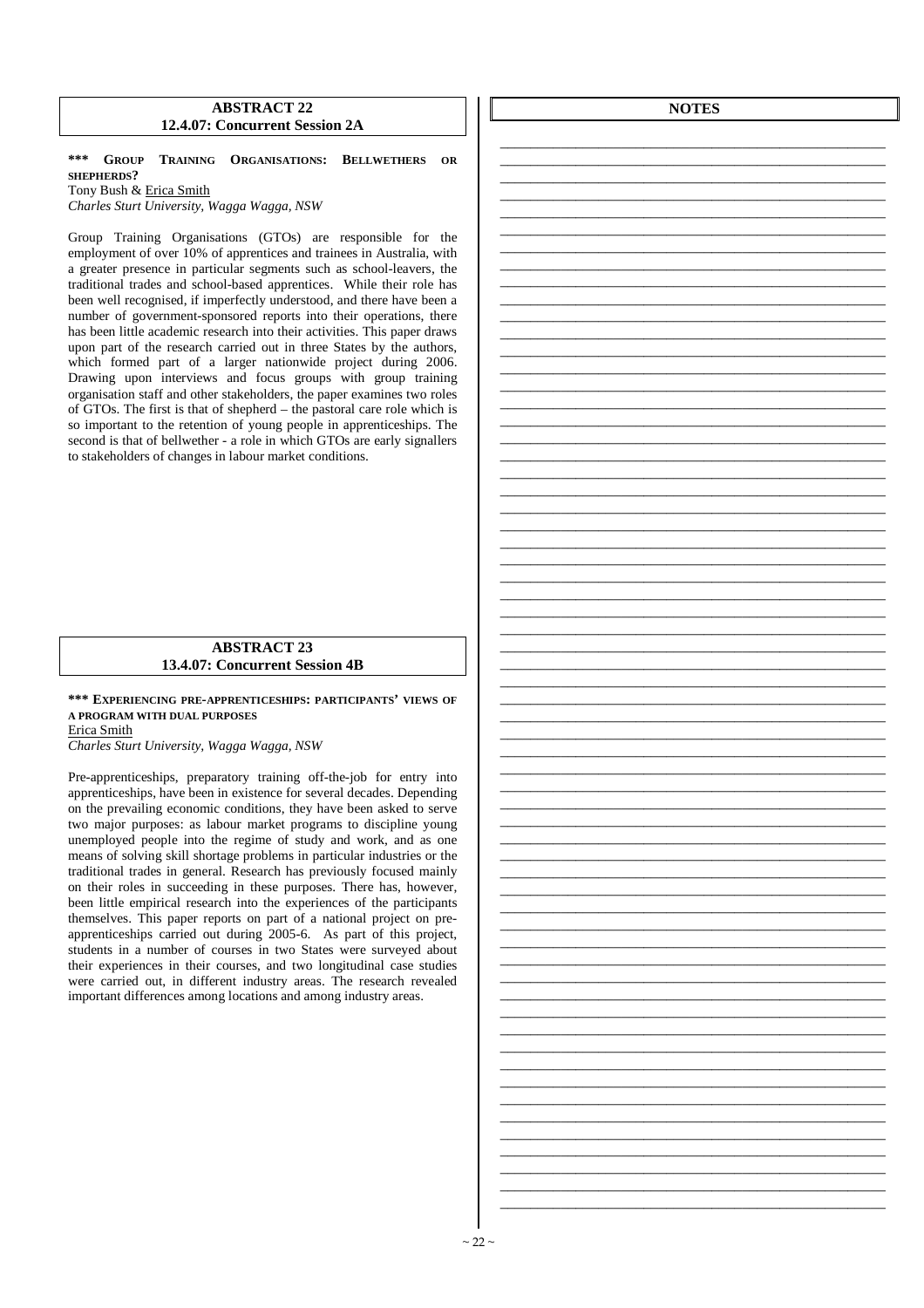### **ABSTRACT 24 12.4.07: Concurrent Session 3C**

**\*\*\* A SERENDIPITOUS SYNCHRONISATION OF INTERESTS: EMPLOYERS AND STUDENT-WORKING**

Erica Smith<sup>1</sup> & Wendy Patton<sup>2</sup>

*<sup>1</sup>Charles Sturt University, Wagga Wagga, NSW* 

*<sup>2</sup>Queensland University of Technology, QLD* 

Part-time working while studying full-time is now the norm for young Australian students, whether they are at school, TAFE or university. Australian research in this area currently comprises one body of research looking at learning from part-time jobs, and a second focusing upon the problems that time spent at work may cause with young people's study load. To date there has not been any major Australian research into the ways in which employers utilise student-working as part of their management strategies. This paper draws upon part of the research carried out in the first year of an Australian Research Council Linkage project on student-working. Case studies carried out with three major employers of part-time student labour and focus groups with university students have shown how the needs of young people for suitable work at convenient times and those of some employers coincide remarkably well. These employers have learned to shape their human resource management strategies around the nature of their student workforces, and continually adapt their strategies to make themselves more attractive to their current and potential workforces.

### **ABSTRACT 25 12.4.07: Concurrent Session 3B**

**TEACHER AND INSTITUTE ENTHUSIASM FOR QUALITY TEACHING AND LEARNING**

John Mitchell

*Managing Director, John Mitchell & Associates, Pyrmont, NSW* 

The rapid rates of change in industry and the world of work require TAFE Institutes to consider how they will manage the up-skilling of the workforce to meet current business, industry and community requirements. In response to these challenges, the Victorian TAFE Development Centre (the Centre) initiated the Teaching and Learning Excellence Program in 2005. The Centre's program funds and supports projects designed by each Institute that are focused on supporting the growth of high quality teaching and learning practice across the TAFE system. Each project team aims to develop pedagogical knowledge and the ability to apply it in VET contexts. Projects engage teachers in different ways of working to generate new knowledge through enquiry, research, critical reflection and practice-based learning. This paper is based on an independent evaluation of projects conducted at eight different TAFE Institutes in Victoria in 2005-2006 as part of the Centre's program. The evaluator was commissioned by the Centre to investigate a range of issues including the degree to which teachers have been successful in developing new practices. While the evaluator's final report focuses on innovative approaches to learning developed by the project teams, this paper highlights the two factors that most influenced the innovation: teachers' enthusiasm and Institutes' enthusiasm for improving quality practice in teaching and learning.

**NOTES**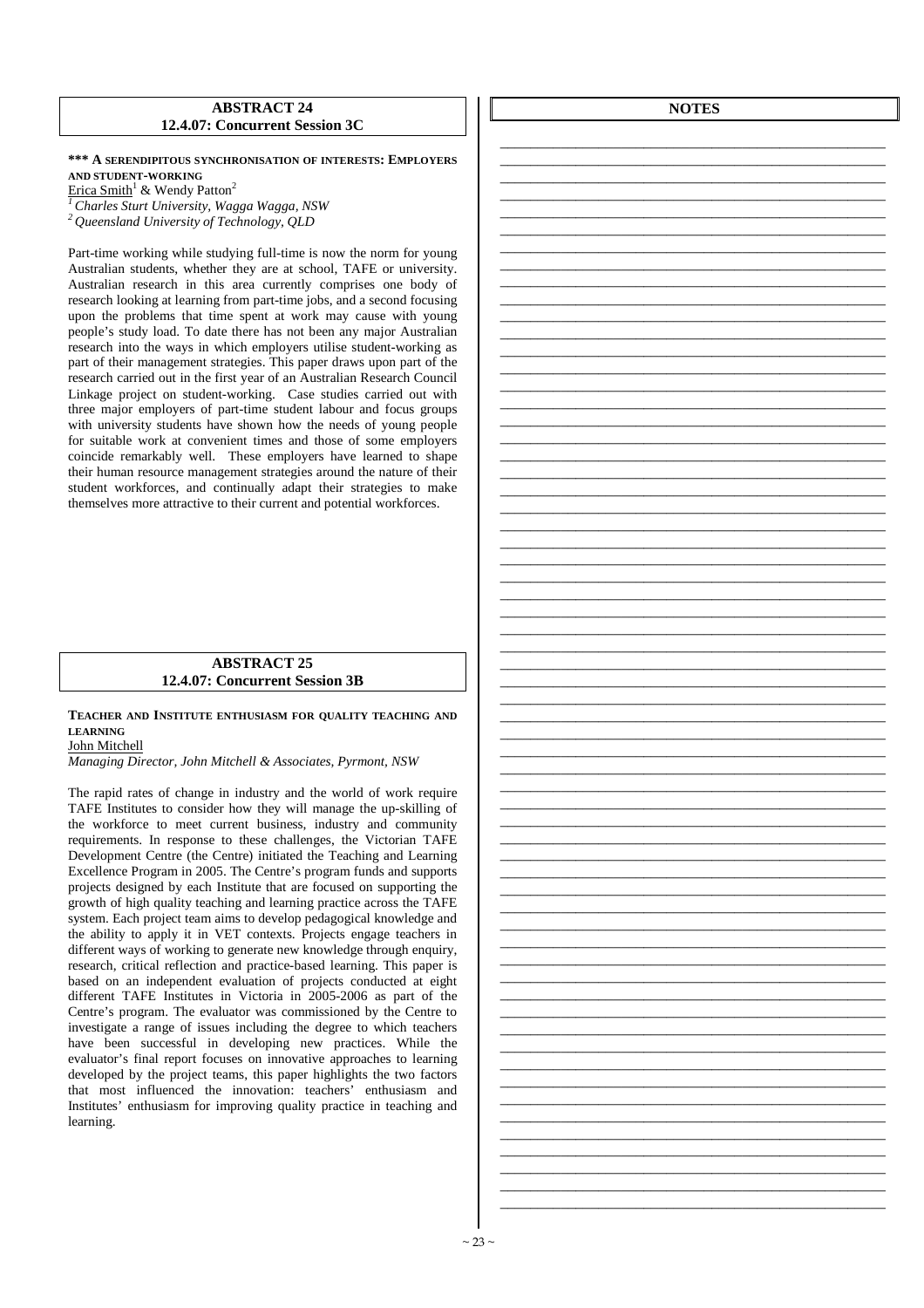### **ABSTRACT 26 11.4.07: Concurrent Session 1E**

**NON-ENGLISH SPEAKING BACKGROUND STUDENTS IN TAFE: EXPLORING THE FACTORS BEHIND THEIR MODULE COMPLETION RATES** Stephen Black

*TAFE NSW, Meadowbank, NSW* 

The available research indicates that students from non-English speaking backgrounds generally perform less well in vocational education and training (VET) compared with the rest of the student population according to measures such as module completion rates (Dumbrell et al. 2004, John 2004, Miralles 2004, NCVER 1999). This paper outlines a current study, under the auspices of the TAFE NSW Multicultural Education Unit, which explores some of the factors that contribute to these module completion rates in selected TAFE NSW courses. For the purpose of this study non-English speaking background students are those who indicate on their enrolment form that they speak a language other than English at home.

The study first examined module completion rate statistics across a range of TAFE NSW courses at Certificate 111 and above based on official enrolment data. A wide variation in module completion rates was found across both disciplinary/program areas and courses. Research teams in three TAFE NSW Institutes examined in detail the perspectives of students and teachers in a selected number of courses. While the study is ongoing, this paper reports on some initial findings in two courses: Hairdressing, and Small Business Management. Semistructured interviews were undertaken with current students in these courses and focused firstly, on factors relating to the courses, including curriculum content, teaching styles, peer group influences, language/literacy support, and secondly, factors relating to the personal circumstances of the students. The aim was to provide insights into the perspectives of students and teachers in these different courses that may enable a better understanding of the needs of non-English speaking background students and facilitate strategies to improve their course outcomes.

### **ABSTRACT 28 12.4.07: Concurrent Session 2E**

**\*\*\* EDUCATION CREDENTIALS AND WORKING LIVES** John Pardy *Monash University, Clayton, VIC* 

This paper is based on recent research into TAFE learning as experienced and expressed by students. The limitations of competency standards and national industry qualifications in particular will be addressed in this paper. Competency standards and national industry qualifications premised upon existing occupational categories are examined in terms of their capacity to equip TAFE graduates for changing employment patterns and social contexts.

As participation in post compulsory education and training continues to grow there is an emerging requirement to move beyond choices in TAFE learning between a narrowed vocational learning and a broadly based general education. Whilst these two approaches offer some choice, increased participation in post compulsory education in Australia calls for more diverse approaches to vocational and technical learning. The diversity of the student populations demands a diversification of approaches to, and choices in, TAFE learning.

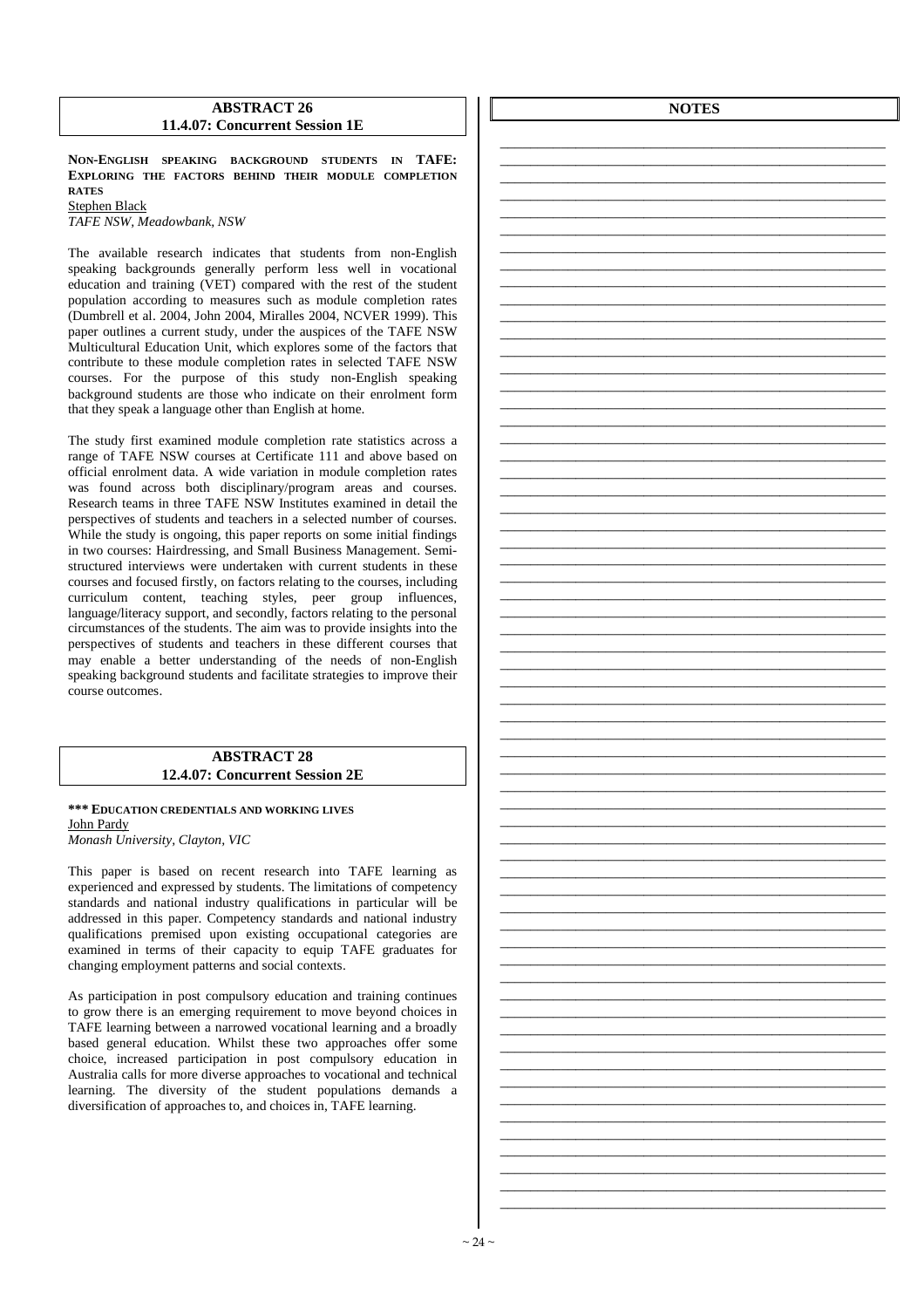### **ABSTRACT 29 11.4.07: Concurrent Session 1A**

### **PRE-APPRENTICESHIPS IN AUSTRALIA 2006**  Tom Dumbrell *Dumbrell Consulting Pty Ltd, Turramurra, NSW*

Pre-apprenticeships have been used as a quasi-labour market program in Australia for at least 50 years. There is however, no national agreement on what they are, what relationship they should have with Australian Apprenticeships or how they should be counted in the national VET statistical collection. Very little study has been undertaken on the characteristics of students doing pre-apprenticeships and whether preapprenticeships facilitate entry into apprenticeships. This paper reports on a national study of pre-apprenticeships conducted over 2005-06. The study encompassed data analysis of pre-apprenticeship courses and students, consultations with a range of key bodies and surveys of employers of apprentices and their apprentices. The study revealed differences in the use of pre-apprenticeships between industry sectors. It also showed a high level of satisfaction with such programs among current and former students, and a greater likelihood of former preapprentices intending to do post-apprenticeship studies.

### **ABSTRACT 30 12.4.07: Concurrent Session 3A**

**PATHWAYS THROUGH VOCATIONAL EDUCATION AND TRAINING FOR SCHOOL LEAVERS** David D Curtis

*Australian Council for Educational Research, Adelaide, SA* 

Using data from the Longitudinal Surveys of Australian Youth (LSAY), selected characteristics of entrants into VET programs, the completion rates of entrants, and their the labour market outcomes (to age 24) are examined. Both Australian Apprenticeships and nonapprenticeship VET programs are considered. Australian Apprenticeships are separated into traditional apprenticeships and traineeships. Characteristics of entrants into these pathways are compared with those of school leavers who enter the workforce without undertaking any formal post-school education or training. Labour market outcomes (employment status, experience of unemployment, hours worked and earnings) for young people from the various programs and fields of study who either completed or did not complete their VET programs are compared. Those young men who undertake apprenticeships benefit substantially from them and the young women who undertake traineeships gain from them. Differences in labour market outcomes are apparent by gender, program type and field of study. There is a net benefit to program completion, but it is not uniformly distributed. Possible implications for school-based career advisors and for policy makers are discussed.

**NOTES**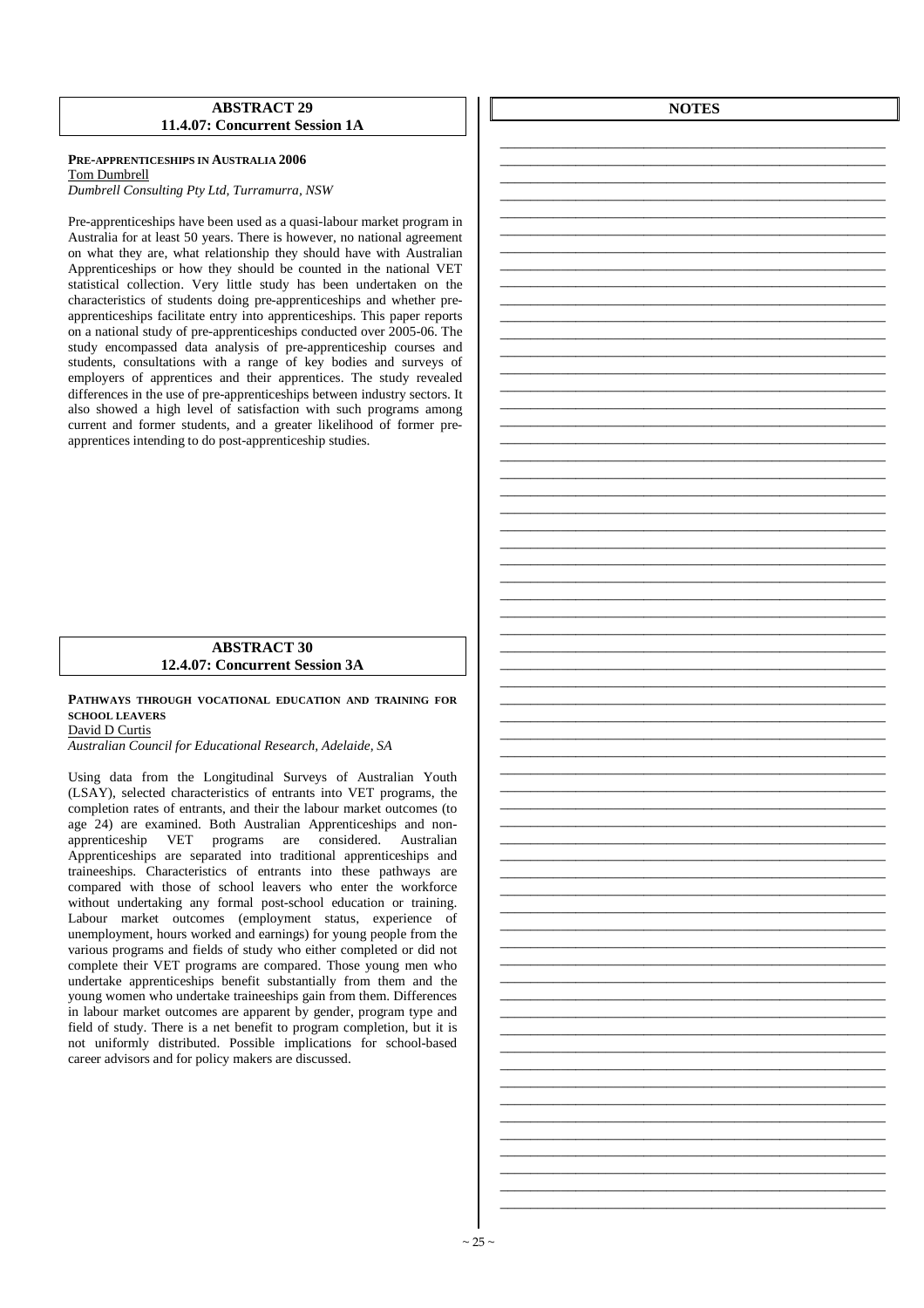### **ABSTRACT 31 13.4.07: Concurrent Session 4A**

### **\*\*\* UNRAVELLING THE NOTION OF ORGANISATIONAL CAPABILITY: WHAT DO WRITERS SAY IT IS AND VET PROVIDERS THINK IT IS?**  Roger Harris

*Centre for Research in Education, Equity and Work, Hawke Research Institute, University of South Australia, SA* 

Organisational capability is rapidly becoming recognised as the key to organisational success. However, the lack of research on it has been well documented in the literature, and organisational capability remains an elusive concept. This paper explores the concept using recent academic and consultant literature as well as findings from research undertaken by the National VET Research Consortium, *Supporting VET providers in building capability for the future*.

### **ABSTRACT 32 12.4.07: Concurrent Session 2A**

**TOWARDS A SYNTHESIS OF KEY FINDINGS FROM THE NATIONAL VET RESEARCH CONSORTIUM, 'SUPPORTING VET PROVIDERS IN BUILDING CAPABILITY FOR THE FUTURE'** 

Roger Harris<sup>1</sup> & Berwyn Clayton<sup>2</sup>

*<sup>1</sup>Centre for Research in Education, Equity and Work (Hawke Research Institute), University of South Australia, SA* 

*<sup>2</sup>Centre for Undertaking Research in Vocational Education, Canberra Institute of Technology, ACT* 

Australia's National Strategy for VET 2004-2010 calls for a clientcentred and innovative vocational training system of world class standard. An important strategy to achieve this goal is to build the capability of both public and private registered training organisations. The Consortium, "Supporting VET providers in building capability for the future", was established to conduct research that would assist providers in this important task. The Consortium was funded by the Australian, State and Territory governments through the Department of Education, Science and Training and managed by the National Centre for Vocational Education Research. This presentation will outline some of the findings from the projects and represents an early attempt at synthesising some key findings from the overall research of the Consortium.

**NOTES**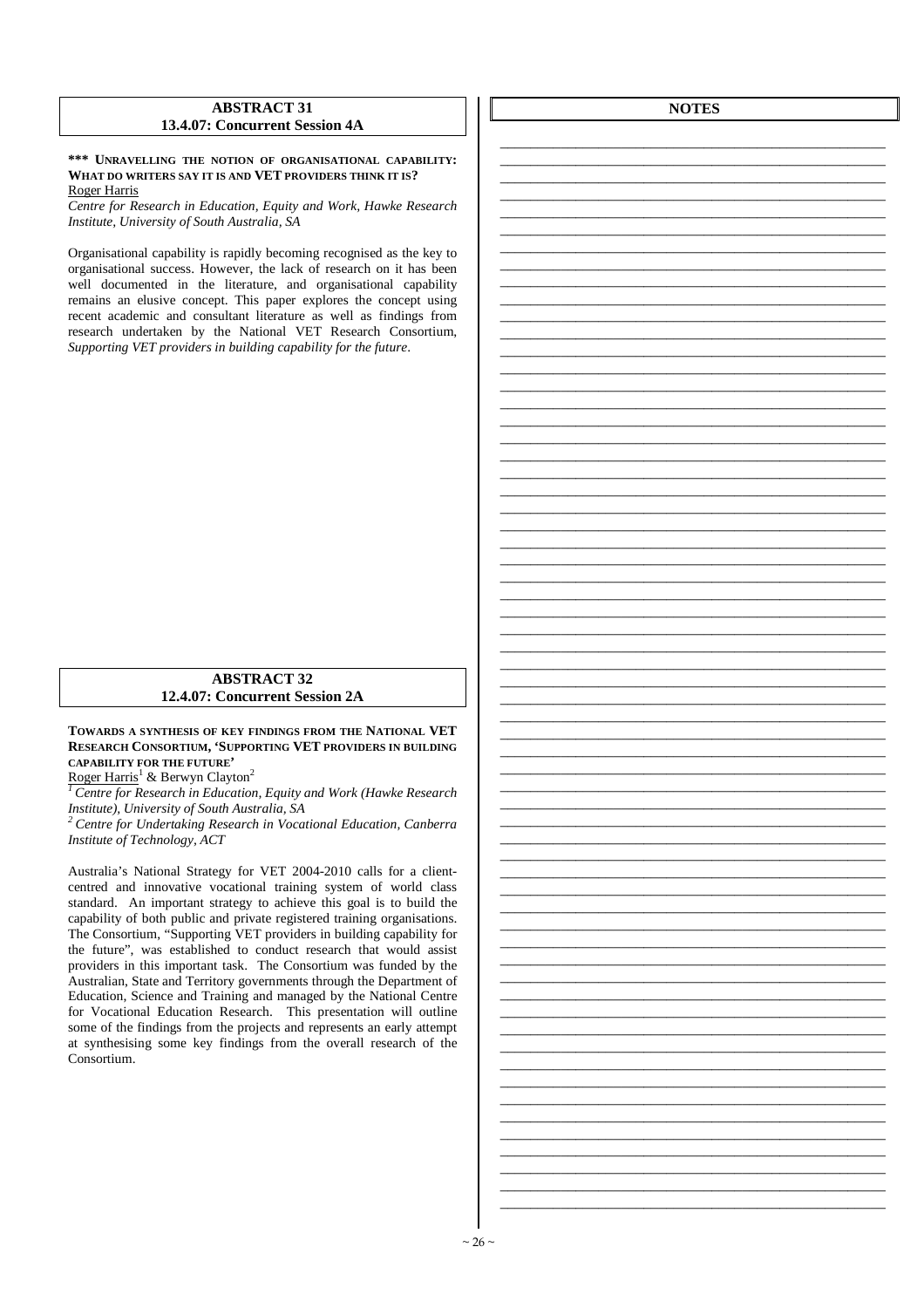### **ABSTRACT 33 12.4.07: Concurrent Session 3A**

**CHANGING SHAPES, CHANGING MINDSETS: THE EVOLUTION OF AUSTRALIA'S RTOS** Berwyn Clayton

*Centre Undertaking Research in Vocational Education (CURVE), Canberra Institute of Technology, ACT* 

Literature on organisational structures and cultures suggests that for organisations to successfully meet the demands of their ever-changing environment, they will need to be flexible, adaptable, agile and responsive. Teamwork and other structural innovations that overcome the limitations of the traditional bureaucratic form are seen as ways of the future. In concert with this changing view of structures, the focus of organisational change is moving from 'planning change' to 'facilitating emergence of change'- transforming cultures rather than conforming or reforming them. This paper reports on Research Activity 4 *Assessing the impact of cultures and structures on individual and organisational capability* in the consortium research program *Supporting VET providers in building capability for the future*. Using individual interviews with managers and group interviews with work teams, this study examined the ways in which diverse cultures and various structural configurations influence the capability of both work teams and organisations. The paper provides examples of how ten RTOs are adapting their structures and transforming their cultures to better address government, industry and community demands.

### **ABSTRACT 34 12.4.07: Concurrent Session 2E**

**\*\*\* COMPETENCY INTELLIGENCE** Homi Azemikhah *University of Sunshine Coast, QLD* 

Recent research, undertaken at the University of Sunshine Coast in Queensland, on the evaluation of the Competency Theory and Double Heuristic Method (DHM) in the Training Packages context (Azemikhah, 2006), confirms the findings of High Level Review that Competence is seen as "*being held by individuals through the possession of a suite of knowledge, skills and attributes"* (Schofield & McDonald, 2003, p 20). It is anticipated that the evaluation process that involves a selected group of VET teachers in Queensland, will facilitate understanding of pedagogical complexities of competency in the context of Training Packages. Building on previous work, on DHM and Competency Theory (Azemikhah, 2005b) the paper will report on research in progress that the mere possession of a suite of knowledge, skills and attributes is not sufficiently adequate. The learners, in addition, need to be able to develop what is referred to as "Competency Intelligence". That is, the learners need to be able to adopt the required skills in the right sequence, demonstrate the required attributes at the right moment, while performing in the appropriate context, underpinned by the required knowledge. The paper will attempt to demonstrate how the development of "Competency Intelligence" is an important catalyst and co -requisite in the competency development process.

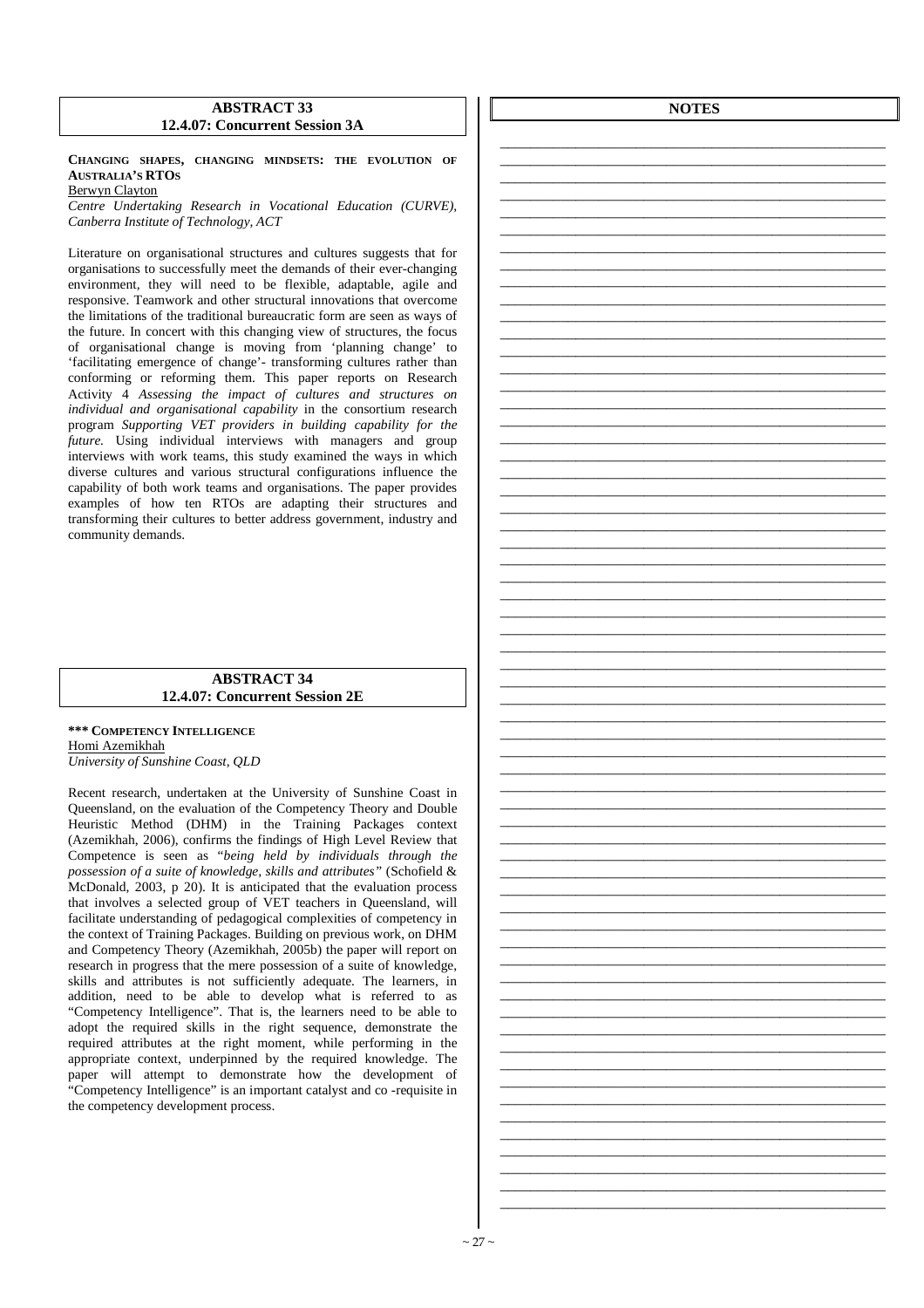### **ABSTRACT 35 11.4.07: Concurrent Session 1C**

**\*\*\* KEEPING AFLOAT: HOW ACE ORGANISATIONS ADAPT IN UNCERTAIN TIMES** Tony Brown, Geof Hawke & Keiko Yasukawa *University of Technology, Sydney, NSW* 

This paper reports on research exploring the adaptiveness of providers within the NSW Adult and Community Education (ACE) sector. It examines how a number of ACE centres understand and apply adaptiveness and considers the contexts that they operate within. The research, sponsored by the NSW Board of ACE, sought to identify how ACE centres adapt in the context of substantial changes in their operating environment over recent years.

The literature on adaptiveness is replete with overlapping and interacting terminology such as ambidexterity, agility, learningcentred, generativity, resilience, and sustainability, to describe an organisation's responses. The different ways organisations respond to change can be seen as falling within one of five approaches - coordinated, planned change; reactive change; disaster recovery; preemptive response to a changing environment; and sustainability over time.

How then might we understand the concept and practice of adaptiveness as it applies to ACE providers, especially given the often competing expectations placed on centres by their clients and their funding providers? The researchers developed a model of distinct but overlapping factors - Knowledge, Culture, Strategy and Resources and conducted interviews with a selection of ACE leaders and community stakeholders. Drawing on this framework the paper outlines ways the providers are adapting within the constraints of current funding arrangements.

### **ABSTRACT 37 12.4.07: Concurrent Session 2C**

### **\*\*\* MAKING THE BEST OF IT? STRATEGIC HUMAN RESOURCE MANAGEMENT IN AUSTRALIAN RTOS** Andrew Smith

*Charles Sturt University, Wagga Wagga, NSW* 

People are the assets on which competitive advantage is built, whether in the public or private sector, whether in the corporate world or in the world of education. In the words of the latest theory on human resource management, people are an "inimitable" asset. The one thing that competitor organisations cannot imitate is people and their skills. So human resource management and the practices associated with it have become accepted by managers in all forms of organisations as one of the most important strategic levers to ensure continuing success (Boxall and Purcell, 2003). This is true in vocational education and training as much as in any other sector. In recent years workforce development has become a key feature of the management of registered training organisations (RTOs) in the VET sector. This paper will report on the results of a recent project examining the current state of human resource management practice in RTOs in Australia. The project takes a strategic approach, and the research examines the links between human resource management and the strategy of the organisation. The results of the project enable us to better understand the development of human resource management in RTOs and make sound recommendations about how RTOs can benefit from better management of people.

**NOTES**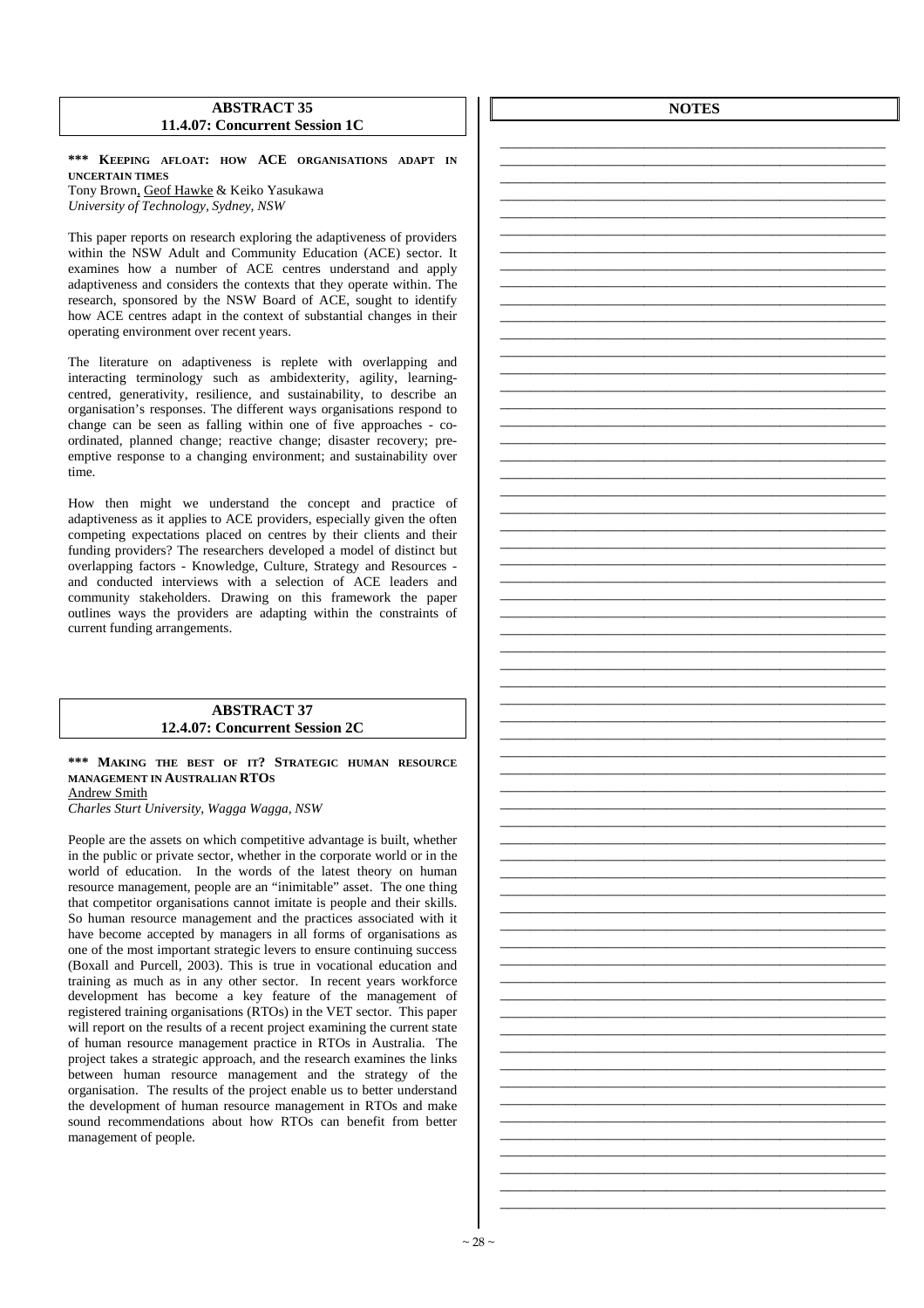### **ABSTRACT 38 12.4.07: Concurrent Session 2C**

### **ROMANCING TRANSNATIONAL EDUCATION AND TRAINING** Saraswathi Karthigesu

*Education Services and Programs, Department of Further Education, Employment, Science and Technology, Adelaide, SA* 

The *Transnational Quality Assurance of the VET Sector project* examined the need for establishing stronger quality assurance processes to ensure that the standard of delivery and outcomes of the courses/programs delivered in a transnational environment are equivalent to those determined under nationally recognised quality assurance arrangements, and delivered within Australia.

These quality assurance processes and functions must also ensure

- o that the Australian education and training delivered overseas/transnationally meet the accreditation standards of the students' home countries
- that providers and consumers clearly understand the accountabilities in the delivery and quality assurance of transnational education and training
- o maintenance of the integrity of Australian education and training delivered overseas.

The research also examined the need for appropriate tools and training that will prepare staff of both TAFE South Australia (TAFE SA) and the private Registered Training Organisations (RTOs) in South Australia for the delivery of quality education and training overseas.

Information was gathered through a questionnaire sent to the Quality Managers of TAFE SA, and the three RTOs involved in the project; and through a workshop for all TAFE SA staff involved in transnational education and training, and the three participating RTOs.

A key recommendation from the research is that staff delivering overseas must be appropriately qualified, and be monitored and assessed regularly. This is to ensure

- o the validity, currency, and practicality of their teaching and delivery; o that the integrity of Australian education and training is maintained while within a transnational environment and is learner focused;
- o that there are appropriate delivery and assessment strategies to facilitate acquisition of knowledge and an Australian qualification

### **ABSTRACT 40 12.4.07: Concurrent Session 2B**

### **WORKING FROM OUR STRENGTHS**

by the overseas learner.

Ruth Wallace<sup>1</sup> & Cathy Curry<sup>2</sup>

*<sup>1</sup>Charles Darwin University, School of Education, Darwin, NT <sup>2</sup>Cultural, Recreation & Tourism Training Advisory Council, Darwin, NT* 

Effective VET training and practice for Indigenous people is based on recognising participants' strengths and priorities, consequently best practice requires VET practitioners who can develop innovative approaches to partnership with Indigenous people. The research that accompanies this practice incorporates Indigenous co-researchers and participatory processes.

During the past 3 years a series of participatory research projects were undertaken to map and support a range of development aspects of Indigenous Community Enterprises. These projects contribute to developing understandings of effective learning partnerships between Indigenous people, RTOs and industry. The enterprises included a number of industries, have explored the use of flexible learning and focused on realistic and training related to enterprise members' priorities and potential. The results have included developing pathways, resources and frameworks for training and recognition in remote and regional communities.

The projects mapped enterprise training development projects with Indigenous families, which lead onto exploring flexible learning strategies. These projects brought together expertise from Indigenous and non-Indigenous educators and community leaders who have been involved in establishing innovative and collaborative training partnerships in remote and regional communities.

This paper will explore emerging themes regarding best practice in developing VET research and training with Indigenous people and communities. The presenters will focus on sharing resources and case studies that enable VET practitioners to challenge and enrich their practice.

**NOTES**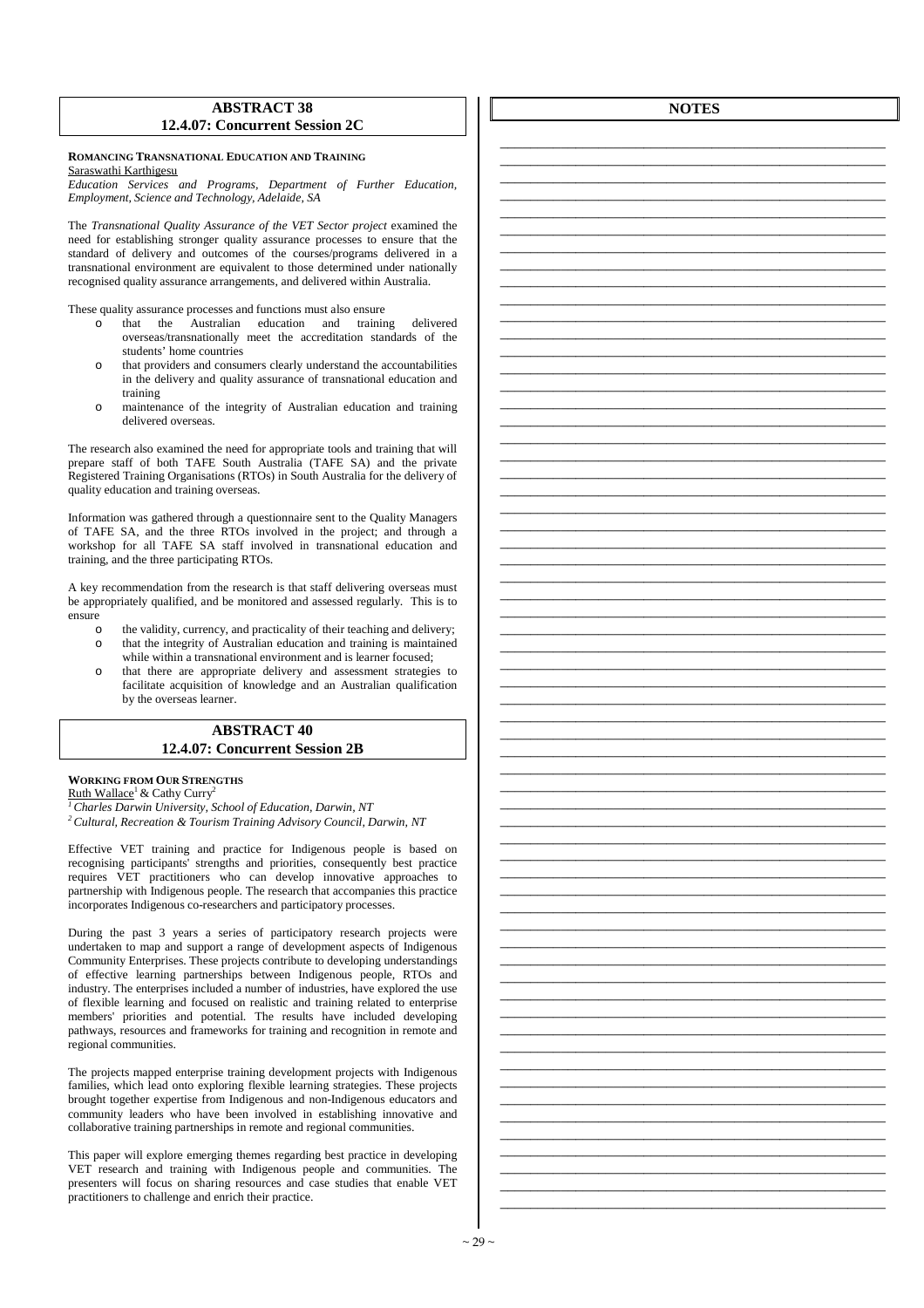### **ABSTRACT 41 12.4.07: Concurrent Session 3C**

**IDENTITIES OF RELUCTANT REGIONAL STUDENTS: CONSTRUCTIONS OF POST COMPULSORY LEARNERS' IDENTITIES AGAINST EDUCATIONAL INSTITUTION'S BEST INTENTIONS** Ruth Wallace

*Charles Darwin University, School of Education, Darwin, NT* 

A recent study has explored the relationship between the engagement of disenfranchised post compulsory learners in regional, rural and remote areas of the Northern Territory in education and students' perceptions of themselves as learners in relation to formal educational institutions. The study found many disenfranchised regional learners' identities are constructed in opposition to those of educational institutions as educational institutions have presented themselves in ways that act to threaten the identities of many regional learners. The ability of educators to recognize, understand and respond effectively to the impact of any disparity between those students' realities and assumptions of educational institutions and curriculum influences students' potential engagement in formal learning. Importantly, people's identity or knowledge; their view of themselves, and the way they are identified by others, determines the ways they interact with VET and other educational institutions. In this paper the implications of these findings are discussed and a series of recommendations are made for pedagogy, policy and practice that will support regional learners and providers.

### **ABSTRACT 42 13.4.07: Concurrent Session 4C**

**CAREER PATHWAYS IN VET: WHAT ARE THEY ARE LIKE?**  Michele Simons, Roger Harris & Val Pudney *School of Education, University of South Australia, SA* 

While VET policies come and go in an ever-changing context, staff who work in vocational education and training (VET organisations) are the mainstay of the system. It is through their work that policies are enacted and ways of working in the changing environment are created. Simultaneously, the working lives of VET staff are (re) created in ways that can open up and close off opportunities for career trajectories and a quality working life.

While we know something about the changes to the vocational education and training (VET) workforce that have occurred over the past fifteen years, little is known about the processes by which teaching and general staff enter the sector or the ways in which their work lives unfold through processes such as promotions, secondments, job rotations etc. We have little knowledge about how VET staff view their working lives as 'careers' or the ways in which careers might unfold in different ways for various groups of staff across public and private VET organisations.

This paper will report on a national study which was designed to address these gaps. It will specifically examine data from a national survey of over 1,000 teachers, trainers and general staff employed in public and private training organisations. The paper will pay particular attention to the ways in which the notion of 'career' is understood by these respondents and some of the ways in which they describe their careers in VET.

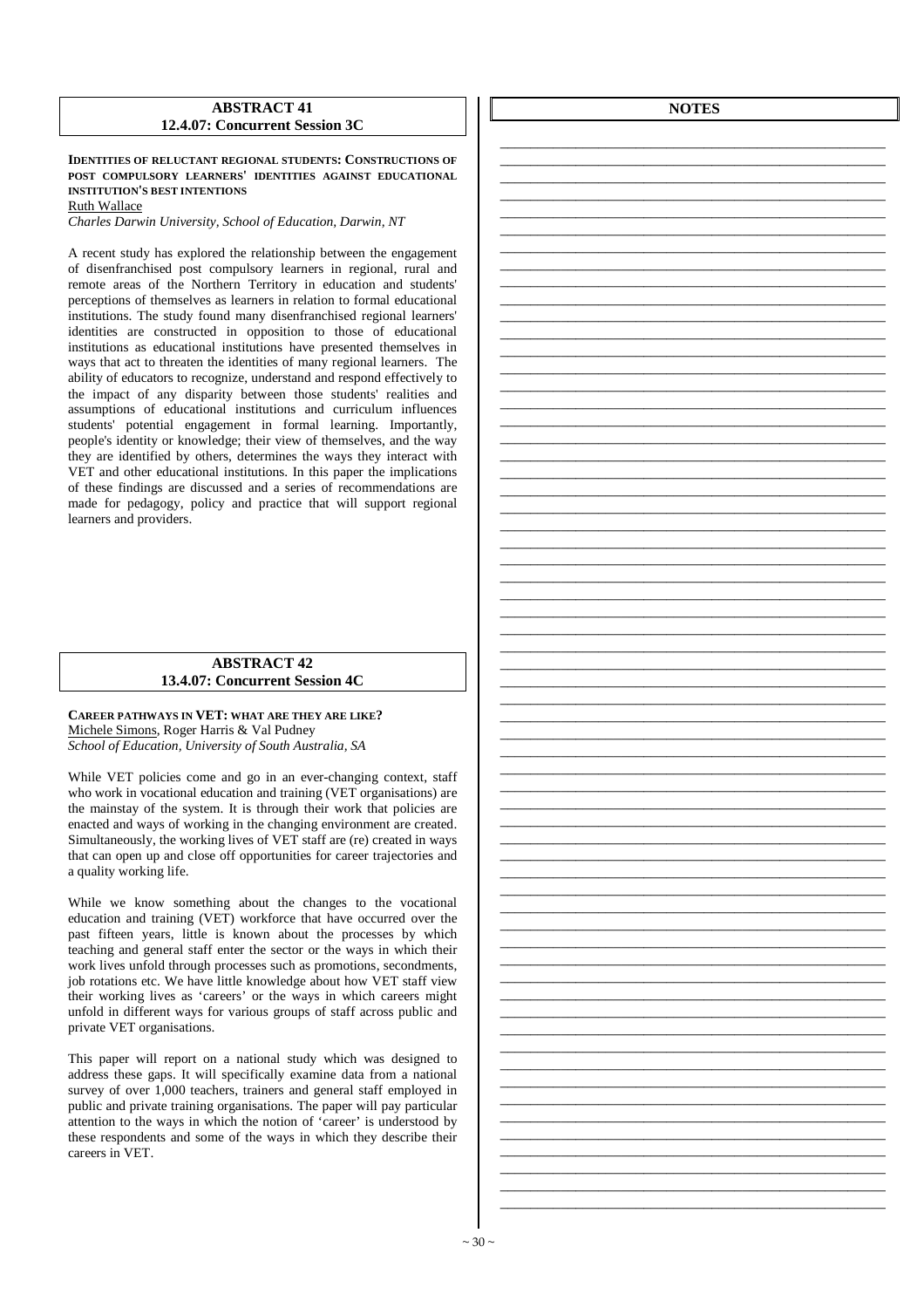### **ABSTRACT 43 12.4.07: Concurrent Session 2D**

**INTERNATIONALISING THE CURRICULUM: GLOBAL OPPORTUNITIES FOR VET STUDENTS** Anthony Bailey

*Box Hill Institute, Box Hill, VIC* 

International activity for Australian TAFE institutes has increased significantly over the last ten years. The activity varies from institute to institute but includes delivering programs overseas, franchising courses and programs with international partners in the public and private sector and establishing links with colleges in different countries to facilitate international teaching and learning opportunities.

This paper has been written following research into international activity of one particular TAFE institute in Melbourne, Australia. Principally the research examined how different teaching centres in the institute internationalised the curriculum as part of teaching programs and concentrated in particular on an initiative known as the Global Education Network (GEN). More generally the research explored questions about globalisation and internationalisation, internationalising the curriculum and the benefits and constraints of internationalising the curriculum.

The research conclusions suggested there was no shared view about the issues and conceptual frameworks involved in this area of study, in particular globalisation. The data from the research participants supported the view that VET practitioners approach the practice and theory of internationalising the curriculum in a manner based on conceptual frameworks from within their own disciplines, which adds another layer of complexity to the debate.

### **ABSTRACT 45 12.4.07: Concurrent Session 3E**

**\*\*\* WHAT'S WORTH KNOWING IN THE HISTORY OF PUBLICLY FUNDED VOCATIONAL EDUCATION – AND WHY?**  Peter Rushbrook

*Charles Sturt University, Wagga Wagga, NSW* 

The paper examines the possibilities of the history of publicly funded vocational education for informing contemporary Vocational Education and Training (VET) practice. It presents three perspectives that address the 'contexts of policy and practice' as well as the overall conference theme of 'Evolution, revolution or status quo?': first, that vocational education's remembered and 'forgotten' past are able to illustrate the diversity of the sector's achievements over time, and relate examples of past practice for contemporary application; second, that a rigorous study of the past may provide examples of 'alternative futures' in addition to the sense of what is durable and contingent; third, that the tools of the vocational education historian are able to be turned to undermine myths that simplify or distort popular interpretations of the sector's past. The methodologies to generate data from each of these perspectives will be examined in detail, with appropriate examples. Areas for investigation and discussion include the embedding of the traditions of vocational education and their replication in contemporary practice, the sector's 'siloed' past and its cross-sectoral' opening out', watershed moments (for example the Kangan Report and the Dawkins' revolution), and the changing focus of policy construction, from 'organic' to 'formal' and from local to state to federal. The paper's theoretical arguments will draw from narrative social history theory.

**NOTES** 

\_\_\_\_\_\_\_\_\_\_\_\_\_\_\_\_\_\_\_\_\_\_\_\_\_\_\_\_\_\_\_\_\_\_\_\_\_\_\_\_\_\_\_\_\_\_\_\_\_\_\_ \_\_\_\_\_\_\_\_\_\_\_\_\_\_\_\_\_\_\_\_\_\_\_\_\_\_\_\_\_\_\_\_\_\_\_\_\_\_\_\_\_\_\_\_\_\_\_\_\_\_\_ \_\_\_\_\_\_\_\_\_\_\_\_\_\_\_\_\_\_\_\_\_\_\_\_\_\_\_\_\_\_\_\_\_\_\_\_\_\_\_\_\_\_\_\_\_\_\_\_\_\_\_ \_\_\_\_\_\_\_\_\_\_\_\_\_\_\_\_\_\_\_\_\_\_\_\_\_\_\_\_\_\_\_\_\_\_\_\_\_\_\_\_\_\_\_\_\_\_\_\_\_\_\_ \_\_\_\_\_\_\_\_\_\_\_\_\_\_\_\_\_\_\_\_\_\_\_\_\_\_\_\_\_\_\_\_\_\_\_\_\_\_\_\_\_\_\_\_\_\_\_\_\_\_\_

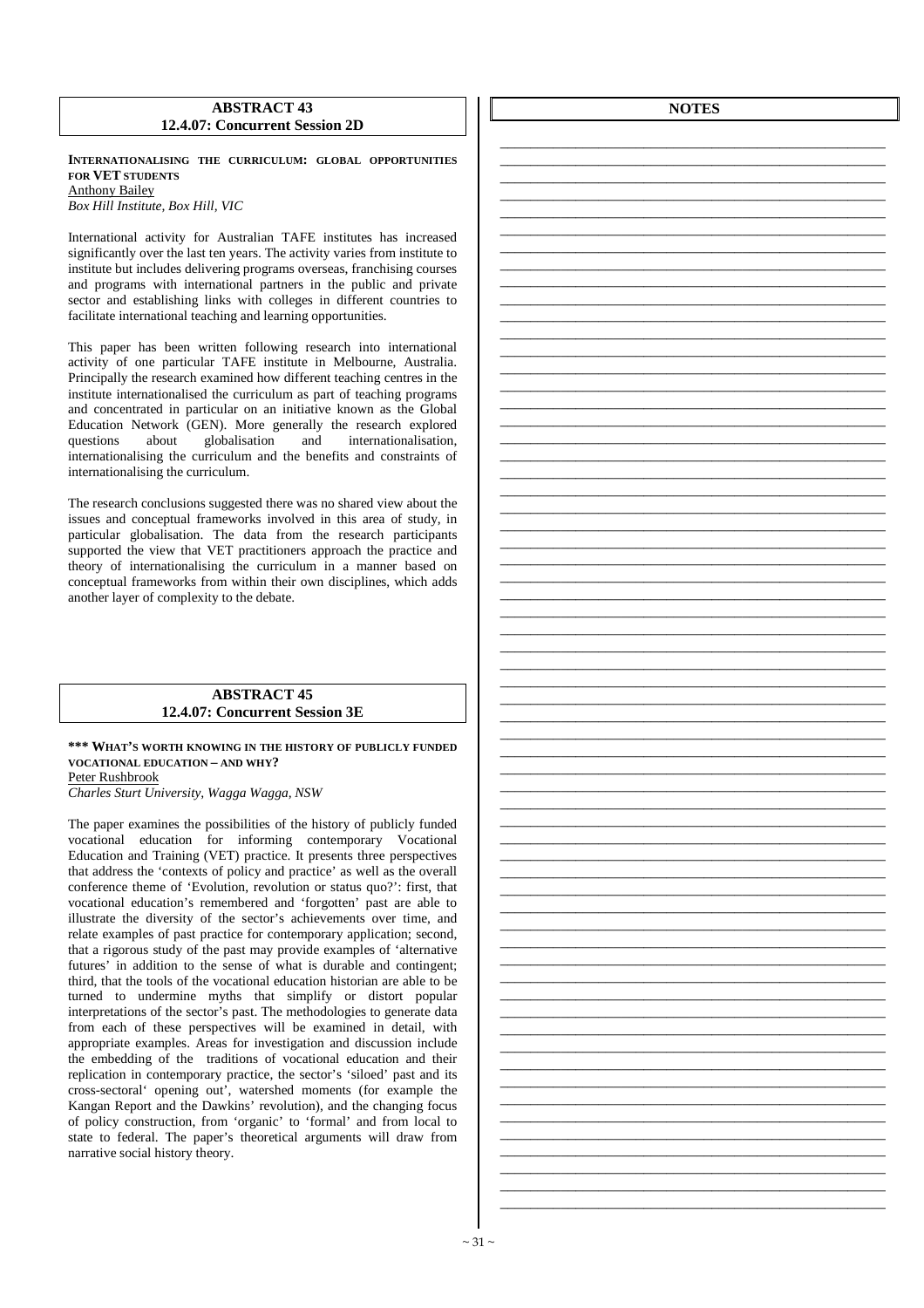### **ABSTRACT 46 12.4.07: Concurrent Session 2E**

**THE CONTINUING PROFESSIONAL DEVELOPMENT OF FURTHER EDUCATION TEACHERS: COMPARATIVE STUDY OF TAFE NSW TEACHERS AND FURTHER EDUCATION LECTURERS IN THE UNITED KINGDOM** Kerry Barlow

*Chief Education Officer, TAFE NSW, Community Services, Health, Tourism & Recreation Curriculum Centre, Meadowbank, NSW* 

A reading of recent Australian literature relevant to VET pedagogy indicates there are several key aspects of VET teaching and learning that require a planned approach to provision of continuing professional development (CPD) for teachers in TAFE institutes (McNickle & Cameron , 2003; Mitchell, 2003).

Research relating to the roles of teachers and head teachers in TAFE NSW (Clayton et al, 2005; Stehlik et al, 2003) indicates the pressures on these staff to develop the wide range of knowledge and skills required in the training package context. Yet there doesn't appear to be a systematic approach by TAFE management to the planning and funding required to meet the CPD needs of these staff. There is evidence that full-time teachers are overloaded and in many cases teachers fund some of their own CPD (Palmieri, 2003).

Other Australian research (Junor, 2005; NCVER, 2004a) indicates that a very high proportion of TAFE NSW teachers are part-time or casual, and 66% of permanent staff are aged 40 years or more (NCVER, 2004b). This profile implies significant succession planning issues for TAFE management not yet being addressed in CPD planning (Palmieri, 2003).

UK research indicates that there are also serious challenges facing Further Education (FE) managers that have not yet been addressed (Loveder, 2005).

The paper reports on research conducted in TAFE NSW and the UK, during August and September 2006 and funded under the NSW Teachers' Federation Eric Pearson grant.

The research aimed to document key information about NSW and the UK FE colleges, in particular:

- the main new ways of working in VET expected of NSW and of Scottish and English FE teachers; in other words, the main aspects of the emerging NSW and UK VET pedagogy
- the full-time/part-time (casual) teaching workforce profile in TAFE NSW and in Scottish and English FE colleges
- the types of continuing professional development (CPD) each of the workforce groups obtain access to and how is it funded
- how the FE colleges in the UK determine the CPD needs of each group of teachers
- whether there are useful CPD models in UK FE colleges that enable casuals as well as full-timers to gain access to PD that is critical to the demands of an emerging VET pedagogy and to their institutions' succession planning

### **ABSTRACT 47 12.4.07: Concurrent Session 2C**

**\*\*\* INDIGENOUS STAFFING IN VET: POLICY RESPONSES**

### Roslin Brennan Kemmis

*Charles Sturt University, Wagga Wagga, NSW* 

This paper is based on a research project undertaken for NCVER (Kemmis, S., Thurling, M. Brennan Kemmis, R., Rushbrook, P. & Pickersgill, R. (2006). *Indigenous Staffing in Vocational Education and Training: Policies, strategies and performance*. Adelaide, SA: NCVER.

www.ncver.edu.au/research/proj/nr3025.pdf - retrieved 15 March 2007). This research project examined questions relating to the policies, strategies and performance of the vocational education and training (VET) sector in relation to the levels of employment of Indigenous staff in VET. It further examined the barriers and circumstances that would encourage a greater degree of Indigenous staff participation.

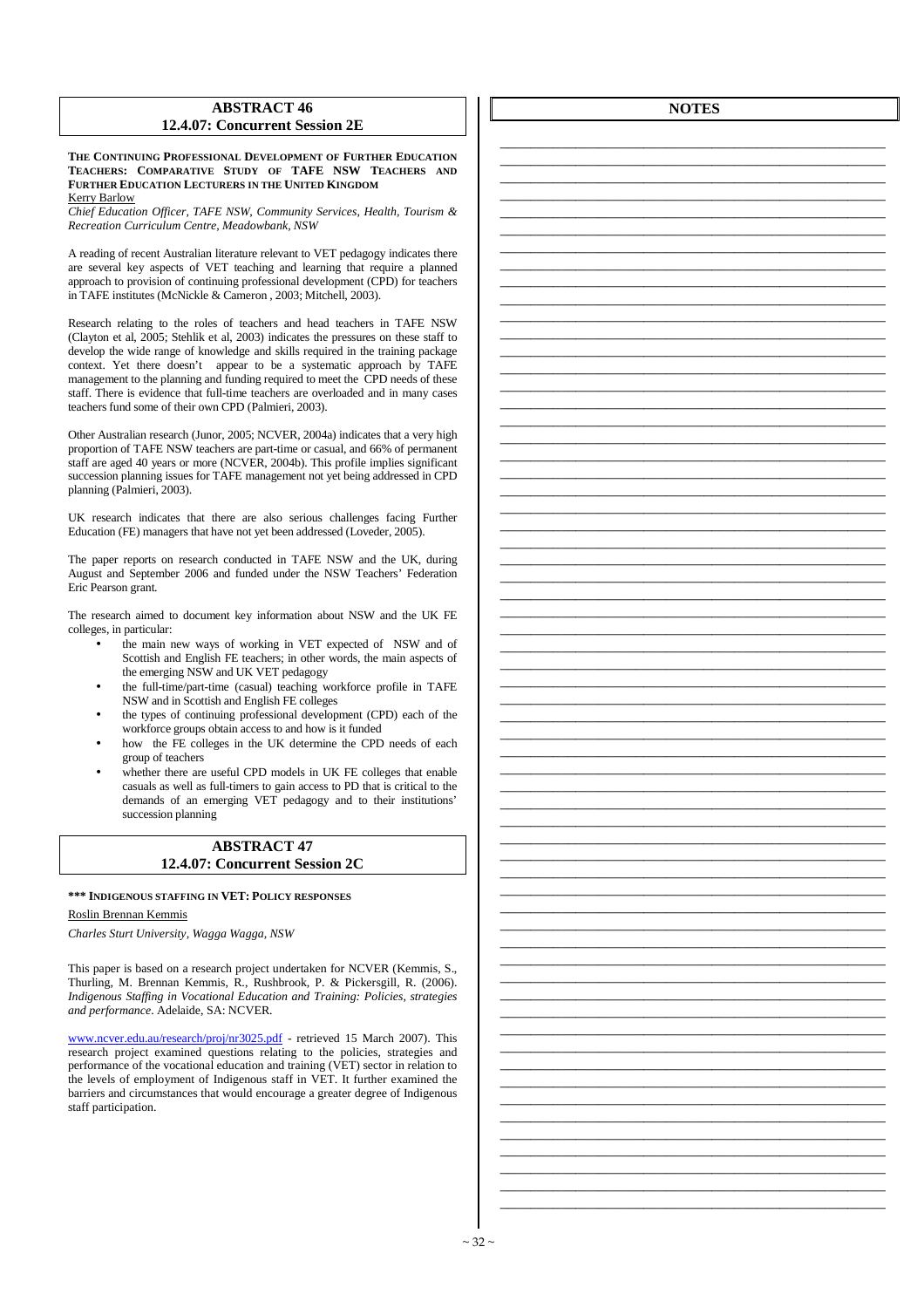### **ABSTRACT 48 11.4.07: Concurrent Session 1C**

**THE DEVELOPMENT OF INDICATORS TO INFORM THE GUARANTEEING FUTURES AREA TASKFORCE INITIATIVE IN NORTH WEST TASMANIA** Geoff Speers

*Cradle Coast Authority, TAS* 

The Area Taskforce initiative has the objective of "identification of barriers to youth participation in post-compulsory education, training and employment (PIPCETE) in the region and ways to address them through coordinated service delivery".

The approach taken by the Cradle Coast Authority positions the Area Taskforce initiative in a regional coordination and facilitation role, with specific responsibilities for management of information to guide the delivery of services by others.

Previous research (Allison et. al., 2005) suggests the Cradle Coast region has developed a community of practice that has successfully matched skill supply and demand. The new initiative will build on this community of practice. The conceptual framework for the Cradle Coast Area Taskforce is based on the role of communities of practice and skill ecosystems in regional and community development.

Rather than adopt of "community development" (or perceptions-based) approach to its task (seeking advice from a series of stakeholder groups) the Cradle Coast Area Taskforce has adopted an evidencebased approach, developing a data framework drawing on demographic, skills and industry profiles matched to regional and community development plans. This allows structured interaction with stakeholders on specific issues.

The paper examines the development of this central 'intelligence' role and the data and information used to inform the development of future activity. The role of the "information hub" to inform regional and community development activity has emerged as a crucial element in this project, presenting opportunities for regional engagement for educational institutions outside the areas of skill delivery.

There are projects underway in the three regions of Tasmania, each taking a different approach. Some comparisons will be made to the other Area Taskforce initiatives.

### **ABSTRACT 49 13.4.07: Concurrent Session 4C**

**THE IMPACT OF GLOBALISATION ON THE REGIONAL ECONOMY: MEASURING "KNOWLEDGE INTENSITY" AND PREPAREDNESS FOR THE "KNOWLEDGE-BASED ECONOMY"**  Geoff Speers *Cradle Coast Authority, TAS* 

Research paper on the impact of globalisation on the skills required in

the regional economy. Builds on the work of Maglen and Shah (1999) and NIEIR's *State of the Regions* reports for the Australian Local Government Association.

The paper attempts to develop a set of knowledge intensity indicators for ongoing analysis of the regional skills economy, in this case the Riverina region of NSW and the Cradle Coast region of Tasmania. Building on previous work on indicators of knowledge intensity and their relationship to the knowledge economy, the paper provides a preliminary analysis of the regional economy's vulnerability to global pressures through analysis of regional skill structures. Implications for VET are outlined. A comparison of the two regions will be attempted.

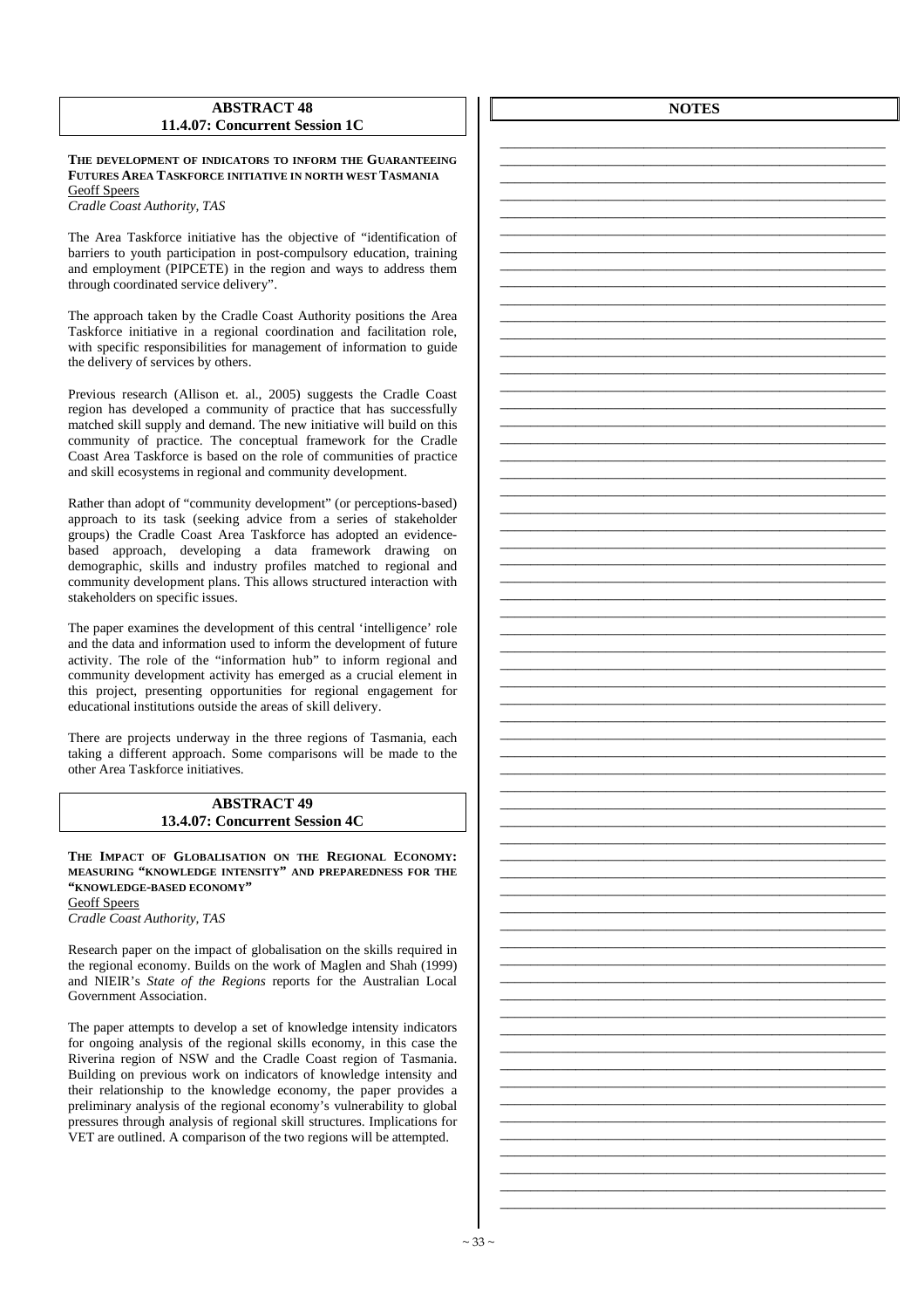### **ABSTRACT 52** 11.4.07: Concurrent Session 1F

TEACHER PREPARATION FOR THE VET SECTOR Roslin Brennan Kemmis

Charles Sturt University, Wagga Wagga, NSW

The changing nature of the VET practitioner and the constant evolution of the VET sector itself poses challenges to those involved in the many forms of VET teacher preparation in Australia. This symposium will focus on the issues that confront those who work in the area of VET teacher preparation. It will aim to distil the principles that apply across the sector with a particular focus on appropriate pedagogies. It will juxtapose the legislative and policy context beside the aspirations of teacher educators. It will utilise the research from a number of practitioners in the area of VET teacher preparation.

Name and number of speakers:

- Ros Brennan Kemmis  $\bullet$
- Michele Simons/ Erica Smith
- Nada Maio  $\bullet$

Topics to be addressed:

- Ros Brennan Kemmis: Pedagogy , VET and the Tertiary Sector- the role of Universities in Teacher Preparation
- Michele Simons/Erica Smith: The adequacy of the Certificate 1V as teacher preparation for the VET sector.
- Nada Maio: Teacher Preparation and the changing role of TAFE teachers-New and Varied models for New and Varied **Times**

### **ABSTRACT 54** 12.4.07: Concurrent Session 3F

### VET IN CONTEXT: RESOURCES, SKILLS AND DIVERSE LEARNERS Fran Ferrier

Monash University-ACER Centre for the Economics of Education and Training (CEET), VIC

Speakers and topics:

| Gerald Burke | Spending on education and training: an update |
|--------------|-----------------------------------------------|
| Chandra Shah | Future Growth in the Skilled Workforce        |

Michael Long How young people are faring

Fran Ferrier Skills development for diverse older workers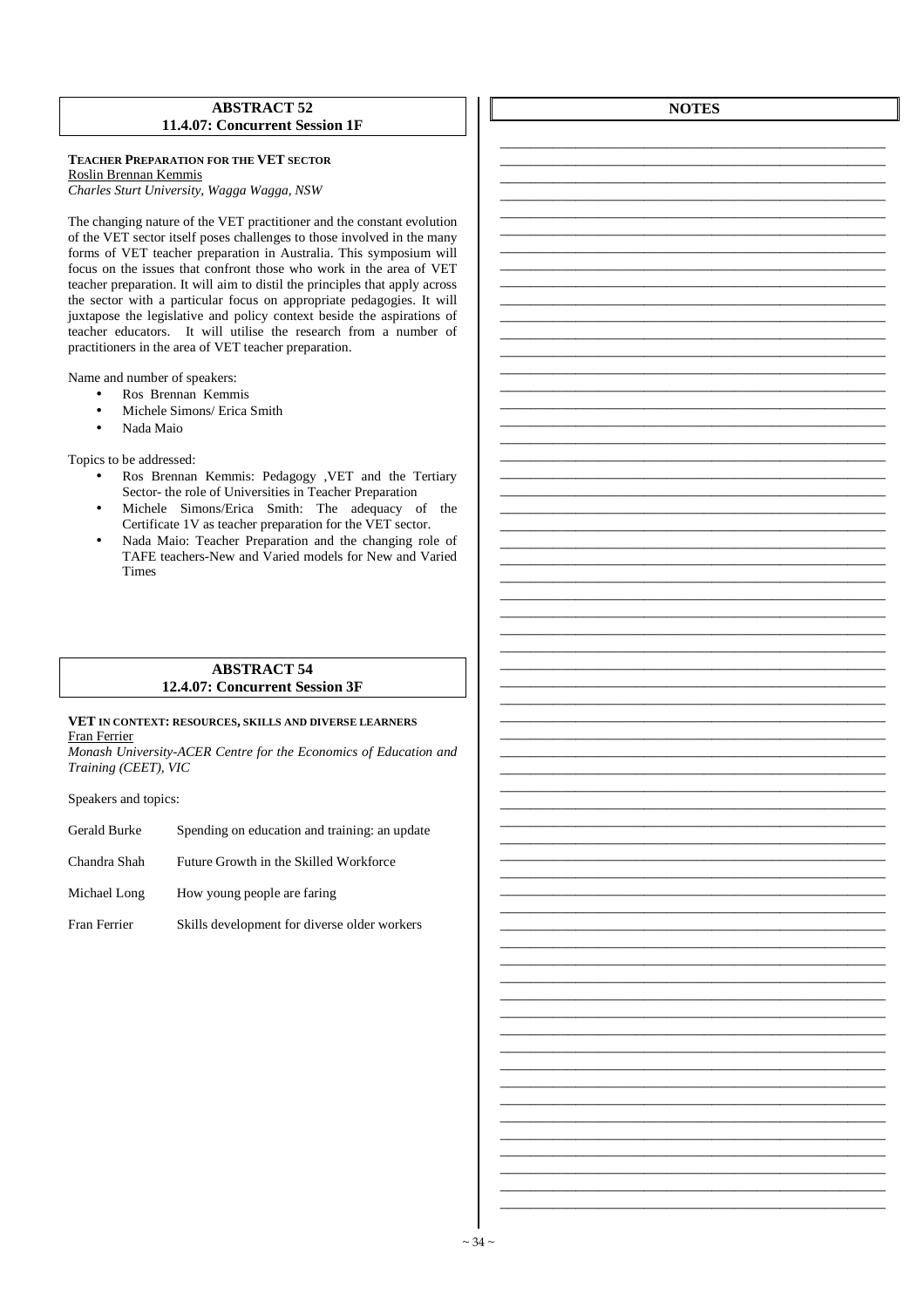### **ABSTRACT 55 11.4.07: Concurrent Session 1E**

### **\*\*\* LEARNING, TRAINING AND ASSESSING ON-THE-JOB: WHAT DO WORKERS THINK?**

Hilary Timma

*Charles Sturt University (Wagga Wagga Campus), NSW* 

Interviewing workers about learning, training and assessment onthe-job can elicit unexpected reactions and responses. This paper draws on data from a qualitative study conducted with food production workers at three food-processing companies in North East Victoria. The study utilised multiple interviews with production workers, assessor/managers and colleagues of workers, as well as observations of the workers on-the-job. As part of the study, production workers were asked about the usefulness of training and assessment to them in their work (and also in life in general). The workers were very clear about the ways in which training and assessment did and did *not* assist them in their work and in their learning on-the-job. This paper explores some of these responses and considers how these insights might contribute to the ways in which assessment, in particular, is approached and practised in workplaces, to encourage a level of responsibility and self-direction for the worker-as-learner.

### **ABSTRACT 56 11.4.07: Concurrent Session 1A**

**\*\*\* INCREASED COMMONWEALTH CONTROL OVER AUSTRALIAN VOCATIONAL EDUCATION: IMPLICATIONS OF THE HIGH COURT'S**  *WORK CHOICES* **DECISION** Gavin Moodie *Griffith University, QLD* 

Various Commonwealth Governments have sought greater control of vocational education and training since at least 1991. Hitherto they have achieved this indirectly by using their financial power. Recently the High Court greatly expanded the Commonwealth's power in its decision upholding the validity of the *Workplace Relations Amendment (Work Choices) Act 2005* (Cth). This paper describes briefly the constitutional basis for the Commonwealth's involvement in education, its expansion by the High Court's *Work Choices* decision and considers the implications for vocational education policy.

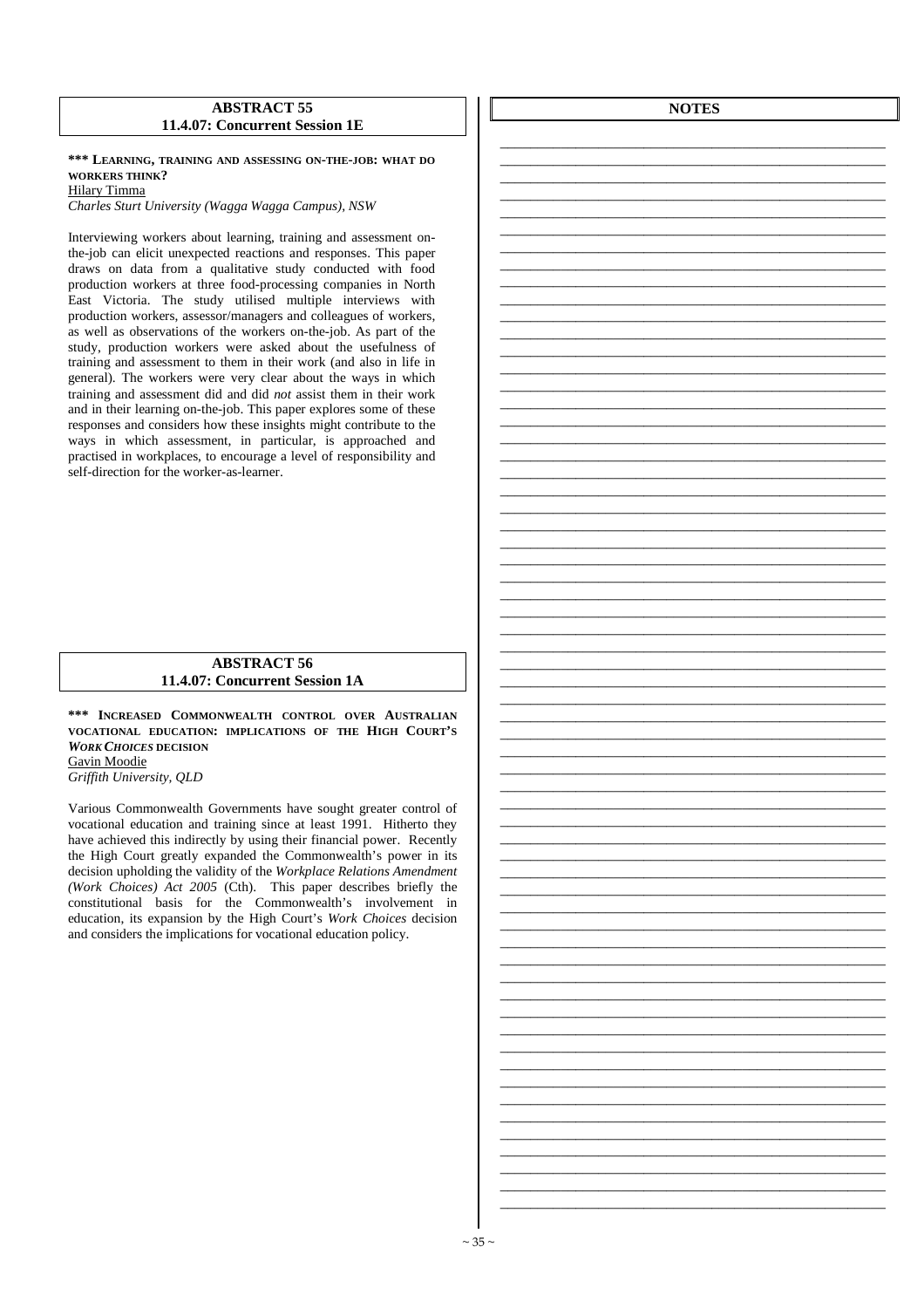### **ABSTRACT 57 11.4.07: Concurrent Session 1B**

**ARE INDIVIDUAL LEARNERS THE FORGOTTEN VET STAKEHOLDERS?** Lynne Stallard<sup>1</sup>, Greg Madden<sup>2</sup>

*<sup>1</sup>TAFE NSW International Centre for VET Teaching and Learning (ICVET) , NSW* 

*<sup>2</sup>TAFE NSW Illawarra Institute, NSW* 

VET practitioners are faced with a range of research on accommodating learners' needs in different contexts but there is a tension between meeting individual learners' needs and the requirement for outcomes such as number of course completions for funding. So, do practitioners tend to focus on learners as profiled sub groups in a learning site or do they work to meet individual learner's needs?

The reported research has been exploring this question by asking 'Is there such a thing as a VET Pedagogy?' Through regular literature reviews and VET /TAFE teacher interviews a range of teaching and learning approaches and challenges for VET practitioners has been uncovered. It was found that generally VET practitioners are placing the learner at the centre of the VET learning environment despite diverse learners needs in different contexts and the demands of the National Training System.

The implications arising from the research include the importance of practitioner–led research and the value of learning through strategic conversations. Outcomes from this research include 'conversation starter' packages that combine research and practitioner experience. Dissemination of the findings to TAFE NSW and wider VET audiences is continuing via an internet website and a conversation starter package.

### **ABSTRACT 58 13.4.07: Concurrent Session 4D**

### **ENTREPRENEURIAL PARTNERSHIPS**

*TAFE NSW International Centre for VET Teaching and Learning (ICVET)*  Belinda Smith

*SmithComyn & Associates for ICVET* 

This paper presents findings from a review of existing national and international research on partnerships, regional development and innovation. This research is framed within the context of the need for entrepreneurial linkages between VET and industry. The research found that the range of industry involvement strategies is limited only by the needs of the business partners in the skill ecosystem, and market opportunities for the VET provider. As the broadening VET involvement in industry partnerships is occurring in direct response to industry requests, the continuous complexity and change experienced by industry is reflected in a widening and changing role for VET. Complex partnerships can present challenges for VET organisations without mechanisms for recognising effort and resources deployed across organisational boundaries. Consequently, current funding and data collection arrangements have difficulty capturing information that reflects versatile activities such as collaboration building. The research also found that the current system still primarily rewards prescribed outcomes in an increasingly complex and changing work environment. Thus whilst the shifting role of the VET professional is directly responding to industry need, it is not receiving appropriate recognition in data collection and funding systems. Information in this paper complements the information discussed during the AVETRA session Entrepreneurial partnerships and policy implications.

**NOTES**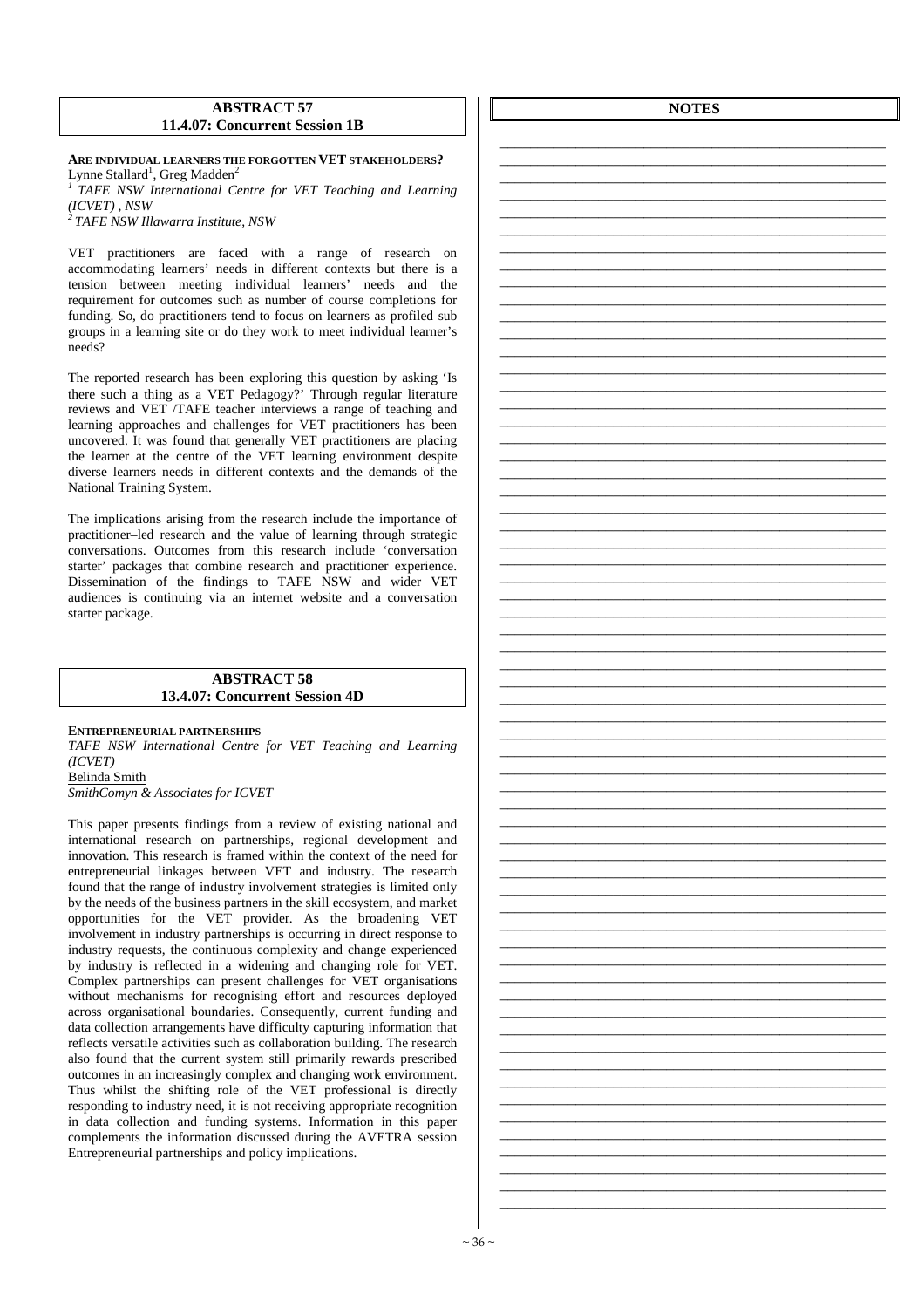### **ABSTRACT 59 13.4.07: Concurrent Session 4B**

**MENTORING TAFE TEACHERS - SUPPORT, CHALLENGE, VISION AND TRUST**

Susanne Francisco & Stephen Darwin *Canberra Institute of Technology, ACT* 

This paper discusses the design, implementation and evaluation of a pilot mentoring program developed within a large TAFE institute. Empirical evidence gathered through questionnaires and interviews with mentors and mentees at the completion of a pilot program in 2006 will be presented. The mentoring program aimed to support mentors and mentees in a learning relationship that benefited both parties involved and was based on adult learning principles and critical reflection. The program centred on a five phase model: preparation; negotiation; nurturing growth; closure; and redefinition. This model has been adapted from a four phase model developed by Zachary (2000) and contextualised to meet the specific needs of a TAFE organisation. Components of the program included introductory workshops, a handbook, an optional workshop, a mentoring network, and co-ordinator support. A learner centred approach was used at all levels of the program. Workshops were facilitated using a constructivist framework and encouraged critical reflection for both mentor and mentee.

In reviewing the literature on mentoring it became clear that different organisations approach mentoring differently according to their culture and purpose. Klasen and Clutterbuck (2002) make a distinction between mentoring in the North American context and mentoring in the European context. The European understanding of mentoring is more appropriate within the context of an Australian TAFE institute. In the European model of mentoring neither greater power nor seniority is required of the mentor – although greater relevant experience is. The outcome of this type of mentoring is mutual learning and development for both partners in the relationship. A number of writers have identified difficulties and negative outcomes of mentoring (for example Eby, 1997; Eby et al 2000; Long 1997; Ehrich et al 2002) that will be discussed in the context of the design and eventual outcomes of this pilot program.

### **ABSTRACT 60 12.4.07: Concurrent Session 3D**

**\*\*\* EMERGING MODELS OF EMPLOYMENT BASED TRAINING: UNTANGLING THE DRIVERS AND IDENTIFYING KEY FEATURES OF EFFECTIVE MODELS**

Sarojni Choy, Sandra Haukka<sup>1</sup>, Stephen Billett<sup>2</sup>, Kaye Bowman<sup>3</sup> & Louise Wignall $3$ 

- *<sup>1</sup>Queensland University of Technology, QLD*
- *<sup>2</sup>Griffith University, QLD*
- *<sup>3</sup>Consultants*

This paper discusses a recent review of literature on employment based training (EBT) models in Australia, to identify those that might best address emerging needs. Examples of models currently being discussed and/or trialed are analysed in this review, including those being used in higher levels of the VET skills spectrum (i.e. diploma and above). The consideration of new EBT models is addressed in terms of the conference theme: *Are emerging models of EBT evolutionary, revolutionary, status quo or "back to the future" approaches*?

Research suggests that traditional approaches to employment based training, such as apprenticeships and traineeships, are limited in meeting current and emerging skill formation contexts. New contemporary EBT models are held to be required for contemporary and emerging economic and work environments which are characterised by skills shortages, higher level skills needs, and global competition that demand quality skills and productivity.

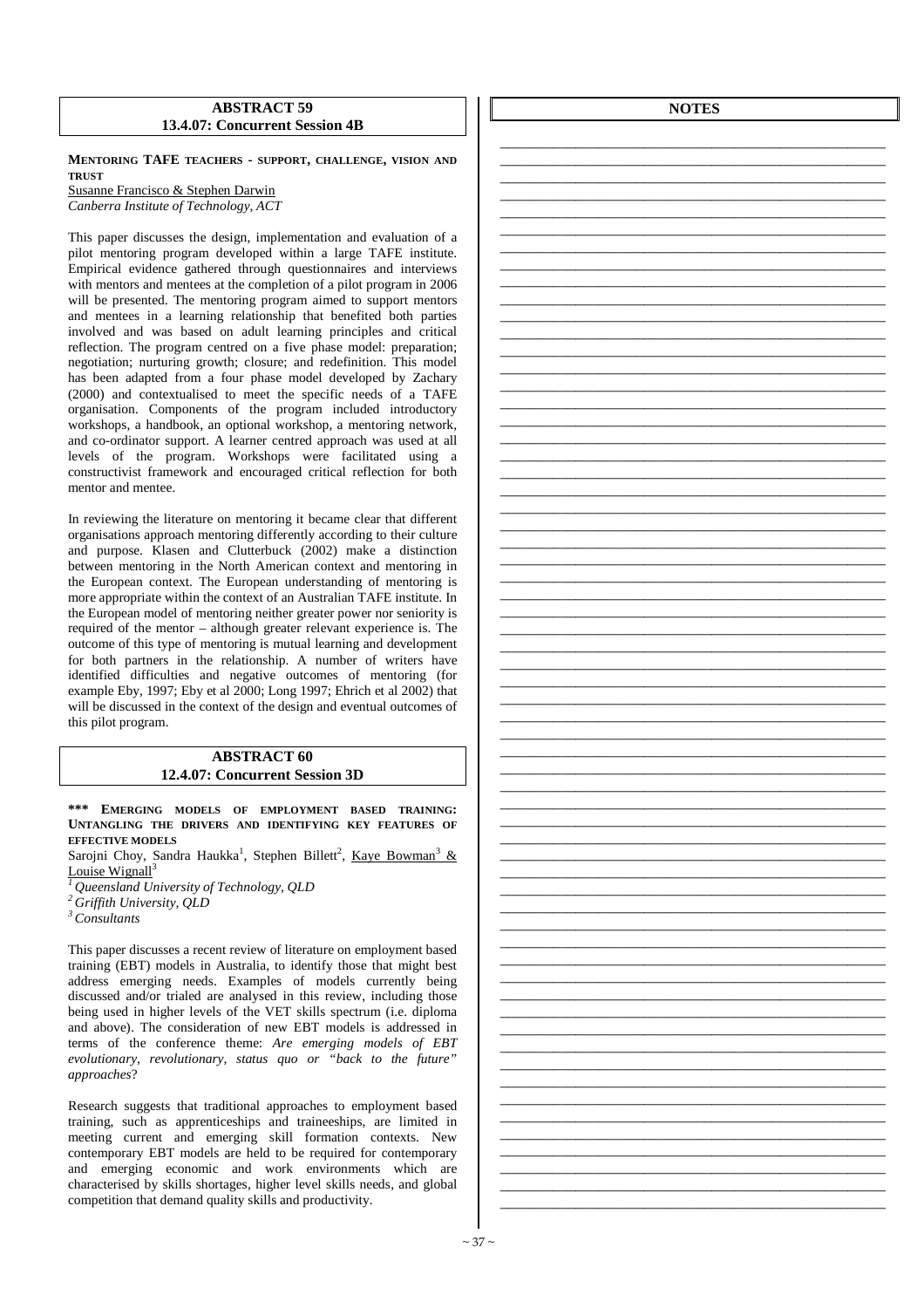### **ABSTRACT 61 12.4.07: Concurrent Session 3E**

**SKILL STANDARDS & OCCUPATIONAL TESTING IN CHINA: IMPLICATIONS FOR AUSTRALIAN VET**  Paul Comyn

*SmithComyn & Associates, NSW* 

This paper provides a brief overview of VET arrangements in China, including some detail on the setting of occupational skill standards and certification for professionals and skilled workers. Delivery, assessment and certification arrangements for skilled workers are then considered in more detail, including a comparative analysis of the format and content of Australian competency standards and skill standards administered by China's Ministry of Labour and Social Security (MOLSS). The paper concludes with a discussion of issues related to implementation of China's occupational skill standards and the implications for RTOs looking to deliver MOLSS pre-employment certification through trans-national programs involving partnerships with Chinese VET schools and colleges.

### **ABSTRACT 62 13.4.07: Concurrent Session 4C**

**THE ROLE OF VET IN AUSTRALIA'S AGRIFOOD INDUSTRY INNOVATION SYSTEM: LESSONS FOR OTHER INDUSTRY SECTORS** Paul Comyn

*SmithComyn & Associates (SCA), NSW* 

Australia's agrifood industries are well served by a network of research and development organisations that represent strong partnerships between government, industry and providers of research & education services. A key feature of this network are cooperative research centres (CRCs) and research and development corporations (RDCs). The innovation system for Australia's agrifood industries relies to a large extent on the effectiveness of these organisations. However, in general terms, leading Australian commentators have identified the link between industry innovation and VET. This paper presents the findings of recent research conducted in late 2006 for the AgriFood Skills Council (AFSC). The paper outlines the findings of the research and recommends strategies for VET organisations wishing to play a more important role in industry innovation.

**NOTES**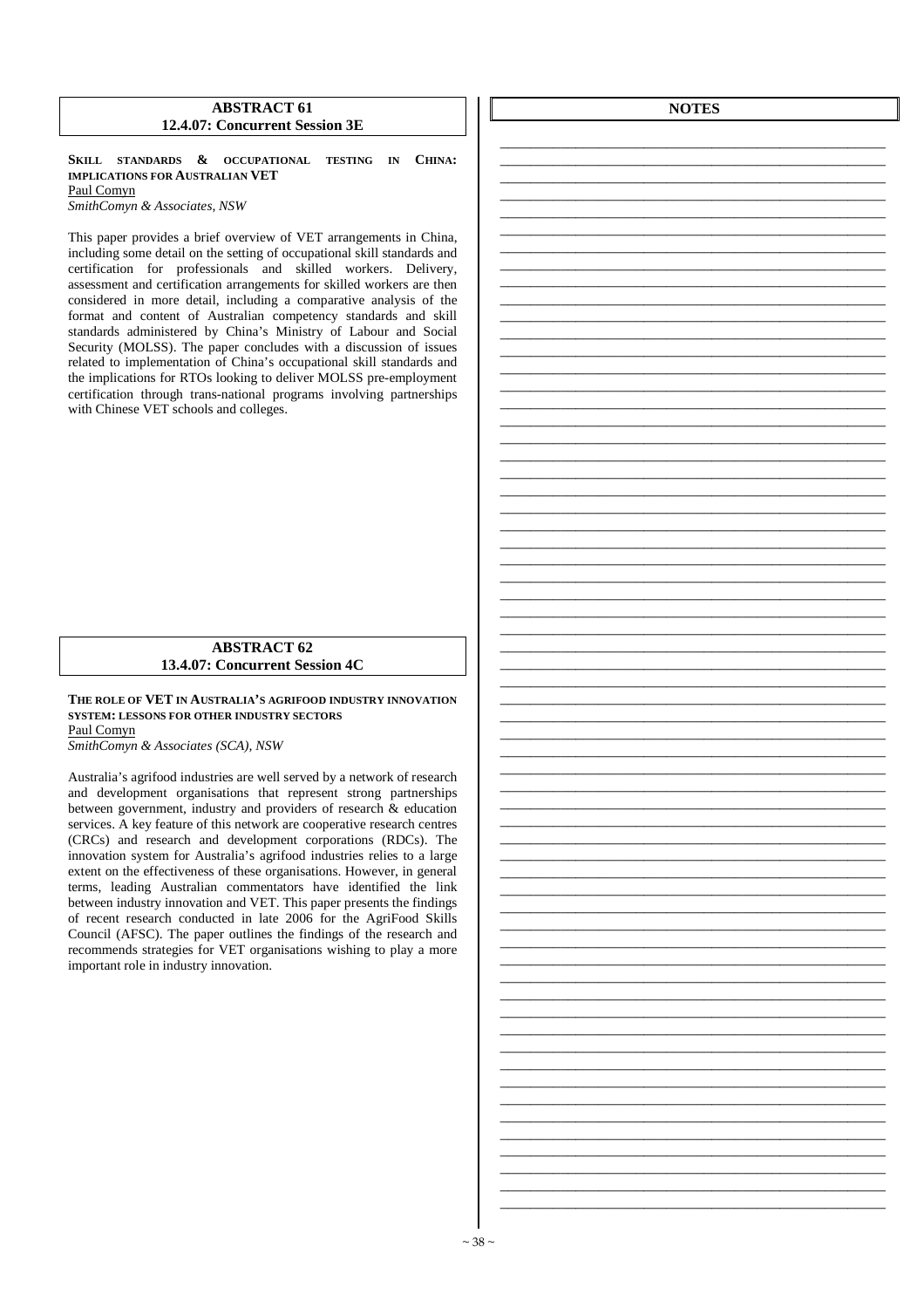### **ABSTRACT 63 12.4.07: Concurrent Session 3D**

### **\*\*\* PASSIVE, RESPONSIVE OR PRO-ACTIVE: AUSTRALIAN TAFE APPROACHES TO INCLUSIVENESS IN VET**

Kira Clarke & Veronica Volkoff

*Centre for Post-compulsory Education and Lifelong Learning, University of Melbourne, VIC* 

This paper examines technical and further education (TAFE) institute approaches to inclusiveness in vocational education and training (VET), drawing on findings from a national survey of fifty-eight TAFE institutes conducted as part of the recent NCVER funded consortium project, *A Well Skilled Future: tailoring VET to the emerging labour market*. There was a high level of diversity in the inclusiveness practice described by the surveyed TAFEs and the issue of inclusion of disadvantaged learners in effective training was of varying significance within each institution. The descriptions provided by the surveyed TAFEs revealed three broad types of TAFE inclusiveness.

The first group of TAFEs identified through the research were those that reported a passive commitment to inclusiveness practice and while these organisations complied with the specific demands of equity policy, they did little more to identify or respond to individual and community needs and expectations. The second group of TAFEs were those that had evolved and were being responsive to the diverse needs of their existing cohorts, but had stopped short of creating new pathways or opportunities for disadvantaged groups outside their student population. The final group were those breaking the mold, revolutionising and enhancing the accessibility of their training by proactively creating learning opportunities and striving to achieve effective and sustainable outcomes for their broader communities. Through their proactive approach to inclusiveness, these TAFEs were positioning themselves to respond quickly and effectively to changes in economic and social contexts.

Effective inclusiveness practice requires the exchange of knowledge about learner disadvantage and TAFEs to pursue collaborative relationships with other educational, government and support agencies, particularly in the context of diversifying populations and industries. What emerged from this study was that while there was a small minority of TAFEs that were being highly innovative in their strategies and approaches to social inclusion and actively embracing the challenges of engaging with and generating diverse learning opportunities for their communities, there were still some TAFEs that had not yet recognised the need for inclusiveness. While these TAFEs lag behind in their strategies for social inclusion, they maintain a chronic systemic barrier for their learners and communities seeking skills and their industries seeking skilled labour.

### **ABSTRACT 64 13.4.07: Concurrent Session 4E**

### **\*\*\* EXPLORING AND EVALUATING STRUCTURATION THEORY AS A FRAMEWORK FOR INVESTIGATING FORMAL AND INFORMAL LEARNING WITHIN ORGANISATIONS**

Llandis Barratt-Pugh

*School of Management, Edith Cowan University, Churchlands ,WA*

This paper explores and evaluates a specific analytical framework that can be used by vocational and education and training (VET) researchers to gain understanding of the complex and 'evolving' relations of formal and informal learning within organisations.

Giddens' Structuration Theory (1984), while developed to explain the cyclic nature of broader societal relations, is also useful tool for exploring learning in the workplace where both 'named' formal training and informal daily interaction both mediate the 'evolution' of individual capability, subjectivity and shared meaning production. The paper argues that the modalities that occur within the continual patterns of organisational interaction are a complex and homogeneous mix that continuously shape and reshape identity, values and capability. Then paper proposes that such relations can be effectively explored through Giddens' structuration lens.

The text then analyses the components of structuration theory and adapts the model for VET research within organisations. The paper provides details of a specific study where Structuration Theory was used as a framework for the analysis of 'learning' relations. The text outlines both the form of discursive analysis used in the study and indicates how the study used Structuration Theory to conceptualise the key relations producing learning and changes in meaning within the study.

Finally the paper reviews the utility of a theory generated as a broad sociological explanation two decades ago as a framework for current VET investigation, illuminating the efficacy of Structuration Theory within VET research for exploring evolving patterns of workplace learning.

**NOTES** 

\_\_\_\_\_\_\_\_\_\_\_\_\_\_\_\_\_\_\_\_\_\_\_\_\_\_\_\_\_\_\_\_\_\_\_\_\_\_\_\_\_\_\_\_\_\_\_\_\_\_\_ \_\_\_\_\_\_\_\_\_\_\_\_\_\_\_\_\_\_\_\_\_\_\_\_\_\_\_\_\_\_\_\_\_\_\_\_\_\_\_\_\_\_\_\_\_\_\_\_\_\_\_ \_\_\_\_\_\_\_\_\_\_\_\_\_\_\_\_\_\_\_\_\_\_\_\_\_\_\_\_\_\_\_\_\_\_\_\_\_\_\_\_\_\_\_\_\_\_\_\_\_\_\_ \_\_\_\_\_\_\_\_\_\_\_\_\_\_\_\_\_\_\_\_\_\_\_\_\_\_\_\_\_\_\_\_\_\_\_\_\_\_\_\_\_\_\_\_\_\_\_\_\_\_\_

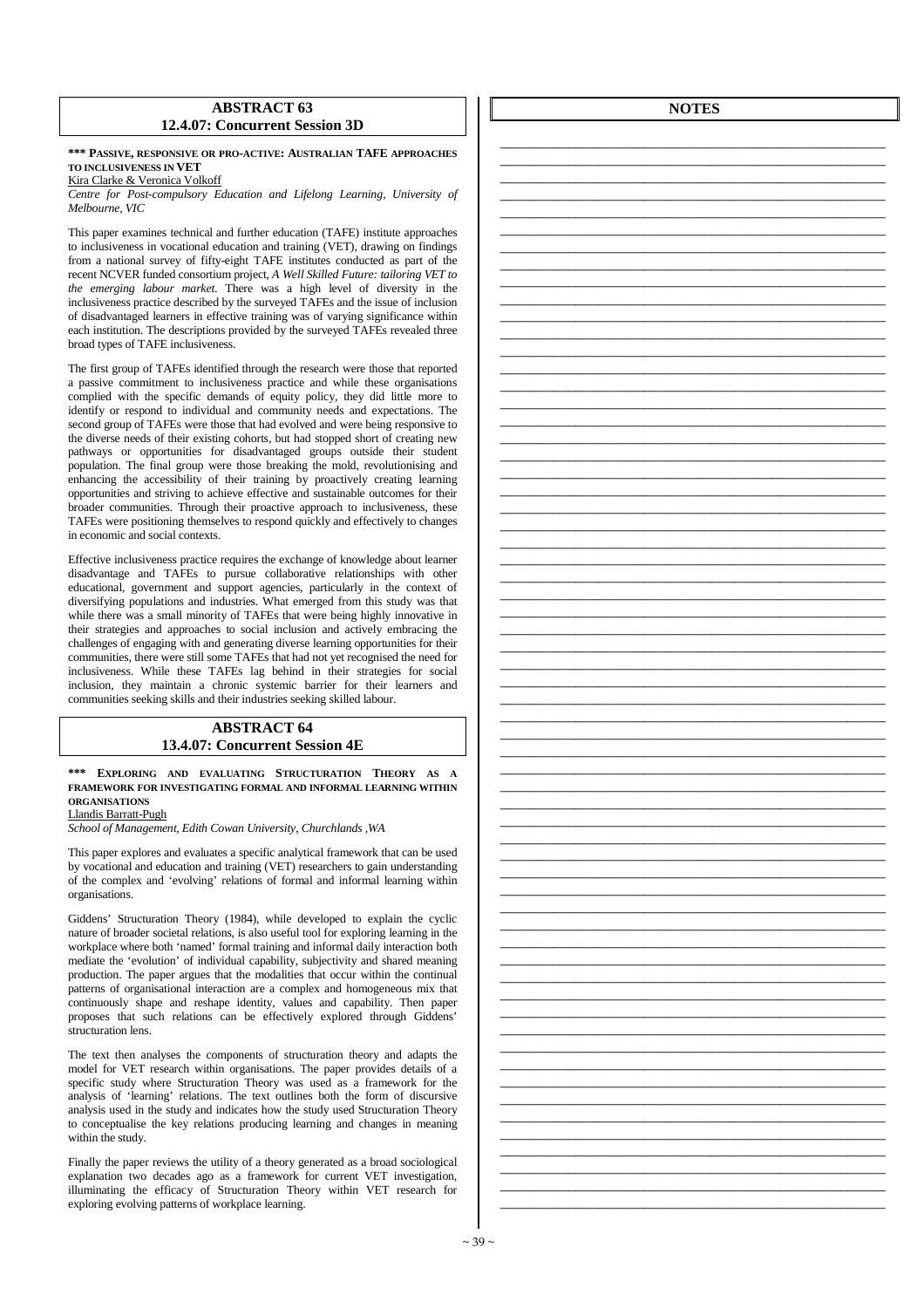### **ABSTRACT 65 12.4.07: Concurrent Session 3B**

### **THE CHALLENGES OF VET FOR ADULT PRISONERS AND OFFENDERS** Susan Dawe

*National Centre for Vocational Education Research, Adelaide, SA* 

The National Centre for Vocational Education Research (NCVER) commissioned this book of readings on 'Vocational education and training for adult prisoners and offenders' to enable a better understanding of the current and future role of vocational education and training (VET) in the rehabilitation of adult prisoners and offenders. Offender management in Australia comes under the jurisdiction of each state and territory government. This book particularly set out to look at the implementation of the 'National Strategy for Vocational Education and Training for Adult Prisoners and Offenders in Australia', which was endorsed by Departments of Corrective Services and VET in 2001. This collection considers the characteristics of Australian adult prisoners and offenders, and how Corrections Education in the states and territories is confronting some of the challenges in delivering VET in adult prisons.

Since almost all custodial offenders will return to the community on their release from prison, there has been an increasing focus in the last decade on providing them with appropriate education and training while they are in the correctional system. However, at the same time a massive increase in the inmate population across Australia has resulted in the establishment of new facilities and, in some cases, outsourcing the management of prisons to private sector operators.

Evidence from international and national research shows that VET can make a significant difference towards successful employment outcomes for prisoners re-entering the community, and thus reduce recidivism. However, gaining, and retaining, sustainable employment post-release has been shown to require additional community support for ex-prisoners. Innovative and good practice in improving VET delivery for adult prisoners to ensure successful employment outcomes is illustrated through the examples contributed by State and Territory Departments of Corrective Services and VET. This presentation will introduce the book and discuss important findings and common messages from its chapters.

### **ABSTRACT 66 12.4.07: Concurrent Session 2F**

### **LONGITUDINAL RESEARCH IN VET – RESEARCH SYMPOSIUM** Mark Cully, John Stanwick, Alanna Sutcliffe & Jeff Malley

*National Centre for Vocational Education Research, Adelaide, SA* 

The National Centre for Vocational Education Research (NCVER) has been playing a greater role in longitudinal research in recent years.

Longitudinal research has traditionally been constrained because NCVER's statistical collections are point-in-time administrative collections and surveys which are difficult to link over time. However, a number of important questions of interest in vocational education and training require a longer-term perspective.

In 2004 NCVER conducted a survey known as "Down the Track" which resurveyed 15-24 year old students who had taken part in the 2001 Student Outcomes Survey. The results enabled a much better understanding of the path that young people take in their transition from education to work and the benefits they accrue from participating in vocational education and training.

In 2006 NCVER became an industry partner in an ARC Linkage project with RMIT, Skilled Group and the Victorian Department of Education. The project tracks the paths of a 1996 cohort of trade and bachelor graduates of  $\overrightarrow{RMT}$  to investigate the respective economic returns and the form these take.

This symposium will cover:

- an overview of recent NCVER projects which involve a longitudinal component
- research design and methodological issues arising in the ARC Linkage project
- initial results from secondary analysis of the Household Income and Labour Dynamics in Australia (HILDA) survey
- NCVER work on options for a longitudinal student outcomes survey

**NOTES** 

\_\_\_\_\_\_\_\_\_\_\_\_\_\_\_\_\_\_\_\_\_\_\_\_\_\_\_\_\_\_\_\_\_\_\_\_\_\_\_\_\_\_\_\_\_\_\_\_\_\_\_ \_\_\_\_\_\_\_\_\_\_\_\_\_\_\_\_\_\_\_\_\_\_\_\_\_\_\_\_\_\_\_\_\_\_\_\_\_\_\_\_\_\_\_\_\_\_\_\_\_\_\_ \_\_\_\_\_\_\_\_\_\_\_\_\_\_\_\_\_\_\_\_\_\_\_\_\_\_\_\_\_\_\_\_\_\_\_\_\_\_\_\_\_\_\_\_\_\_\_\_\_\_\_ \_\_\_\_\_\_\_\_\_\_\_\_\_\_\_\_\_\_\_\_\_\_\_\_\_\_\_\_\_\_\_\_\_\_\_\_\_\_\_\_\_\_\_\_\_\_\_\_\_\_\_ \_\_\_\_\_\_\_\_\_\_\_\_\_\_\_\_\_\_\_\_\_\_\_\_\_\_\_\_\_\_\_\_\_\_\_\_\_\_\_\_\_\_\_\_\_\_\_\_\_\_\_

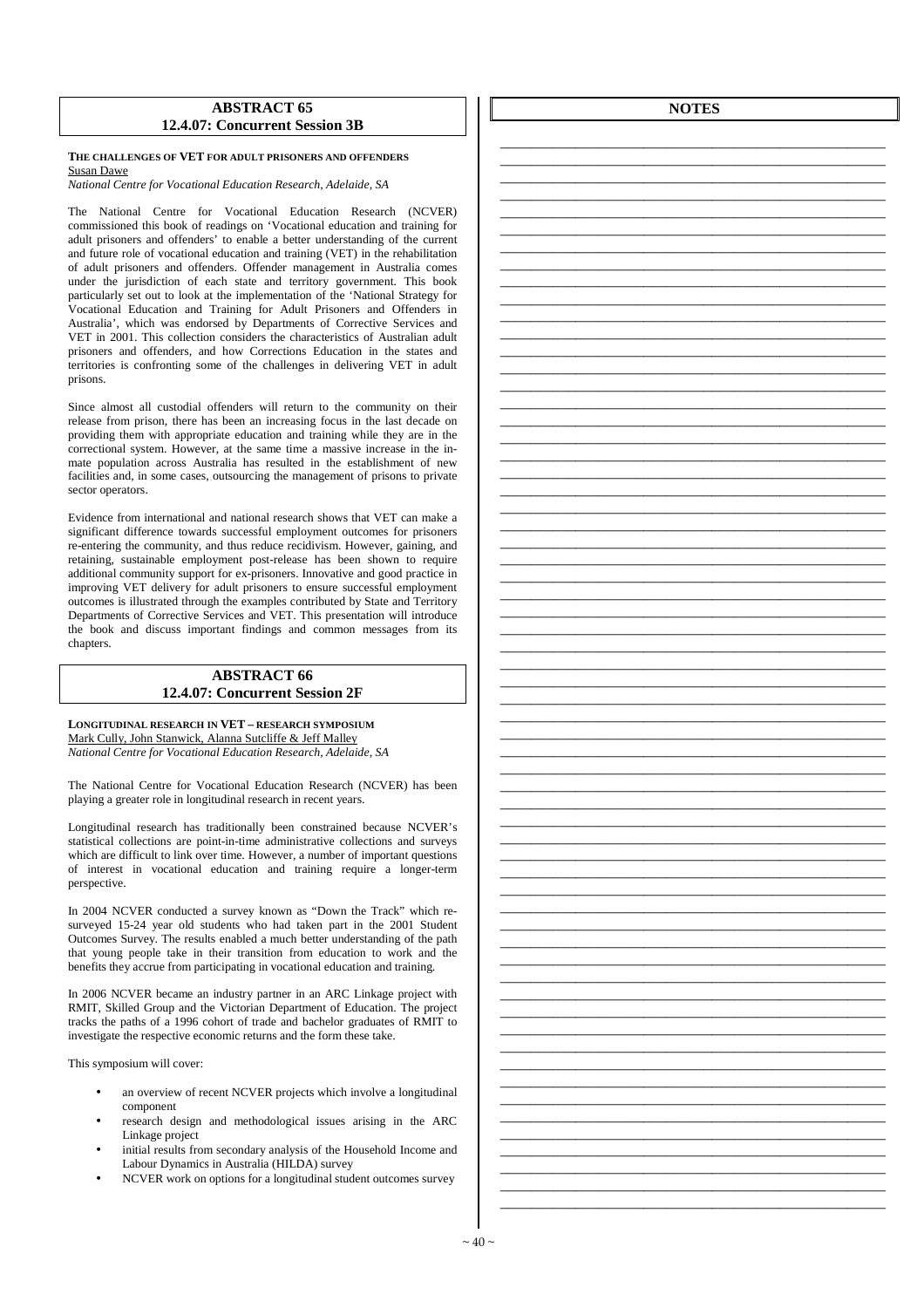### **ABSTRACT 68 13.4.07: Concurrent Session 4F**

### **MAKING ARTICULATION WORK IN A MULTI-SECTOR INSTITUTION: VOICES FROM THE FIELD**

### **Conference Theses Addressed:**

One challenge currently facing the VET sector stems from pressure to offer courses which provide both 'pathways' to other forms of education and clear vocational outcomes. Student movement between articulated courses spanning multiple sectors, along with government calls for 'seamless' educational pathways, are a source of tensions between traditional VET concerns and new expectations of VET systems and providers. This symposium will offer a variety of researcher and student perspectives on TAFE to higher education articulation processes and outcomes at one institution. It will draw on longitudinal research on articulation within multiple fields of TAFE study, a case study of articulation within a single field of study, and on students own views of articulation opportunities and experience.

### **Speakers & Topics Addressed:**

**Speakers one and two (joint presentation):** Dr. Zhongjun Cao and Mr Peter Cook

**Topic:** Dr. Zhongjun Cao and Mr Peter Cook will present on case study research on articulation within the field of accounting. In particular, these presenters will focus on the performance of students who have articulated from TAFE courses into degree studies.

**Speaker three:** Ms Lisa Milne

**Topic:** Ms Milne will discuss the results of a longitudinal research project that mapped the aspirations, experiences and outcomes achieved by over 100 TAFE students from eight different fields of study, in regard to their articulation options. The perspectives on articulation taken by TAFE teachers and higher education lecturers will also be integrated into this presentation.

**Speakers four, five and six (joint presentation):** Three students who participated in the various projects discussed in the symposia will be invited to briefly comment on their own experiences of articulation.

### **ABSTRACT 69 13.4.07: Concurrent Session 4E**

**ARE TAFE INSTITUTES AS LEARNING ORGANISATIONS CHANGING THE EXPERIENCE FOR TEACHERS?**  Jayne Pitard

*Staff College, Victoria University, VIC* 

TAFE institutes operate in a world where the nature of work is changing rapidly, demanding flexibility, greater knowledge and a higher level of skills. Educational institutions are in the process of adapting to these demands with an acknowledgement that their graduate students must demonstrate the attributes of lifelong learning. The responses of TAFE institutes include research initiatives, a greater emphasis on outcome-based learning, a revision of assessment procedures and reviews of curriculum. TAFE institutes are also responding to the impacts of global change and the emerging knowledge economy by embracing the concept of the learning organization and making policy shifts to reflect their aspiration to move towards this concept. There is a convergence between the notion of 'lifelong learning' and the notion of 'the learning organization' in the recognition that workers and professionals need to learn and develop continually in the context of their workplace, rather than simply through a series of outside courses. However, whereas TAFE institutes are introducing policies in relation to learning organizations, and are beginning to focus training around the notion of lifelong learning for their students, there appears to be a gap between the idea and reality in relation to their own staff. Awareness of the shift in policy and the aspiration towards becoming a learning organization should infiltrate at every echelon of a TAFE institute for this policy shift to succeed. According to Marsick and Watkins, "No one person working alone … can implement what is needed to create a learning organization" (Marsick and Watkins 1999). This paper draws on research as part of my PhD with data collected from senior and middle managers, and TAFE teachers at two TAFE institutes (I have one other TAFE Institute to complete). Preliminary data analysis reveals a gap between the vision at the top and the reality in the wider teacher cohort.

This paper seeks to describe the research being undertaken and to discuss the implications of preliminary data analysis.

**NOTES**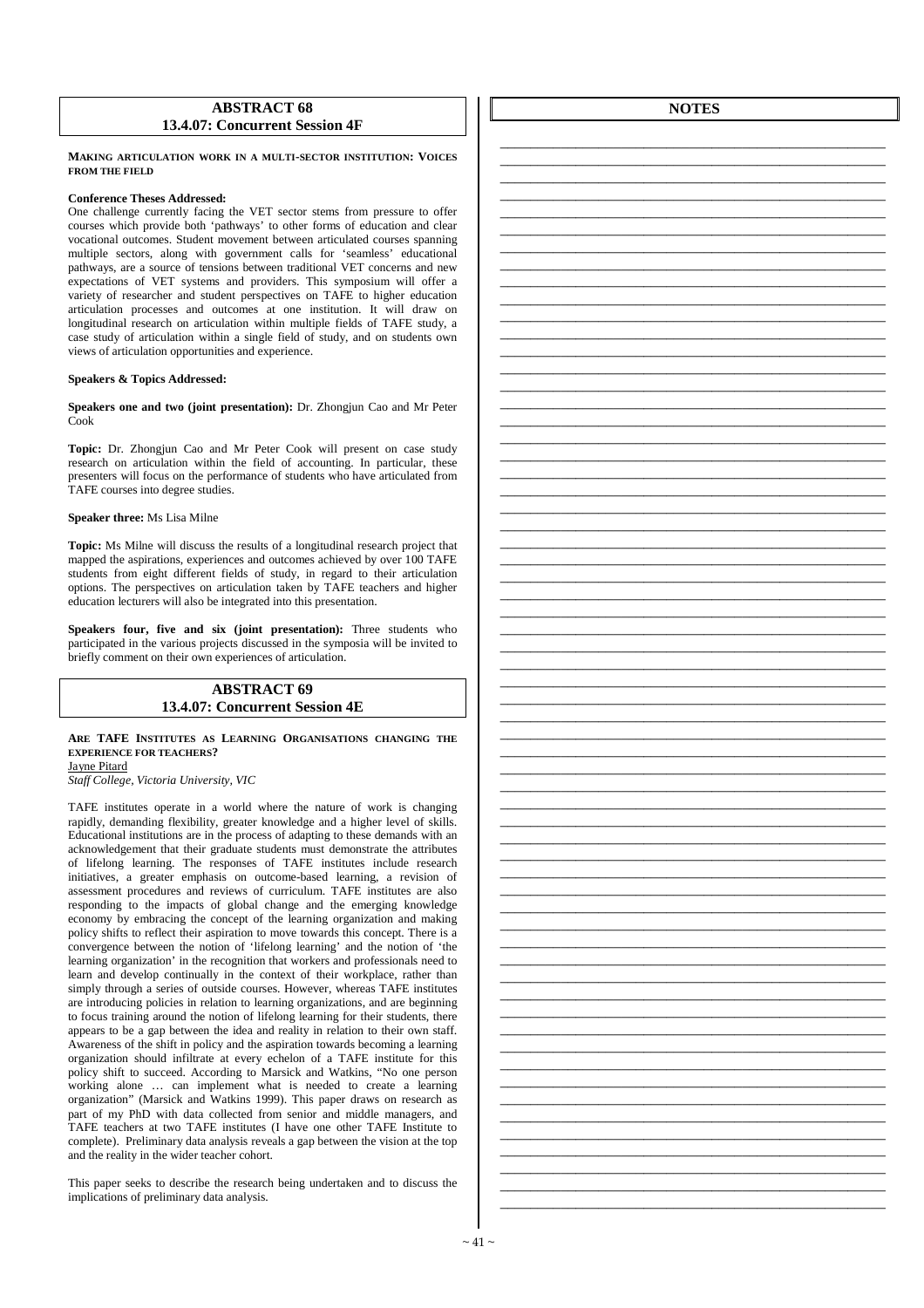### **ABSTRACT 70 12.4.07: Concurrent Session 3A**

### **THE RESEARCH QUALIFY FRAMEWORK: SHAPING AVETRA'S RESPONSE (A DISCUSSION FOR INTERESTED PEOPLE)**  Erica Smith, Michele Simons & Ros Brennan Kemmis

The new Australian government Research Quality Framework is very important for universities and academics but also has significant impact on research as a whole. The future of VET research depends to some extent upon how the academic VET research community can work with the RQF to develop and improve the status and standing of VET research. The RQF provides the opportunity to work on developing some very specific benchmarks for quality and impact of VET research that will be of use beyond the academic community. We have the chance to be pro-active on this issue. We would like to invite all interested members and others to join with us in discussions that will assist the AVETRA working party on this issue. The discussion will be led by the three members of the working party and other ACETRA members are welcome to nominate to join the working party.

### **ABSTRACT 71 12.4.07: Concurrent Session 3C**

### **EQUITY AHOY! THE STATE OF EQUITY IN TAFE IN VICTORIA**  Helen Kimberley *Senior Researcher, Equity Research Centre, VIC*

In his contribution to the NCVER publication *Equity in Vocational* 

*Education and Training: Research Readings* (2004), Robert Bean explored the notion of whether equity in VET is 'built in' or 'bolted on'. This idea neatly encapsulated the thinking espoused in VET policy and the research literature about VET over the last ten years and underpinned one of the central research questions for a major research project conducted by the Equity Research Centre in 2006: *The State of Equity in TAFE in Victoria.* 

To explore the nature and extent of systems and structures within TAFE that support successful outcomes for disadvantaged learners, we an extensive review of current literature and policy around equity in vocational education and training and used a combination of qualitative and quantitative methods. We analysed the AVETMISS data for government funded places in the eighteen major TAFE institutions in Victoria, profiled the content of TAFE websites, consulted with policy makers and practitioners and examined the implementation of initiatives designed to support disadvantaged learners within TAFE.

Reflecting on the findings of our research project, we find a maritime metaphor illuminating. If TAFE institutions were sailing vessels, we might ask whether we are on board a luxury liner, a container ship, a frigate, a tugboat or even a flotilla. This spawns a series of questions such as:

- What are its sailing orders? How constraining are these?
- Whose flag does it fly?
- Is it a one class ship?
- What is the composition of its passengers and crew?
- How are they distributed the length and breadth of the vessel?
- What bilge water does it discharge and where?

Mythological images such as the *Titanic* sinking*,* the Sirens luring seafarers or the perils of negotiating the Straits of Messina between Scylla and Charybdis raise other questions and ignite new understandings. Of course, as we look at equity from policy, practice and learner perspectives, we find that questions can be as vexed as any answers they elicit.

Evolution, revolution, status quo (even stagnation); all appear in various guises in the national and state VET policy context and in the often dynamic interplay among TAFE institution policy makers and practitioners.

**NOTES** 

\_\_\_\_\_\_\_\_\_\_\_\_\_\_\_\_\_\_\_\_\_\_\_\_\_\_\_\_\_\_\_\_\_\_\_\_\_\_\_\_\_\_\_\_\_\_\_\_\_\_\_ \_\_\_\_\_\_\_\_\_\_\_\_\_\_\_\_\_\_\_\_\_\_\_\_\_\_\_\_\_\_\_\_\_\_\_\_\_\_\_\_\_\_\_\_\_\_\_\_\_\_\_ \_\_\_\_\_\_\_\_\_\_\_\_\_\_\_\_\_\_\_\_\_\_\_\_\_\_\_\_\_\_\_\_\_\_\_\_\_\_\_\_\_\_\_\_\_\_\_\_\_\_\_ \_\_\_\_\_\_\_\_\_\_\_\_\_\_\_\_\_\_\_\_\_\_\_\_\_\_\_\_\_\_\_\_\_\_\_\_\_\_\_\_\_\_\_\_\_\_\_\_\_\_\_ \_\_\_\_\_\_\_\_\_\_\_\_\_\_\_\_\_\_\_\_\_\_\_\_\_\_\_\_\_\_\_\_\_\_\_\_\_\_\_\_\_\_\_\_\_\_\_\_\_\_\_ \_\_\_\_\_\_\_\_\_\_\_\_\_\_\_\_\_\_\_\_\_\_\_\_\_\_\_\_\_\_\_\_\_\_\_\_\_\_\_\_\_\_\_\_\_\_\_\_\_\_\_ \_\_\_\_\_\_\_\_\_\_\_\_\_\_\_\_\_\_\_\_\_\_\_\_\_\_\_\_\_\_\_\_\_\_\_\_\_\_\_\_\_\_\_\_\_\_\_\_\_\_\_ \_\_\_\_\_\_\_\_\_\_\_\_\_\_\_\_\_\_\_\_\_\_\_\_\_\_\_\_\_\_\_\_\_\_\_\_\_\_\_\_\_\_\_\_\_\_\_\_\_\_\_ \_\_\_\_\_\_\_\_\_\_\_\_\_\_\_\_\_\_\_\_\_\_\_\_\_\_\_\_\_\_\_\_\_\_\_\_\_\_\_\_\_\_\_\_\_\_\_\_\_\_\_ \_\_\_\_\_\_\_\_\_\_\_\_\_\_\_\_\_\_\_\_\_\_\_\_\_\_\_\_\_\_\_\_\_\_\_\_\_\_\_\_\_\_\_\_\_\_\_\_\_\_\_ \_\_\_\_\_\_\_\_\_\_\_\_\_\_\_\_\_\_\_\_\_\_\_\_\_\_\_\_\_\_\_\_\_\_\_\_\_\_\_\_\_\_\_\_\_\_\_\_\_\_\_ \_\_\_\_\_\_\_\_\_\_\_\_\_\_\_\_\_\_\_\_\_\_\_\_\_\_\_\_\_\_\_\_\_\_\_\_\_\_\_\_\_\_\_\_\_\_\_\_\_\_\_ \_\_\_\_\_\_\_\_\_\_\_\_\_\_\_\_\_\_\_\_\_\_\_\_\_\_\_\_\_\_\_\_\_\_\_\_\_\_\_\_\_\_\_\_\_\_\_\_\_\_\_ \_\_\_\_\_\_\_\_\_\_\_\_\_\_\_\_\_\_\_\_\_\_\_\_\_\_\_\_\_\_\_\_\_\_\_\_\_\_\_\_\_\_\_\_\_\_\_\_\_\_\_ \_\_\_\_\_\_\_\_\_\_\_\_\_\_\_\_\_\_\_\_\_\_\_\_\_\_\_\_\_\_\_\_\_\_\_\_\_\_\_\_\_\_\_\_\_\_\_\_\_\_\_ \_\_\_\_\_\_\_\_\_\_\_\_\_\_\_\_\_\_\_\_\_\_\_\_\_\_\_\_\_\_\_\_\_\_\_\_\_\_\_\_\_\_\_\_\_\_\_\_\_\_\_ \_\_\_\_\_\_\_\_\_\_\_\_\_\_\_\_\_\_\_\_\_\_\_\_\_\_\_\_\_\_\_\_\_\_\_\_\_\_\_\_\_\_\_\_\_\_\_\_\_\_\_ \_\_\_\_\_\_\_\_\_\_\_\_\_\_\_\_\_\_\_\_\_\_\_\_\_\_\_\_\_\_\_\_\_\_\_\_\_\_\_\_\_\_\_\_\_\_\_\_\_\_\_ \_\_\_\_\_\_\_\_\_\_\_\_\_\_\_\_\_\_\_\_\_\_\_\_\_\_\_\_\_\_\_\_\_\_\_\_\_\_\_\_\_\_\_\_\_\_\_\_\_\_\_ \_\_\_\_\_\_\_\_\_\_\_\_\_\_\_\_\_\_\_\_\_\_\_\_\_\_\_\_\_\_\_\_\_\_\_\_\_\_\_\_\_\_\_\_\_\_\_\_\_\_\_ \_\_\_\_\_\_\_\_\_\_\_\_\_\_\_\_\_\_\_\_\_\_\_\_\_\_\_\_\_\_\_\_\_\_\_\_\_\_\_\_\_\_\_\_\_\_\_\_\_\_\_ \_\_\_\_\_\_\_\_\_\_\_\_\_\_\_\_\_\_\_\_\_\_\_\_\_\_\_\_\_\_\_\_\_\_\_\_\_\_\_\_\_\_\_\_\_\_\_\_\_\_\_ \_\_\_\_\_\_\_\_\_\_\_\_\_\_\_\_\_\_\_\_\_\_\_\_\_\_\_\_\_\_\_\_\_\_\_\_\_\_\_\_\_\_\_\_\_\_\_\_\_\_\_ \_\_\_\_\_\_\_\_\_\_\_\_\_\_\_\_\_\_\_\_\_\_\_\_\_\_\_\_\_\_\_\_\_\_\_\_\_\_\_\_\_\_\_\_\_\_\_\_\_\_\_ \_\_\_\_\_\_\_\_\_\_\_\_\_\_\_\_\_\_\_\_\_\_\_\_\_\_\_\_\_\_\_\_\_\_\_\_\_\_\_\_\_\_\_\_\_\_\_\_\_\_\_ \_\_\_\_\_\_\_\_\_\_\_\_\_\_\_\_\_\_\_\_\_\_\_\_\_\_\_\_\_\_\_\_\_\_\_\_\_\_\_\_\_\_\_\_\_\_\_\_\_\_\_ \_\_\_\_\_\_\_\_\_\_\_\_\_\_\_\_\_\_\_\_\_\_\_\_\_\_\_\_\_\_\_\_\_\_\_\_\_\_\_\_\_\_\_\_\_\_\_\_\_\_\_ \_\_\_\_\_\_\_\_\_\_\_\_\_\_\_\_\_\_\_\_\_\_\_\_\_\_\_\_\_\_\_\_\_\_\_\_\_\_\_\_\_\_\_\_\_\_\_\_\_\_\_ \_\_\_\_\_\_\_\_\_\_\_\_\_\_\_\_\_\_\_\_\_\_\_\_\_\_\_\_\_\_\_\_\_\_\_\_\_\_\_\_\_\_\_\_\_\_\_\_\_\_\_ \_\_\_\_\_\_\_\_\_\_\_\_\_\_\_\_\_\_\_\_\_\_\_\_\_\_\_\_\_\_\_\_\_\_\_\_\_\_\_\_\_\_\_\_\_\_\_\_\_\_\_ \_\_\_\_\_\_\_\_\_\_\_\_\_\_\_\_\_\_\_\_\_\_\_\_\_\_\_\_\_\_\_\_\_\_\_\_\_\_\_\_\_\_\_\_\_\_\_\_\_\_\_ \_\_\_\_\_\_\_\_\_\_\_\_\_\_\_\_\_\_\_\_\_\_\_\_\_\_\_\_\_\_\_\_\_\_\_\_\_\_\_\_\_\_\_\_\_\_\_\_\_\_\_ \_\_\_\_\_\_\_\_\_\_\_\_\_\_\_\_\_\_\_\_\_\_\_\_\_\_\_\_\_\_\_\_\_\_\_\_\_\_\_\_\_\_\_\_\_\_\_\_\_\_\_ \_\_\_\_\_\_\_\_\_\_\_\_\_\_\_\_\_\_\_\_\_\_\_\_\_\_\_\_\_\_\_\_\_\_\_\_\_\_\_\_\_\_\_\_\_\_\_\_\_\_\_ \_\_\_\_\_\_\_\_\_\_\_\_\_\_\_\_\_\_\_\_\_\_\_\_\_\_\_\_\_\_\_\_\_\_\_\_\_\_\_\_\_\_\_\_\_\_\_\_\_\_\_ \_\_\_\_\_\_\_\_\_\_\_\_\_\_\_\_\_\_\_\_\_\_\_\_\_\_\_\_\_\_\_\_\_\_\_\_\_\_\_\_\_\_\_\_\_\_\_\_\_\_\_ \_\_\_\_\_\_\_\_\_\_\_\_\_\_\_\_\_\_\_\_\_\_\_\_\_\_\_\_\_\_\_\_\_\_\_\_\_\_\_\_\_\_\_\_\_\_\_\_\_\_\_ \_\_\_\_\_\_\_\_\_\_\_\_\_\_\_\_\_\_\_\_\_\_\_\_\_\_\_\_\_\_\_\_\_\_\_\_\_\_\_\_\_\_\_\_\_\_\_\_\_\_\_ \_\_\_\_\_\_\_\_\_\_\_\_\_\_\_\_\_\_\_\_\_\_\_\_\_\_\_\_\_\_\_\_\_\_\_\_\_\_\_\_\_\_\_\_\_\_\_\_\_\_\_ \_\_\_\_\_\_\_\_\_\_\_\_\_\_\_\_\_\_\_\_\_\_\_\_\_\_\_\_\_\_\_\_\_\_\_\_\_\_\_\_\_\_\_\_\_\_\_\_\_\_\_ \_\_\_\_\_\_\_\_\_\_\_\_\_\_\_\_\_\_\_\_\_\_\_\_\_\_\_\_\_\_\_\_\_\_\_\_\_\_\_\_\_\_\_\_\_\_\_\_\_\_\_ \_\_\_\_\_\_\_\_\_\_\_\_\_\_\_\_\_\_\_\_\_\_\_\_\_\_\_\_\_\_\_\_\_\_\_\_\_\_\_\_\_\_\_\_\_\_\_\_\_\_\_ \_\_\_\_\_\_\_\_\_\_\_\_\_\_\_\_\_\_\_\_\_\_\_\_\_\_\_\_\_\_\_\_\_\_\_\_\_\_\_\_\_\_\_\_\_\_\_\_\_\_\_ \_\_\_\_\_\_\_\_\_\_\_\_\_\_\_\_\_\_\_\_\_\_\_\_\_\_\_\_\_\_\_\_\_\_\_\_\_\_\_\_\_\_\_\_\_\_\_\_\_\_\_ \_\_\_\_\_\_\_\_\_\_\_\_\_\_\_\_\_\_\_\_\_\_\_\_\_\_\_\_\_\_\_\_\_\_\_\_\_\_\_\_\_\_\_\_\_\_\_\_\_\_\_ \_\_\_\_\_\_\_\_\_\_\_\_\_\_\_\_\_\_\_\_\_\_\_\_\_\_\_\_\_\_\_\_\_\_\_\_\_\_\_\_\_\_\_\_\_\_\_\_\_\_\_ \_\_\_\_\_\_\_\_\_\_\_\_\_\_\_\_\_\_\_\_\_\_\_\_\_\_\_\_\_\_\_\_\_\_\_\_\_\_\_\_\_\_\_\_\_\_\_\_\_\_\_ \_\_\_\_\_\_\_\_\_\_\_\_\_\_\_\_\_\_\_\_\_\_\_\_\_\_\_\_\_\_\_\_\_\_\_\_\_\_\_\_\_\_\_\_\_\_\_\_\_\_\_ \_\_\_\_\_\_\_\_\_\_\_\_\_\_\_\_\_\_\_\_\_\_\_\_\_\_\_\_\_\_\_\_\_\_\_\_\_\_\_\_\_\_\_\_\_\_\_\_\_\_\_ \_\_\_\_\_\_\_\_\_\_\_\_\_\_\_\_\_\_\_\_\_\_\_\_\_\_\_\_\_\_\_\_\_\_\_\_\_\_\_\_\_\_\_\_\_\_\_\_\_\_\_ \_\_\_\_\_\_\_\_\_\_\_\_\_\_\_\_\_\_\_\_\_\_\_\_\_\_\_\_\_\_\_\_\_\_\_\_\_\_\_\_\_\_\_\_\_\_\_\_\_\_\_ \_\_\_\_\_\_\_\_\_\_\_\_\_\_\_\_\_\_\_\_\_\_\_\_\_\_\_\_\_\_\_\_\_\_\_\_\_\_\_\_\_\_\_\_\_\_\_\_\_\_\_ \_\_\_\_\_\_\_\_\_\_\_\_\_\_\_\_\_\_\_\_\_\_\_\_\_\_\_\_\_\_\_\_\_\_\_\_\_\_\_\_\_\_\_\_\_\_\_\_\_\_\_ \_\_\_\_\_\_\_\_\_\_\_\_\_\_\_\_\_\_\_\_\_\_\_\_\_\_\_\_\_\_\_\_\_\_\_\_\_\_\_\_\_\_\_\_\_\_\_\_\_\_\_

 $\sim$  42  $\sim$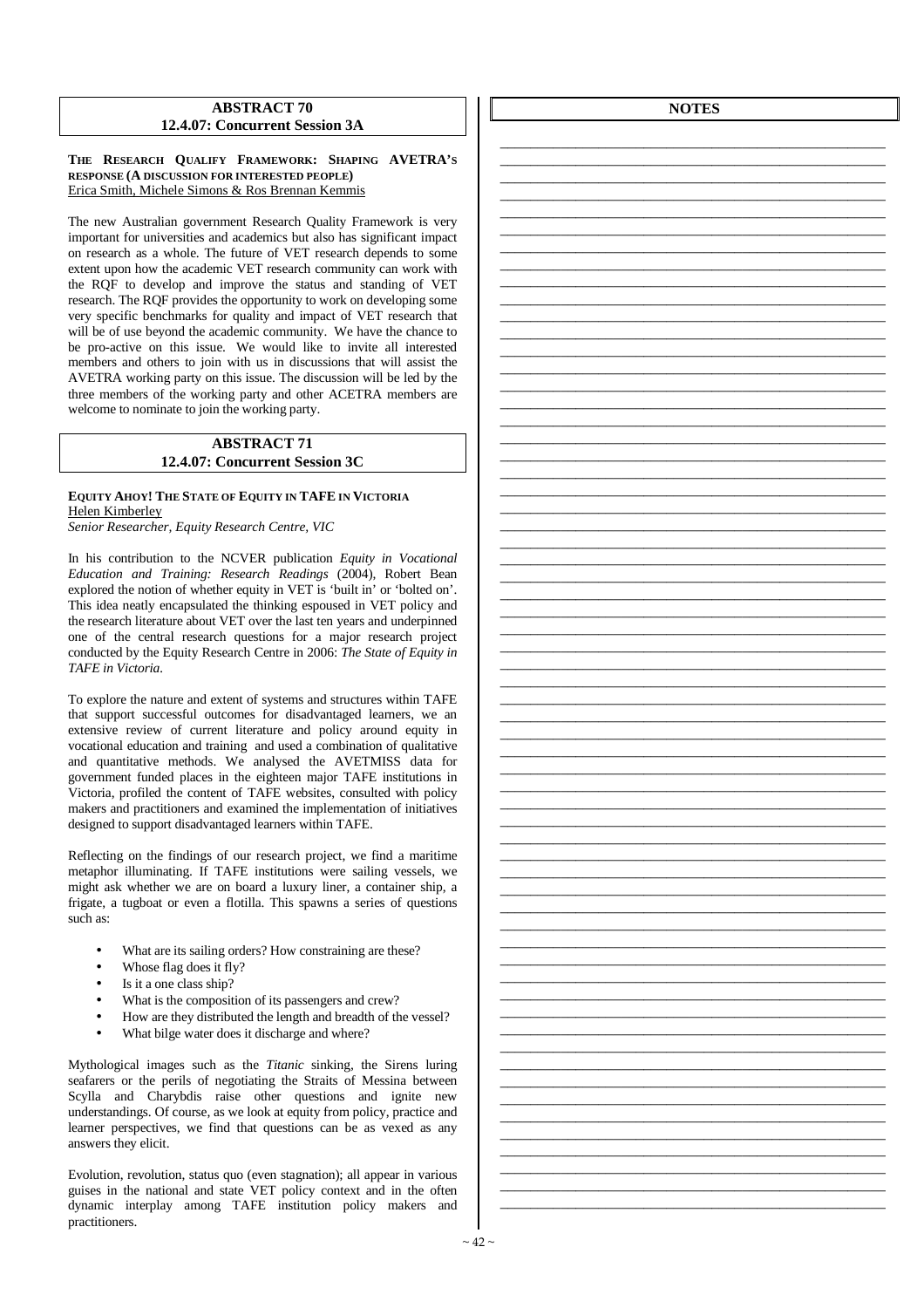# **DELEGATE LIST (as at 2 April 2007)**

| Name        |                | Organisation                                                       | <b>State/Country</b> |
|-------------|----------------|--------------------------------------------------------------------|----------------------|
| Catherine   | Andersson      | Productivity Commission                                            | <b>VIC</b>           |
| Leoni       | Arandez        | Victoria University                                                | <b>VIC</b>           |
| Andrea      | Averis         | National Centre For Vocational Education Research Ltd              | SA                   |
| Homi        | Azemikhah      | University Of Sunshine Coast                                       | QLD                  |
| Anthony     | Bailey         | Box Hill Institute                                                 | <b>VIC</b>           |
| Kerry       | <b>Barlow</b>  | <b>TAFE NSW</b>                                                    | <b>NSW</b>           |
| Dianne      | Baron          | Department Of Further Education, Employment, Sciences & Technology | SA                   |
| Llandis     | Barratt-Pugh   | Edith Cowan University (ECU)                                       | WA                   |
| Stephen     | <b>Black</b>   | Northern Sydney Institute                                          | <b>NSW</b>           |
| Sue         | Blair          | Box Hill Institute Of Tafe                                         | <b>VIC</b>           |
| Annette     | Bonnici        | <b>TAFE Teachers Association</b>                                   | <b>NSW</b>           |
| Kaye        | Bowman         |                                                                    | SA                   |
| Alicia      | Boyle          | Desert Knowledge Cooperative Research Centre                       | NT                   |
| Roslin      | Brennan Kemmis | <b>Charles Sturt University</b>                                    | <b>NSW</b>           |
| Joanne      | <b>Brown</b>   | Marketing & International, DFEEST                                  | SA                   |
| Mike        | <b>Brown</b>   | University Of Ballarat                                             | <b>VIC</b>           |
| Gerald      | <b>Burke</b>   | Centre For The Economics Of Education & Training                   | <b>VIC</b>           |
| Zhongjun    | Cao            | Victoria University                                                | <b>VIC</b>           |
| Jane        | Carnegie       | Carnegie Consulting                                                | <b>VIC</b>           |
| Charlene    | Carpenter      | ICVET - International Centre For Vocational Education & Training   | <b>NSW</b>           |
| Mary        | Carroll        | Victoria University                                                | <b>VIC</b>           |
| Richard     | Carter         | Victoria University                                                | <b>VIC</b>           |
| Joan        | Cashion        | Swinburne University                                               | <b>VIC</b>           |
| Lindy       | Cassidy        | <b>TAFE NSW</b>                                                    | <b>NSW</b>           |
| Mark        | Chiaroni       | InfraTrain NZ                                                      | <b>NEW ZEALAND</b>   |
| Kira        | Clarke         | University Of Melbourne                                            | <b>VIC</b>           |
| Berwyn      | Clayton        | Canberra Institute Of Technology                                   | <b>ACT</b>           |
| Paul        | Comyn          | SmithComyn & Associates                                            | <b>NSW</b>           |
| Christopher | Corbel         | <b>NMIT</b>                                                        | <b>VIC</b>           |
| Robyn       | Culbert        | TAFE NSW South Western Sydney Institute                            | <b>NSW</b>           |
| Mark        | Cully          | National Centre For Vocational Education Research Ltd              | SA                   |
| David       | Curtis         | Australian Council For Educational Research                        | SA                   |
| Marcus      | d'Assumpcao    | Workforce Development Directorate (DFEEST)                         | SA                   |
| Stephen     | Darwin         | Canberra Institute Of Technology                                   | ACT                  |
| Catherine   | Davis          | Australian Education Union                                         | <b>VIC</b>           |
| Susan       | Dawe           | <b>NCVER</b>                                                       | SA                   |
| Anne        | Dening         | <b>TAFE SA</b>                                                     | SA                   |
| Shirli      | Dovaston       | Dovaston Training & Assessment Centre                              | NT                   |
| Catherine   | Down           | Cathy Down & Associates                                            | <b>VIC</b>           |
| Tony        | Dreise         | TAFE NSW - North Coast Institute                                   | <b>NSW</b>           |
| Tom         | Dumbrell       | Dumbrell Consulting Pty Ltd                                        | <b>NSW</b>           |
| Abul        | Ehsan          | Department Of Industry, Tourism & Resources                        | ACT                  |
| Carmel      | Ellis-Gulli    | TAFE NSW - South Western Sydney Institute                          | <b>NSW</b>           |
| Marilyn     | Enders         | University Of Ballarat TAFE                                        | <b>VIC</b>           |
| Alexis      | <b>Esposto</b> | Swinburne University Of Technology                                 | <b>VIC</b>           |
| Fran        | Ferrier        | Centre For The Economics Of Education & Training                   | <b>VIC</b>           |
| Annette     | Foley          | University Of Ballarat                                             | <b>VIC</b>           |
| Bettyanne   | Foster         | <b>Equity Research Office</b>                                      | <b>VIC</b>           |
| Larry       | Foster         | Holmesglen Institute                                               | <b>VIC</b>           |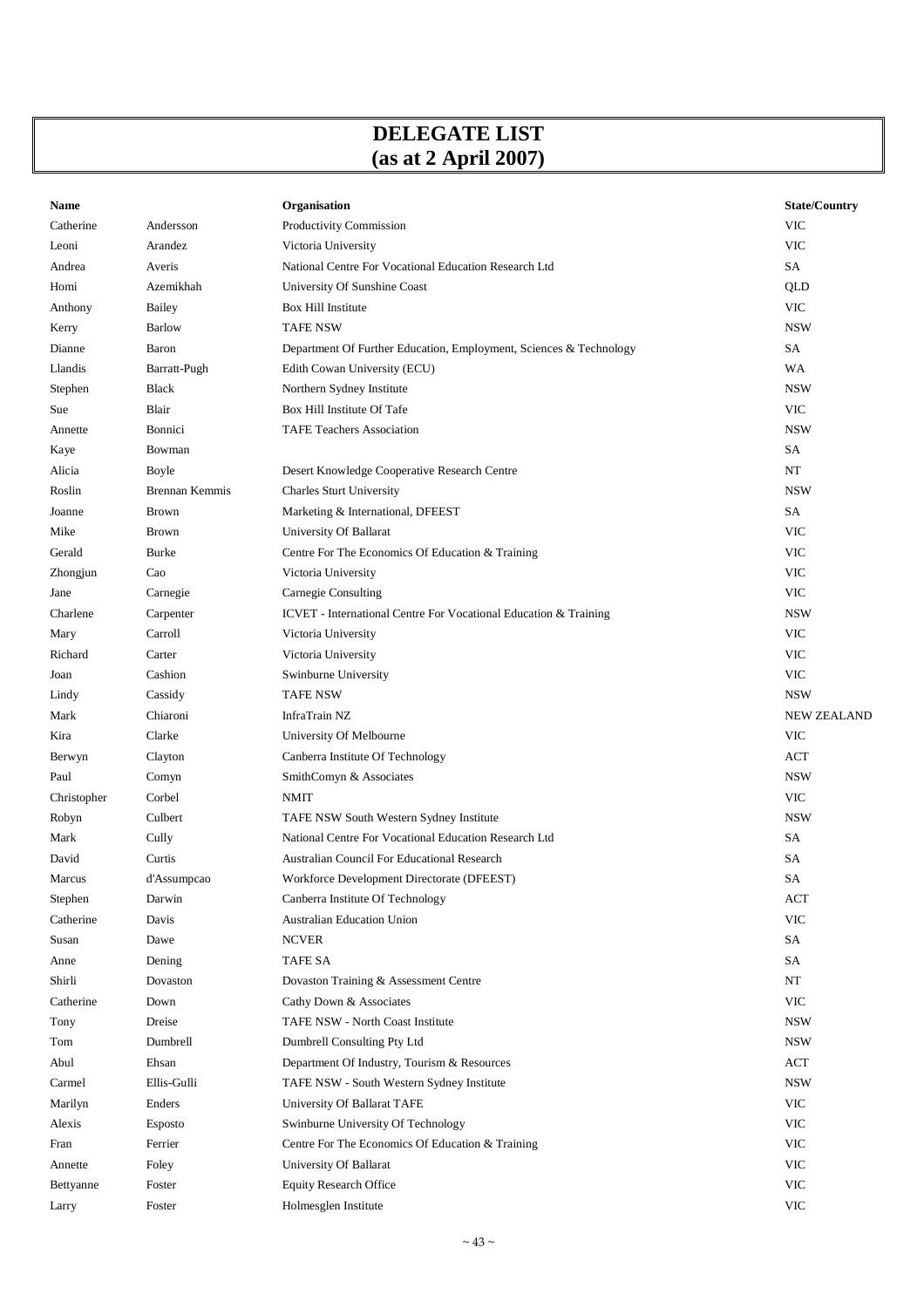| Susanne      | Francisco          | Canberra Institute Of Technology                                   | <b>ACT</b>         |
|--------------|--------------------|--------------------------------------------------------------------|--------------------|
| Doug         | Fraser             | <b>Australian Innovation Research Centre</b>                       | <b>TAS</b>         |
| Steve        | Ghost              | SkillsTech Australia                                               | QLD                |
| Barry        | Golding            | University Of Ballarat                                             | <b>VIC</b>         |
| Martha       | Goldman            | Tropical North Queensland TAFE                                     | QLD                |
| Philipp      | Gonon              | University Of Zurich                                               | SWITZERLAND        |
| Lauri        | Grace              | Deakin University                                                  | <b>VIC</b>         |
| Annette      | Green              | <b>Charles Sturt University</b>                                    | <b>NSW</b>         |
| Tabatha      | Griffin            | National Centre For Vocational Education Research Ltd              | SA                 |
| Norton       | Grubb              | University Of California                                           | <b>USA</b>         |
| John         | Guenther           | Cat Conatus                                                        | <b>TAS</b>         |
| Julie        | Hare               | <b>APN Educational Media</b>                                       | <b>NSW</b>         |
| Roger        | Harris             | University Of South Australia                                      | SA                 |
| Pauline      | Hart               | <b>TAFE NSW</b>                                                    | <b>NSW</b>         |
| Geof         | Hawke              | University Of Technology Sydney                                    | <b>NSW</b>         |
| John         | Haycock            | Monash University                                                  | <b>VIC</b>         |
| Kevin        | Heys               | <b>TAFE NSW - SWSI</b>                                             | <b>NSW</b>         |
| Lynette      | Hogan              | University Of Ballarat                                             | <b>VIC</b>         |
| Jennifer     | Horne              | Chisholm Institute                                                 | <b>VIC</b>         |
| Jenny        | Howard             | TAFE NSW South Western Sydney Institute                            | <b>NSW</b>         |
| Anne         | Jones              | Victoria University                                                | <b>VIC</b>         |
| Saraswathi   | Karthigasu         | Department Of Further Education, Employment, Science & Technology  | SA                 |
| Peter        | Kell               | University Of Wollongong                                           | <b>NSW</b>         |
| Carol        | Kempner            | Parliamentary Library                                              | <b>ACT</b>         |
| Helen        | Kimberley          | <b>Equity Research Office</b>                                      | <b>VIC</b>         |
| Bonnie       | Koppens            | New Zealand Industry Training Organisation                         | <b>NEW ZEALAND</b> |
| Wanda        | Korndorffer        | <b>TAFE</b> Development Centre                                     | <b>VIC</b>         |
| Jenny        | Kroonstuiver       | Mintrac                                                            | <b>NSW</b>         |
| Heather      | Lees               | <b>ETITO</b>                                                       | <b>NEW ZEALAND</b> |
| Kathryn      | Leong              | Box Hill Institute Of Tafe                                         | <b>VIC</b>         |
| Michael      | Long               | Centre For The Economics Of Education & Training                   | <b>VIC</b>         |
| Damira       |                    | Victoria University                                                | <b>VIC</b>         |
| Jan          | Lopes<br>Matheson  |                                                                    | <b>VIC</b>         |
|              |                    | Development Work                                                   |                    |
| Richard      | McDermott          | TAFE                                                               | <b>NSW</b>         |
| Jane         | McGlashan          | <b>RMIT University</b>                                             | <b>VIC</b>         |
| Donna-Louise | McGrath<br>McKenna |                                                                    | QLD                |
| Suzy         |                    | Reframing The Future                                               | ${\rm SA}$         |
| Joan         | McPhee             | Jayem Business Services Pty Ltd                                    | <b>VIC</b>         |
| Kari         | Miller             | Enterprise Development Solutions Ltd                               | <b>NEW ZEALAND</b> |
| Lisa         | Milne              | Victoria University                                                | <b>VIC</b>         |
| John         | Mitchell           | John Mitchell & Associates                                         | <b>NSW</b>         |
| Gavin        | Moodie             | Griffith University                                                | QLD                |
| Lyna         | Nguyen             | Department Of Further Education, Employment, Sciences & Technology | SA                 |
| Desiree      | <b>O'Regan</b>     | TAFE                                                               | <b>NSW</b>         |
| Jennifer     | Oliver             | Box Hill Institute Of Tafe                                         | <b>VIC</b>         |
| Anna         | Paaka              | New Zealand Industry Training Organisation                         | <b>NEW ZEALAND</b> |
| Louise       | Palmer             | Swinburne University Of Technology                                 | <b>VIC</b>         |
| John         | Pardy              | Monash University                                                  | <b>VIC</b>         |
| Stan         | Pietsch            | Sunraysia Institute Of TAFE                                        | <b>VIC</b>         |
| Jayne        | Pitard             | Victoria University                                                | <b>VIC</b>         |
| Karen        | Plane              | <b>CREEW</b>                                                       | SA                 |
| Val          | Pudney             | University Of South Australia                                      | SA                 |
| Christine    | Robertson          | <b>RMIT University</b>                                             | <b>VIC</b>         |
| Craig        | Robertson          | Natioanl Training Directions Group                                 | <b>ACT</b>         |
| Ian          | Robertson          | <b>RMIT University</b>                                             | <b>VIC</b>         |